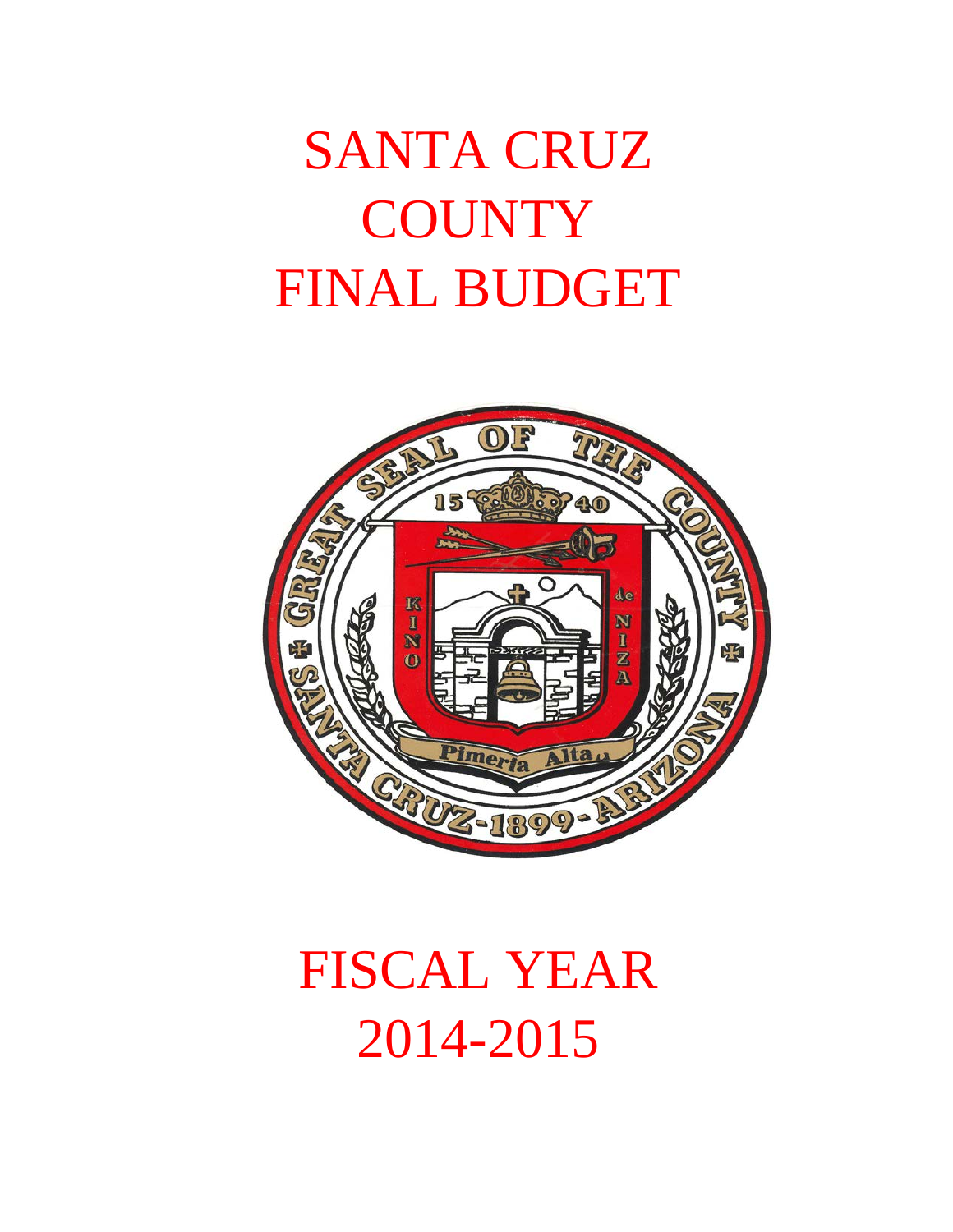#### **Summary Schedule of Estimated Revenues and Expenditures/Expenses Fiscal Year 2014-2015**

**7/16/2014**

| <b>FUND</b>                                                               |         | <b>ADOPTED</b><br><b>BUDGETED</b><br><b>EXPENDITURES/</b><br><b>EXPENSES</b><br>2013-14 |          | <b>ACTUAL</b><br><b>EXPENDITURES</b><br><b>EXPENSES</b><br>2013-14  |             | <b>FUND</b><br><b>BALANCE/</b><br><b>NET ASSETS</b><br>7/1/2014      |          | <b>DIRECT</b><br><b>PROPERTY</b><br><b>TAX</b><br><b>REVENUES</b><br>2014-15<br><b>PRIMARY</b> |         | <b>ESTIMATED</b><br><b>REVENUES</b><br><b>OTHER THAN</b><br><b>PROPERTY</b><br><b>TAXES</b><br>2014-15 | <b>INTERFUND</b><br><b>TRANSFERS</b><br>2014-15<br>IN<br>OUT |                    |           |           | <b>TOTAL</b><br><b>FINANCIAL</b><br><b>RESOURCES</b><br><b>AVAILABLE</b><br>2014-15 | <b>BUDGETED</b><br><b>EXPENDITURES/</b><br><b>EXPENSES</b><br>2014-15 |           |                        |
|---------------------------------------------------------------------------|---------|-----------------------------------------------------------------------------------------|----------|---------------------------------------------------------------------|-------------|----------------------------------------------------------------------|----------|------------------------------------------------------------------------------------------------|---------|--------------------------------------------------------------------------------------------------------|--------------------------------------------------------------|--------------------|-----------|-----------|-------------------------------------------------------------------------------------|-----------------------------------------------------------------------|-----------|------------------------|
| <b>GENERAL FUND</b>                                                       | \$      | 27,504,449                                                                              | \$       | 19,007,148                                                          | -\$         | 10.336.084                                                           |          | \$11.707.247                                                                                   | \$.     | 11,870,231                                                                                             | \$                                                           |                    | \$        | 5,251,771 | \$                                                                                  | 28,661,791                                                            | \$.       | 28,661,791             |
| <b>GENERAL FUND</b><br>OVERRIDE-ELECTION                                  |         | ,,,,,,,,,,,,,,,,,,,,,,,,,<br>,,,,,,,,,,,,,,,,,,,,,,,,,                                  |          | ,,,,,,,,,,,,,,,,,,,,,,,,,<br>,,,,,,,,,,,,,,,,,,,,,,,,,              |             | ,,,,,,,,,,,,,,,,,,,,,,,,,,<br>,,,,,,,,,,,,,,,,,,,,,,,,,,             |          | <b>SECONDARY</b>                                                                               |         |                                                                                                        |                                                              |                    |           |           |                                                                                     |                                                                       |           |                        |
| <b>TOTAL GENERAL FUND</b>                                                 | S       | 27,504,449                                                                              | S        | 19,007,148                                                          | - \$        | 10,336,084                                                           |          | \$11,707,247                                                                                   | S       | 11,870,231                                                                                             | -S                                                           |                    |           | 5.251.771 | S                                                                                   | 28.661.791 \$                                                         |           | 28,661,791             |
| SPECIAL REV. FUNDS<br>DEBT SERVICE FUNDS                                  | \$      | 38,368,064                                                                              | S        | 23,414,954                                                          | - \$        | 11,645,190                                                           | \$       | 2,472,680                                                                                      | \$      | 20,867,294                                                                                             | \$                                                           | 4,175,422          | \$        | 164.677   | \$                                                                                  | 38,995,909                                                            | S         | 38,995,909             |
| <b>AVAILABLE</b><br><b>LESS: DESIGNATION</b><br>FOR FUTURE YEARS          | \$      | 1,096,412<br>,,,,,,,,,,,,,,,,,,,,,,,,,,<br>,,,,,,,,,,,,,,,,,,,,,,,,,                    | S        | 997,506<br>,,,,,,,,,,,,,,,,,,,,,,,,,,<br>,,,,,,,,,,,,,,,,,,,,,,,,,, | - \$        | 99,590 \$<br>,,,,,,,,,,,,,,,,,,,,,,,,,<br>,,,,,,,,,,,,,,,,,,,,,,,,,, |          |                                                                                                | \$      |                                                                                                        | \$                                                           | 994.925            | \$        |           | \$                                                                                  | 1.094.515                                                             | S         | 1,094,515              |
| <b>TOTAL DEBT SERVICE</b><br><b>CAPITAL PROJECTS</b><br>PERMANENT FUNDS   | S<br>\$ | 1,096,412<br>796.602                                                                    | \$<br>\$ | 997,506<br>756.469                                                  | -\$<br>- \$ | 99,590<br>168.062                                                    | \$<br>\$ | $\overline{\phantom{a}}$<br>$\overline{\phantom{a}}$                                           | S<br>\$ | 2,207,498                                                                                              | S<br>-S                                                      | 994.925<br>246,101 | \$<br>-\$ |           |                                                                                     | 1,094,515<br>2.621.661                                                | S<br>- \$ | 1,094,515<br>2,621,661 |
| <b>ENTERPRISE FUNDS</b><br>AVAILABLE                                      | \$      | 2.589.707                                                                               | \$       | 1.411.092                                                           | \$          | 1.415.080                                                            | \$       | $\blacksquare$                                                                                 | \$      | 1.520.000                                                                                              | -\$                                                          |                    |           |           | \$                                                                                  | 2,935,080                                                             | - \$      | 2,935,080              |
| <b>LESS: DESIGNATION</b><br>FOR FUTURE YEARS<br>TOTAL ENTERPRISE FUNDS \$ |         | ,,,,,,,,,,,,,,,,,,,,,,,,,,<br>,,,,,,,,,,,,,,,,,,,,,,,,,<br>2,589,707                    | \$       | ,,,,,,,,,,,,,,,,,,,,,,,,,<br>,,,,,,,,,,,,,,,,,,,,,,,,,<br>1,411,092 | - \$        | ,,,,,,,,,,,,,,,,,,,,,,,,,<br>,,,,,,,,,,,,,,,,,,,,,,,,,,<br>1,415,080 | \$       | $\overline{\phantom{a}}$                                                                       | S       | 1,520,000 \$                                                                                           |                                                              |                    | \$        |           | \$                                                                                  | 2,935,080 \$                                                          |           | 2,935,080              |
| <b>TOTAL ALL FUNDS</b>                                                    | S       | 70.355.234                                                                              |          | 45,587,168                                                          | -S          | 23.664.006                                                           |          | \$14,179,927                                                                                   | -S      | 36,465,023                                                                                             | £.                                                           | 5,416,448          |           | 5,416,448 |                                                                                     | 74.308.956                                                            |           | 74.308.956             |

| <b>EXPENDITURE LIMITATION COMPARISON</b>     | 2013-14    | 2014-15    |
|----------------------------------------------|------------|------------|
| BUDGETED EXPENDITURES/EXPENSES               | 70,355,234 | 74,308,956 |
| LESS: ESTIMATED EXCLUSIONS                   | 49.557.946 | 53.319.666 |
| AMOUNT SUBJECT TO THE EXPENDITURE LIMITATION | 20.797.288 | 20.989.290 |
| <b>EEC EXPENDITURE LIMITATION</b>            | 20.797.289 | 20.989.291 |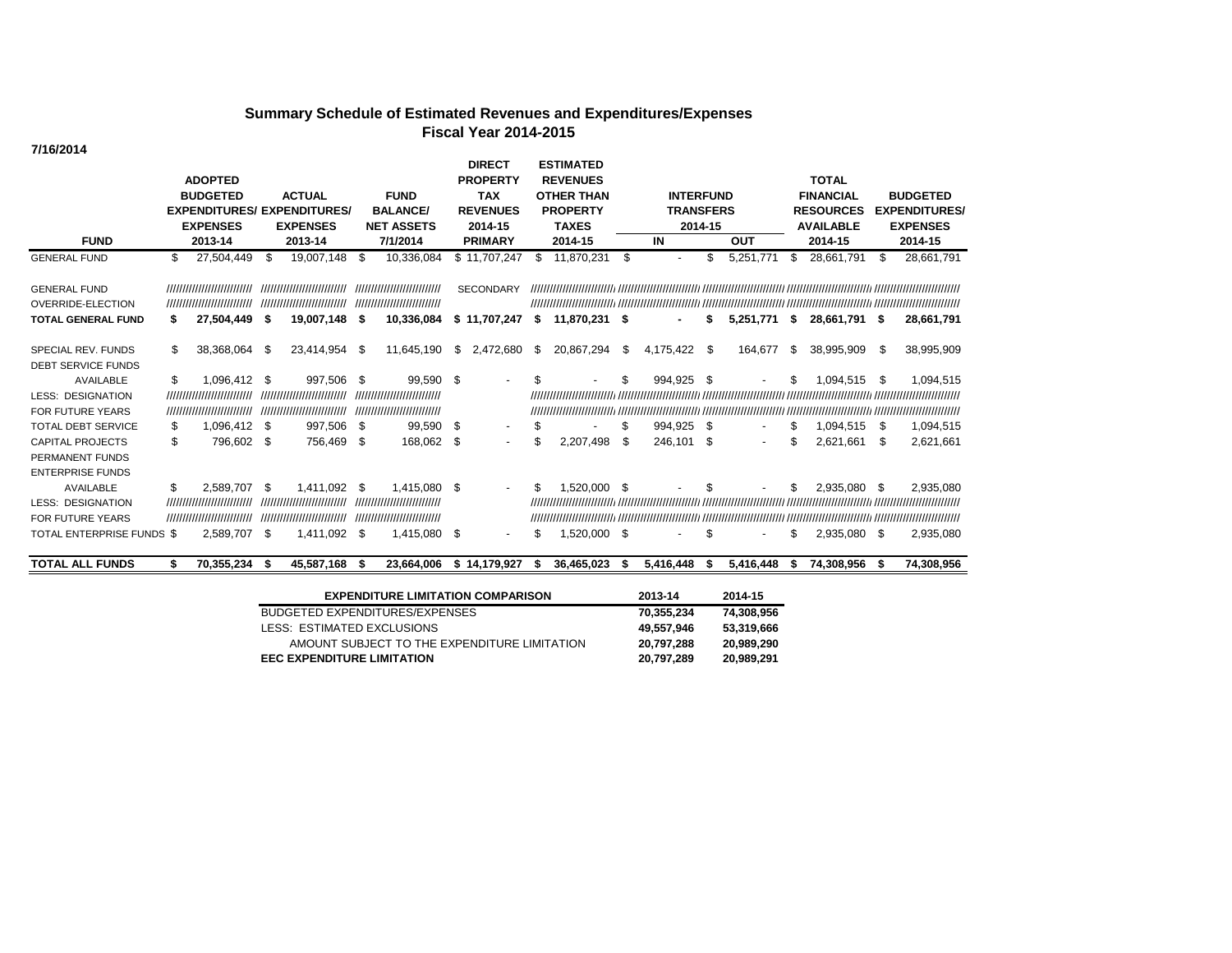## **SANTA CRUZ COUNTY Summary of Tax Levy and Tax Rate Information Fiscal Year 2014-2015**

|                                                                                                                                                                                                 | 2013-2014<br><b>FISCAL YEAR</b> |                                     |                                      | 2014-2015<br><b>FISCAL YEAR</b> |
|-------------------------------------------------------------------------------------------------------------------------------------------------------------------------------------------------|---------------------------------|-------------------------------------|--------------------------------------|---------------------------------|
| 1. Maximum allowable primary property tax levy calculated                                                                                                                                       | S                               | 13,014,889                          | $\overline{\boldsymbol{\mathsf{s}}}$ | 13,424,848                      |
| in accordance with A.R.S. §42-17051(A).                                                                                                                                                         |                                 |                                     |                                      |                                 |
| 2. Amount received from primary property taxation<br>in the 2013-14 fiscal year in excess of the sum<br>of that year's maximum allowable primary<br>property tax levy. A.R.S. §42-17102(A)(18). |                                 |                                     |                                      |                                 |
| 3. Property tax levy amount                                                                                                                                                                     |                                 |                                     |                                      |                                 |
| A. Primary property taxes                                                                                                                                                                       | - \$                            | 11,576,873 \$                       |                                      | 11,707,247                      |
| <b>B. Secondary property taxes</b><br><b>General Fund-Override Election</b><br><b>Flood Control</b><br><b>Fire District</b><br>Debt Service Fund                                                | \$                              | 2,133,684 \$<br>339,878             |                                      | 2,148,836<br>323,844            |
| <b>Total secondary property taxes</b>                                                                                                                                                           | \$                              | 2,473,562                           | - \$                                 | 2,472,680                       |
| C. Total property tax levy amounts                                                                                                                                                              | \$                              | 14,050,435                          | \$                                   | 14,179,927                      |
| 4. Property taxes collected                                                                                                                                                                     |                                 |                                     |                                      |                                 |
| A. Primary property taxes                                                                                                                                                                       |                                 |                                     |                                      |                                 |
| (1) 2013-14 year's levy<br>(2) Prior years' levies<br>(3) Total primary property taxes                                                                                                          | \$<br>S                         | 10,600,269<br>515,953<br>11,116,222 |                                      |                                 |
| <b>B.</b> Secondary property taxes                                                                                                                                                              |                                 |                                     |                                      |                                 |
| (1) 2013-14 year's levy<br>(2) Prior years' levies<br>(3) Total secondary property taxes                                                                                                        | \$<br>\$                        | 2,250,968<br>145,536<br>2,396,504   |                                      |                                 |
| <b>C. Total Property Taxes Collected</b>                                                                                                                                                        | \$                              | 13,512,725                          |                                      |                                 |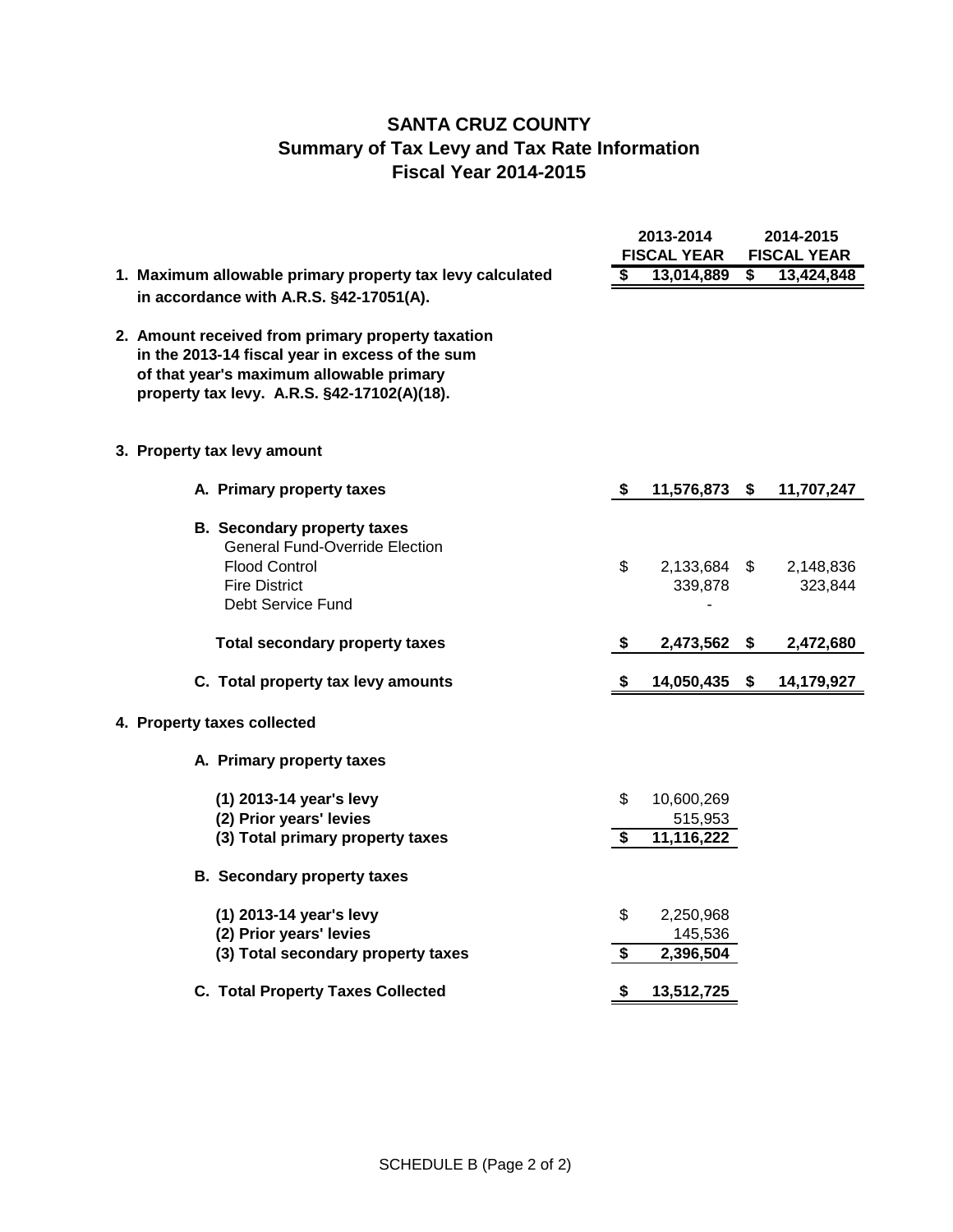## **SANTA CRUZ COUNTY Summary of Tax Levy and Tax Rate Information Fiscal Year 2014-2015**

|                       |                                                                                 | 2013-14<br><b>FISCAL YEAR</b> | 2014-15<br><b>FISCAL YEAR</b> |
|-----------------------|---------------------------------------------------------------------------------|-------------------------------|-------------------------------|
| 5. Property tax rates |                                                                                 |                               |                               |
|                       | A. County tax rate                                                              |                               |                               |
|                       | (1) Primary property tax rate                                                   | 3.4215                        | 3.6471                        |
|                       | (2) Secondary property tax rates                                                |                               |                               |
|                       | <b>General Fund - Override Election</b>                                         |                               |                               |
|                       | <b>Flood Control</b>                                                            | 0.6843                        | 0.7294                        |
|                       | <b>Fire District</b>                                                            | 0.1000                        | 0.1000                        |
|                       | <b>Debt Service</b>                                                             | 0.0000                        | 0.0000                        |
|                       | <b>Total secondary tax rates</b>                                                | 0.7843                        | 0.8294                        |
|                       | (3) Total county tax rate                                                       | 4.2058                        | 4.4765                        |
|                       | <b>B.</b> Special assessment district tax rates<br>Secondary property tax rates | 0.0000                        | 0.0000                        |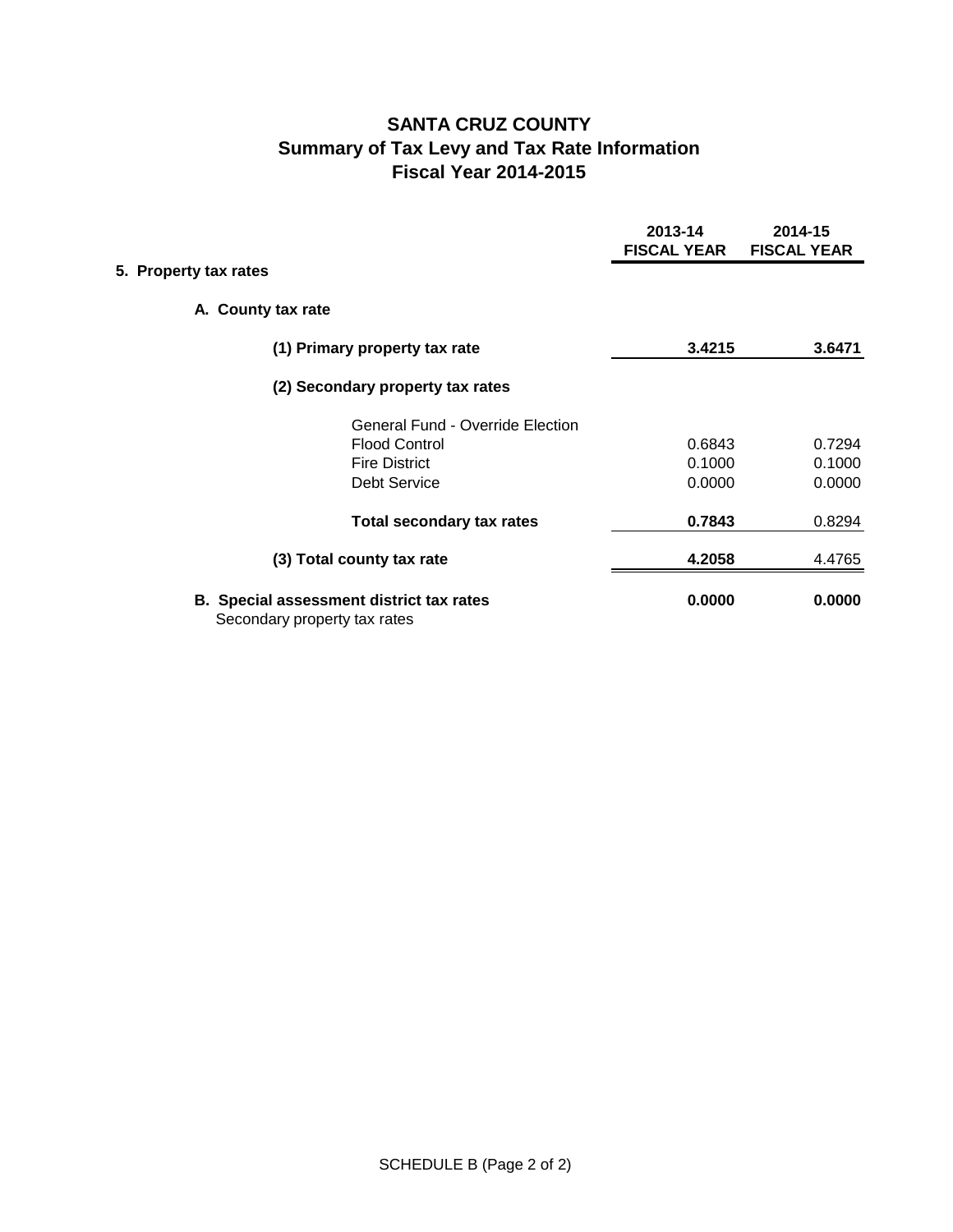|                               |                                            | <b>ESTIMATED</b><br><b>REVENUES</b> | <b>ACTUAL</b><br><b>REVENUES</b> |            | <b>ESTIMATED</b><br><b>REVENUES</b> |
|-------------------------------|--------------------------------------------|-------------------------------------|----------------------------------|------------|-------------------------------------|
|                               | <b>SOURCE OF REVENUES</b>                  | 2013-14                             |                                  | 2013-14    | 2014-15                             |
| <b>GENERAL FUND:</b>          | <b>TAXES:</b>                              |                                     |                                  |            |                                     |
| 4141/4142                     | DELINQUENT TAX INTEREST                    | \$                                  | \$                               | 610,846    | \$                                  |
|                               | <b>LICENSE AND PERMITS:</b>                |                                     |                                  |            |                                     |
| X100-63-4500                  | <b>BUILDING PERMITS</b>                    | 215,250                             |                                  | 293,017    | 251,000                             |
|                               | <b>INTERGOVERNMENTAL:</b>                  |                                     |                                  |            |                                     |
|                               | X100-04-4130 AUTO LIEU TAX                 | 1,300,000                           |                                  | 1,406,048  | 1,400,000                           |
|                               | X100-04-4430 FEDERAL PAYMENT LIEU TAXES    | 900,000                             |                                  | 978,173    | 900,000                             |
|                               | X100-04-4551 LOTTERY FUNDS                 | 550,000                             |                                  |            | 550,000                             |
|                               | X100-04-4460 COUNTY 1/2 CENT TAX           | 2,300,000                           |                                  | 2,468,378  | 2,600,000                           |
| X100-4461                     | SHARED REVENUE SALES TAX                   | 3,900,000                           |                                  | 4,242,476  | 4,500,000                           |
|                               | X100-04-4500 SHARED REVENUE LIQUOR LICENSE | 7,000                               |                                  | 10,312     | 11,000                              |
|                               | CITY/STATE/FEDERAL REIMBURSEMENT           | 163,932                             |                                  | 307,284    | 232,185                             |
|                               |                                            |                                     |                                  |            |                                     |
|                               | <b>CHARGES FOR SERVICES:</b>               | 853,546                             |                                  | 1,012,127  | 954,546                             |
| 4600/4619                     | <b>FINES AND FORFEITURES:</b>              | 379,000                             |                                  | 495,639    | 446,500                             |
|                               | X100-04-4910 INTEREST ON INVESTMENTS:      | 17,500                              |                                  | 9,363      | 25,000                              |
|                               | 4980/4985/4990 MISCELLANEOUS:              |                                     |                                  | 450,681    |                                     |
|                               | <b>TOTAL GENERAL FUND</b>                  | \$<br>10,586,228                    | \$                               | 12,284,343 | \$<br>11,870,231                    |
| <b>SPECIAL REVENUE FUNDS:</b> |                                            |                                     |                                  |            |                                     |
| 105                           | <b>ROAD FUND</b>                           | \$<br>4,119,000                     | \$                               | 4,252,380  | \$<br>4,350,000                     |
|                               | <b>TOTAL ROAD FUND</b>                     | \$<br>4,119,000                     | \$                               | 4,252,380  | \$<br>4,350,000                     |
| 370                           | <b>HEALTH SERVICE FUND</b>                 | \$<br>130,000                       | \$                               | 126,446    | \$<br>120,000                       |
| 371                           | MATERNAL & CHILD HEALTH                    |                                     |                                  | 18         |                                     |
| 375                           | SOUTHERN AZ WOMEN'S FUND                   |                                     |                                  | 1          |                                     |
| 377                           | <b>BIO TERRORISM GRANT</b>                 | 172,509                             |                                  | 185,533    | 197,490                             |
| 379                           | T.B.                                       | 12,000                              |                                  | 12,000     | 12,000                              |
| 380                           | <b>HIV PROGRAM</b>                         | $\blacksquare$                      |                                  | 10         | $\overline{\phantom{a}}$            |
| 383                           | <b>IMMUNIZATION PROGRAM</b>                |                                     |                                  | 150,579    |                                     |
| 386                           | MEDICAL RESERVE CORP.                      |                                     |                                  | 7,851      |                                     |
| 600                           | ANIMAL CONTROL                             | 283,546                             |                                  | 292,538    | 276,804                             |
| 601                           | STERILIZATION ENFORCEMENT                  | 10,000                              |                                  | 10,006     | 10,000                              |
| 602                           | OFFICER SAFETY EQUIPMENT - AC              | 500                                 |                                  | 461        | 500                                 |
|                               | <b>TOTAL HEALTH SERVICES</b>               | \$<br>608,555 \$                    |                                  | 785,443 \$ | 616,794                             |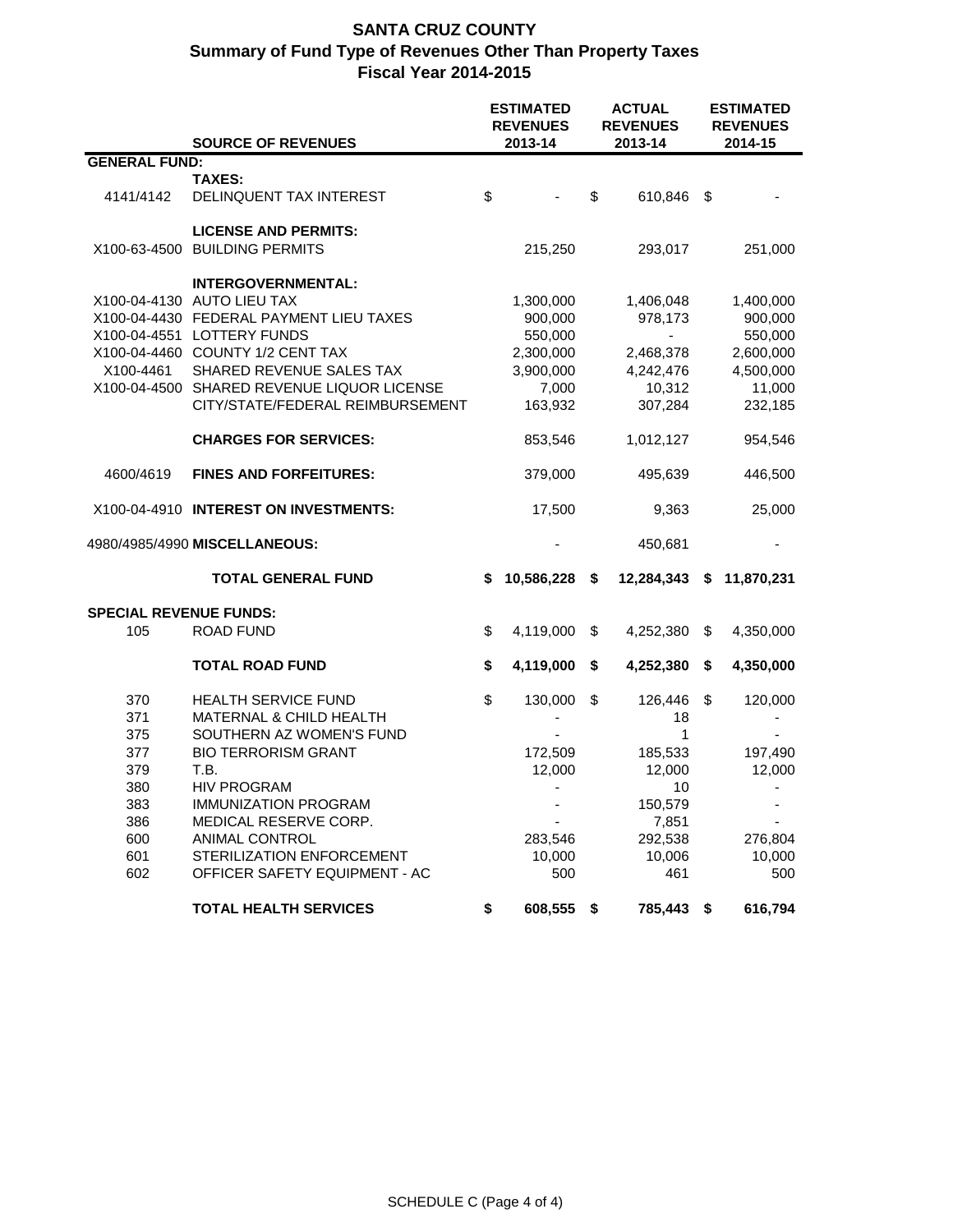| <b>SOURCE OF REVENUE</b> |                                                       | <b>ESTIMATED</b><br><b>REVENUES</b><br>2013-14 | <b>ACTUAL</b><br><b>REVENUES</b><br>2013-14 | <b>ESTIMATED</b><br><b>REVENUES</b><br>2014-15 |
|--------------------------|-------------------------------------------------------|------------------------------------------------|---------------------------------------------|------------------------------------------------|
|                          |                                                       |                                                |                                             |                                                |
|                          | <b>SPECIAL REVENUE FUNDS:</b>                         |                                                |                                             |                                                |
| 106                      | ADOT HOUSE BILL 2565                                  | \$<br>$\blacksquare$                           | \$<br>$3 \sqrt{3}$                          |                                                |
| 111                      | RECORDER RETRIEVAL CONVERSION                         | 40,000                                         | 35,416                                      | 35,000                                         |
| 112                      | <b>TAXPAYERS' INFORMATION</b>                         | 8,000                                          | 9,275                                       | 8,000                                          |
| 118                      | <b>HAVA BLOCK GRANT</b>                               |                                                | 10                                          |                                                |
| 120                      | OLD COURTHOUSE FUND                                   |                                                | (1)                                         |                                                |
| 125                      | PROSECUTION HIDTA                                     | 254,025                                        | 202,612                                     | 231,222                                        |
| 126                      | ATTORNEY'S DIVERSION PROGRAM                          | 1,000                                          | 1,688                                       | 1,250                                          |
| 127                      | <b>VICTIM RIGHTS NOTIFICATION</b>                     | 31,600                                         | 32,204                                      | 32,200                                         |
| 128                      | <b>BAD CHECK COLLECTION</b>                           | 10,000                                         | 11,803                                      | 10,000                                         |
| 130                      | COST OF PROSECUTION                                   | 750                                            | 98                                          |                                                |
| 132                      | FILL THE GAP (ATTORNEY)                               | 4,500                                          | 7,351                                       | 6,592                                          |
| 133                      | 5% FILL THE GAP FEES (ATTORNEY)                       | $\blacksquare$                                 | (2)                                         |                                                |
| 134                      | ANTI-RACKETEERING                                     | 760,534                                        | 491,403                                     | 500,000                                        |
| 135                      | A.C.J.C. PROSECUTION #6                               | 39,135                                         | 35,342                                      | 36,760                                         |
| 136                      | VICTIM WITNESS PROGRAM                                | $\sim$                                         | 3,789                                       | $\blacksquare$                                 |
| 138                      | ATTORNEY'S VICTIM COMPENSATION                        | 57,770                                         | 770                                         |                                                |
| 139                      | ATTORNEY'S ENHANCEMENT                                | 108,000                                        | 108,019                                     | 108,000                                        |
| 140                      | VICTIM ASSISTANCE GRANT                               | 20,216                                         | 5,725                                       | 22,073                                         |
| 141                      | F.B.I. SEIZURE GRANT                                  | $\sim$                                         | $\mathbf 1$                                 | $\sim$                                         |
| 142                      | AZ AUTO THEFT AUTHORITY                               | 37,993                                         | 48,278                                      | 37,993                                         |
| 143                      | PROGRAM INCOME-COUNTY ATTORNEY                        |                                                | 5,349                                       | 5,000                                          |
| 144                      | HB 2779 FAIR & LEGAL EMPLOYMENT                       |                                                | 4,726                                       |                                                |
| 146                      | DRUG ENFORCEMENT UNIT                                 | 20,114                                         | 74,631                                      |                                                |
| 148                      | DOMESTIC VIOLENCE STOP GRANT                          | 114,002                                        | 91,058                                      | 114,009                                        |
| 151                      | FEDERAL PROGRAM INCOME - CA                           |                                                |                                             |                                                |
| 153                      |                                                       |                                                |                                             |                                                |
| 154                      | ADHS EQUIPMENT #999436-02<br>ADHS OVERTIME #130435-01 |                                                | 24,573<br>$\blacksquare$                    |                                                |
|                          |                                                       |                                                |                                             | 7,162                                          |
| 180                      | CLERK SUPERIOR COURT RETRIEVAL                        | 10,000                                         | 10,360                                      | 10,000                                         |
| 181                      | EXPED. CHILD SUP. & VISITATION                        | 4,000                                          | 2,987                                       | 2,500                                          |
| 182                      | SPOUSAL MAINTENANCE FUND                              | $\blacksquare$                                 | 754                                         | $\sim$                                         |
| 183                      | CHILD SUPPORT AUTOMATION                              |                                                | $\mathbf{1}$                                |                                                |
| 184                      | DOMESTIC EDUCATION MEDIATION                          | 1,000                                          | 857                                         | 1,000                                          |
| 185                      | NON-IV-D CONVERSION FUND                              | $\blacksquare$                                 | 0                                           |                                                |
| 200                      | CITIZEN CORPS/CERT GRANT                              |                                                | 2,495                                       |                                                |
| 202                      | ADHS EQUIPMENT #888402-02                             |                                                | 7,752                                       |                                                |
| 203                      | HAZARDOUS MATERIALS (HMEP)                            |                                                | 29,490                                      | 20,000                                         |
| 209                      | CITIZEN CORPS TRAINING #130405-01                     | $\blacksquare$                                 | 2,793                                       | 508                                            |
| 225                      | J.P. #1 TIME PAYMENT FEES                             | 20,000                                         | 17,746                                      | 20,000                                         |
| 230                      | \$13 ASSESSMENT FUND - JP#1                           |                                                | 0                                           |                                                |
| 231                      | <b>COURT ENHANCEMENT FEE - JP#1</b>                   | 25,000                                         | 45,408                                      | 40,000                                         |
| 245                      | J.P. #2 TIME PAYMENT FEES                             | 1,000                                          | 1,130                                       | 1,000                                          |
| 247                      | \$13 ASSESSMENT FUND - JP#2                           | 1,000                                          | 405                                         | 500                                            |
| 248                      | <b>COURT ENHANCEMENT FEE - JP#2</b>                   | 3,500                                          | 7,343                                       | 6,000                                          |
| 250                      | <b>CASA PROGRAM</b>                                   | 36,643                                         | 42,335                                      | 41,249                                         |
| 251                      | MODEL COURT                                           | 12,787                                         | 15,323                                      | 12,787                                         |
| 252                      | D.E.S. IV-D                                           | 81,569                                         | 61,579                                      | 81,569                                         |
| 255                      | TRAFFIC CASE PROCESSING FUND                          |                                                | 0                                           | 25,000                                         |
| 256                      | FTG-INDIGENT DEFENSE                                  | 50                                             | 0                                           | $\overline{\phantom{0}}$                       |
| 257                      | <b>LAW LIBRARY</b>                                    | 23,120                                         | 21,902                                      | 23,220                                         |
| 258                      | DOMESTIC EDUCATION CHILD ISSUES                       | 3,000                                          | 3,815                                       | 4,000                                          |
| 259                      | FILL THE GAP (5%)                                     | 70,100                                         | 78,257                                      | 70,100                                         |
| 260                      | SUPERIOR COURT FILL THE GAP                           | 500                                            | 291                                         | 250                                            |
|                          |                                                       |                                                |                                             |                                                |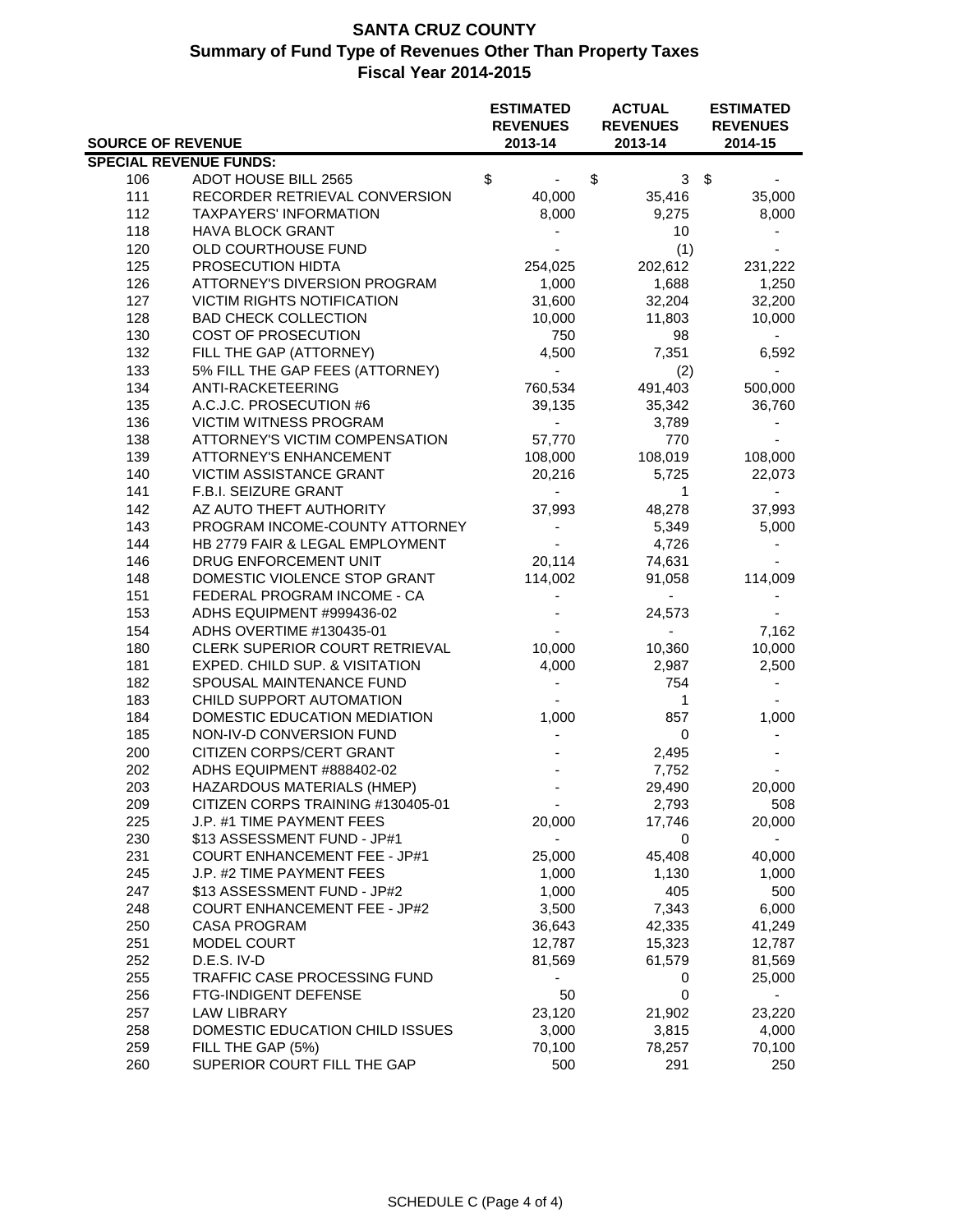| <b>SOURCE OF REVENUE</b>      |                                  | <b>ESTIMATED</b><br><b>ACTUAL</b><br><b>REVENUES</b><br><b>REVENUES</b><br>2013-14 |              | 2013-14 | <b>ESTIMATED</b><br><b>REVENUES</b><br>2014-15 |                          |
|-------------------------------|----------------------------------|------------------------------------------------------------------------------------|--------------|---------|------------------------------------------------|--------------------------|
| <b>SPECIAL REVENUE FUNDS:</b> |                                  |                                                                                    |              |         |                                                |                          |
| 261                           | 5% FILL THE GAP INDIGENT DEFENSE | \$                                                                                 | 200          | - \$    | 148                                            | \$<br>100                |
| 262                           | J.C.E.F. COURT FEES              |                                                                                    | 10,150       |         | 11,696                                         | 10,050                   |
| 264                           | STATE - FILL THE GAP             |                                                                                    | 14,075       |         | 13,949                                         | 15,000                   |
| 273                           | JUVENILE INTENSIVE PROBATION     |                                                                                    | 257,219      |         | 237,219                                        | 243,454                  |
| 275                           | PIC ACT                          |                                                                                    | 272,314      |         | 283,284                                        | 287,337                  |
| 276                           | <b>STATE AID</b>                 |                                                                                    | 163,599      |         | 175,605                                        | 168,924                  |
| 278                           | DIVERSION CONSEQUENCES           |                                                                                    | 5,000        |         | 5,000                                          | 3,750                    |
| 279                           | JUVENILE TREATMENT SERVICES      |                                                                                    | 166,928      |         | 168,928                                        | 170,437                  |
| 280                           | <b>FAMILY COUNSELING</b>         |                                                                                    | 6,688        |         | 6,679                                          | 7,134                    |
| 281                           | JUVENILE DIVERSION FEES          |                                                                                    | 4,020        |         | 4,376                                          | 2,505                    |
| 282                           | <b>JUVENILE PROBATION FEES</b>   |                                                                                    | 8,300        |         | 7,099                                          | 5,050                    |
| 283                           | JUV PARENTAL ASSMNT EXTRA FEE    |                                                                                    | 60           |         | 99                                             | 60                       |
| 289                           | JUV DIVERSION SVC FEES - OVER    |                                                                                    | $\mathbf{r}$ |         | 1,049                                          | 500                      |
| 300                           | COMMUNITY PUNISHMENT PROGRAM     |                                                                                    | 84,295       |         | 98,295                                         | 84,295                   |
| 301                           | STATE AID ENHANCEMENT            |                                                                                    | 393,802      |         | 381,202                                        | 328,672                  |
| 303                           | DRUG TREATMENT & EDUCATION       |                                                                                    | 18,600       |         | 18,600                                         | 18,600                   |
| 304                           | DRUG ENFORCEMENT GRANT           |                                                                                    | 11,560       |         | $\blacksquare$                                 |                          |
| 305                           | <b>VICTIM RIGHTS-PROBATION</b>   |                                                                                    | 25,000       |         | 18,900                                         | 20,000                   |
| 306                           | ADULT PROBATION DRUG TESTING     |                                                                                    | 2,080        |         | 694                                            | 300                      |
| 307                           | PROB FEES INTERSTATE COMP 30%    |                                                                                    | 710          |         | 506                                            | 505                      |
| 308                           | <b>ADULT PROBATION FEES</b>      |                                                                                    | 80,500       |         | 92,588                                         | 80,100                   |
| 309                           | ADULT PROBATION EXTRA FEES       |                                                                                    | 1,100        |         | 576                                            | 550                      |
| 310                           | ADULT INTENSIVE PROBATION        |                                                                                    | 310,284      |         | 321,066                                        | 324,591                  |
| 312                           | PROBATION PAROLE SERVICES        |                                                                                    | 150          |         | 55                                             | 50                       |
| 313                           | <b>GLOBAL POSITIONING</b>        |                                                                                    | 1,100        |         | 1,100                                          | 1,100                    |
| 325                           | <b>JAIL DISTRICT</b>             |                                                                                    | 5,000,000    |         | 4,009,261                                      | 3,502,109                |
| 326                           | SHERIFF H.I.D.T.A.               |                                                                                    |              |         | 2,507                                          |                          |
| 327                           | SHERIFF A.C.J.C.                 |                                                                                    | 136,428      |         | 92,564                                         |                          |
| 329                           | <b>COMMISSARY FUND</b>           |                                                                                    | 90,000       |         | 81,256                                         | 50,000                   |
| 330                           | JAIL ENHANCEMENT                 |                                                                                    | 200,000      |         | 176,765                                        | 210,000                  |
| 331                           | GOHS D.U.I. GRANT                |                                                                                    |              |         | 4,879                                          | $\overline{\phantom{a}}$ |
| 332                           | VICTIM BILL OF RIGHTS            |                                                                                    |              |         |                                                |                          |
| 337                           | DOJ BULLETPROOF VEST             |                                                                                    | 5,000        |         | 3,978                                          |                          |
| 342                           | PROGRAM INCOME-METRO             |                                                                                    | 40,000       |         | 24,098                                         | 25,000                   |
| 353                           | OFFICER SAFETY EQUIPMENT - SO    |                                                                                    | 5,000        |         | 6,113                                          | 5,000                    |
| 354                           | <b>ICE GRANT</b>                 |                                                                                    | 335,787      |         | 283,268                                        | 341,257                  |
| 355                           | OPERATION STONEGARDEN #999435    |                                                                                    | 463,999      |         | 245,435                                        |                          |
| 356                           | <b>SLOT GRANT</b>                |                                                                                    |              |         | 11,881                                         |                          |
| 357                           | TOHONO O'ODHAM                   |                                                                                    |              |         | 29,352                                         |                          |
| 358                           | OPERATION STONEGARDEN #130433-01 |                                                                                    |              |         | (7)                                            | 428,100                  |
| 502                           | TOHONO O'ODHAM                   |                                                                                    |              |         | 94,505                                         |                          |
| 615                           | <b>CASE MANAGEMENT</b>           |                                                                                    | 75,000       |         | 71,580                                         | 45,000                   |
| 625                           | <b>WASTE TIRE (ADEQ)</b>         |                                                                                    | 75,961       |         | 67,156                                         | 75,000                   |
| 650                           | FLOOD CONTROL DISTRICT           |                                                                                    |              |         | 1,326                                          |                          |
| 651                           | FLOOD CONTROL RESERVE FUND       |                                                                                    |              |         | 414                                            |                          |
| 676                           | <b>SCHOOL FOREST FEES</b>        |                                                                                    | 575,000      |         | 506,004                                        | 500,000                  |
| 677                           | <b>EARLY LEARNING</b>            |                                                                                    |              |         | 16,780                                         | 5,000                    |
| 679                           | READING FIRST, TECH ASSISTANT    |                                                                                    |              |         | 7,688                                          |                          |
| 680                           | CAROL M. WHITE PHYSICAL ED       |                                                                                    | 417,203      |         | 693,964                                        | 811,619                  |
| 683                           | JUVENILE EDUCATION               |                                                                                    | 70,000       |         | 71,919                                         | 73,809                   |
| 685                           | TITLE II-A                       |                                                                                    | 6,200        |         | 5,920                                          | 5,500                    |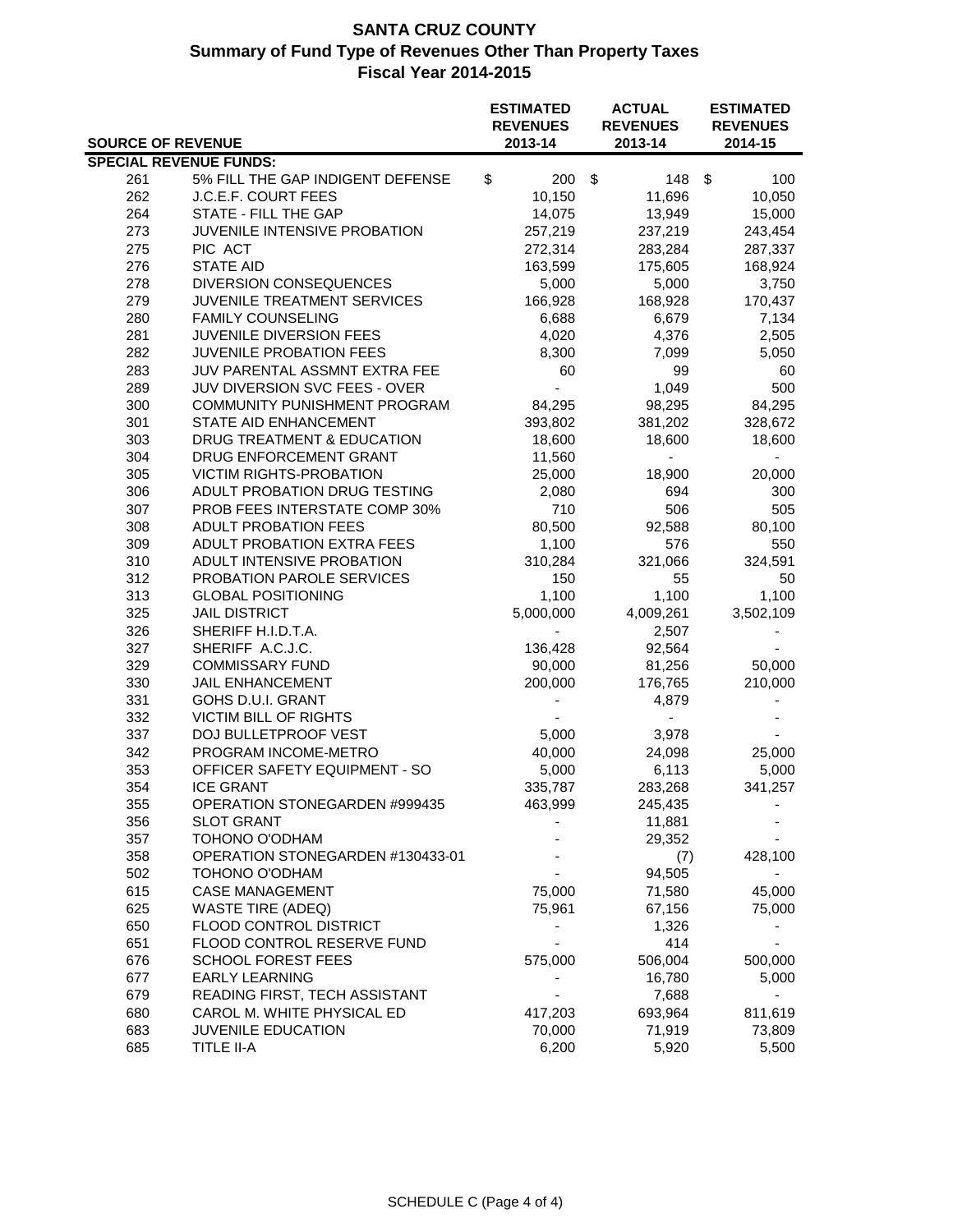|                               |                                        | <b>ESTIMATED</b> |                            | <b>ACTUAL</b> |                            |     | <b>ESTIMATED</b>           |  |  |
|-------------------------------|----------------------------------------|------------------|----------------------------|---------------|----------------------------|-----|----------------------------|--|--|
| <b>SOURCE OF REVENUE</b>      |                                        |                  | <b>REVENUES</b><br>2013-14 |               | <b>REVENUES</b><br>2013-14 |     | <b>REVENUES</b><br>2014-15 |  |  |
| <b>SPECIAL REVENUE FUNDS:</b> |                                        |                  |                            |               |                            |     |                            |  |  |
| 686                           | TITLE II-D                             | \$               | 19,000 \$                  |               | 41,623                     | \$  | 20,000                     |  |  |
| 689                           | PART B IDEA BASIC                      |                  | 28,000                     |               | 26,763                     |     | 25,000                     |  |  |
| 691                           | COUNTY JAIL EDUCATION PROGRAM          |                  | 15,000                     |               | 17,809                     |     | 15,000                     |  |  |
| 699                           | <b>SPECIAL SERVICES</b>                |                  | 50,000                     |               | 58,956                     |     | 50,000                     |  |  |
| 703                           | TEACHER QUALITY ENHANCEMENT            |                  | $\sim$                     |               | 5,593                      |     | $\blacksquare$             |  |  |
| 704                           | <b>IDEA BASIC JUVENILE SECURE CARE</b> |                  | 5,000                      |               | 4,386                      |     | 4,000                      |  |  |
| 706                           | <b>TAYLOR GRAZING FEES</b>             |                  | $\blacksquare$             |               | 849                        |     | 850                        |  |  |
| 711                           | <b>IDEA BASIC ADULT SECURE CARE</b>    |                  | 5,000                      |               | 5,000                      |     | 7,000                      |  |  |
| 712                           | JUVENILE DETENTION LEARN               |                  | 3,500                      |               | 3,500                      |     | 3,500                      |  |  |
| 716                           | <b>TEAM ANONYMOUS</b>                  |                  |                            |               | 1,369                      |     | 2,500                      |  |  |
| 717                           | ADOLESCENT WELLNESS NETWORK            |                  |                            |               | 15,841                     |     |                            |  |  |
| 718                           | DISTRICT #99 - INSURANCE FUND          |                  |                            |               | 10,169                     |     |                            |  |  |
| 727                           | W.I.A. YOUTH IN SCHOOL                 |                  | 184,519                    |               | 85,271                     |     | 204,123                    |  |  |
| 728                           | W.I.A. YOUTH OUT OF SCHOOL             |                  | 79,078                     |               | 47,176                     |     | 87,481                     |  |  |
| 732                           | W.I.A. TANF SET A SIDE                 |                  | 4,102                      |               | 2,677                      |     | $\blacksquare$             |  |  |
| 739                           | W.I.A. ADULT                           |                  | 275,447                    |               | 175,960                    |     | 289,271                    |  |  |
| 740                           | W.I.A. DISLOCATED WORKER               |                  | 201,261                    |               | 60,739                     |     | 347,508                    |  |  |
| 741                           | W.I.A. ADMINISTRATION                  |                  | 123,396                    |               | 17,104                     |     | 132,897                    |  |  |
| 743                           | WORK INCENTIVE GRANT                   |                  | 18,938                     |               | $\overline{\phantom{a}}$   |     | 18,938                     |  |  |
| 746                           | WIA RAPID RESPONSE                     |                  | 28,523                     |               | ä,                         |     | 48,171                     |  |  |
| 747                           | <b>ADULT EDUCATION</b>                 |                  | 14,108                     |               | 7,052                      |     | 14,108                     |  |  |
| 751                           | <b>ADULT EDUCATION - EL/CIVICS</b>     |                  | 148,174                    |               | 126,234                    |     | 148,174                    |  |  |
| 752                           | COLLEGE AND CAREER READINESS           |                  |                            |               | 9,536                      |     | 38,143                     |  |  |
| 753                           | ADULT EDUCATION - ABE/ASE STATE        |                  | 28,434                     |               | 28,434                     |     | 28,434                     |  |  |
| 951                           | <b>INDIRECT COSTS</b>                  |                  | 15,000                     |               | 209,558                    |     | 50,000                     |  |  |
| 953                           | <b>SCC CONSORTIUM DUES</b>             |                  |                            |               | 960                        |     |                            |  |  |
| 955                           | <b>FUTURE GRANTS</b>                   |                  | 2,300,000                  |               | ÷,                         |     | 5,000,000                  |  |  |
|                               | <b>TOTAL SPECIAL REVENUE FUNDS</b>     | S.               | 19,408,255 \$              |               | 15,904,844 \$              |     | 20,867,294                 |  |  |
| <b>DEBT SERVICE FUND:</b>     |                                        |                  |                            |               |                            |     |                            |  |  |
| 121                           | <b>BOND INTEREST REDEMPTION</b>        | \$               |                            | \$            | 270                        | \$  |                            |  |  |
|                               | <b>TOTAL DEBT SERVICE FUND</b>         | \$               |                            | \$            | 270                        | -\$ |                            |  |  |
| <b>CAPITAL PROJECT FUNDS:</b> |                                        |                  |                            |               |                            |     |                            |  |  |
| 400                           | APRON RECONSTRUCTION                   | \$               |                            | \$            | $\blacksquare$             | \$  | 1,593,232                  |  |  |
| 407                           | PHASE I APRON DESIGN                   |                  |                            |               | 32,718                     |     | 90,000                     |  |  |
| 412                           | ENVIRON ASSESSMENT, LAND ACQ           |                  | 50,000                     |               |                            |     | 193,925                    |  |  |
| 414                           | AIRPORT MASTER PLAN UPDATE             |                  |                            |               | 113,313                    |     |                            |  |  |
| 441                           | COURTHOUSE CONSTRUCTION                |                  | 10,000                     |               | 13                         |     |                            |  |  |
| 442                           | JAIL DISTRICT CONSTRUCTION             |                  | 10,000                     |               |                            |     |                            |  |  |
| 451                           | RIO RICO ROAD IMPROVEMENT - CDBG       |                  |                            |               |                            |     | 330,341                    |  |  |
| 453                           | <b>CDBG - GORRION COURT</b>            |                  | 550,000                    |               | 285,741                    |     |                            |  |  |
|                               | <b>TOTAL CAPITAL PROJECTS</b>          | \$               | 620,000                    | - \$          | 431,785 \$                 |     | 2,207,498                  |  |  |
| <b>ENTERPRISE FUND:</b>       |                                        |                  |                            |               |                            |     |                            |  |  |
| 500                           | <b>LANDFILL</b>                        | \$               | 931,155                    | $\sqrt{3}$    | 1,012,762 \$               |     | 1,070,000                  |  |  |
| 501                           | <b>LANDFILL RESERVE</b>                |                  | 402,937                    |               | 422,380                    |     | 450,000                    |  |  |
|                               | <b>TOTAL ENTERPRISE FUND</b>           | \$               | 1,334,092                  | \$            | 1,435,142                  | \$  | 1,520,000                  |  |  |
|                               |                                        |                  |                            |               |                            |     |                            |  |  |
| <b>EXPENDABLE TRUST FUND:</b> |                                        | \$               |                            | \$            |                            | \$  |                            |  |  |
|                               | <b>TOTAL EXPENDABLE TRUST FUND</b>     | \$               |                            | \$            |                            | \$  |                            |  |  |
|                               | <b>TOTAL ALL FUNDS</b>                 |                  | \$31,948,575               | \$            | 30,056,384                 | \$  | 36,465,023                 |  |  |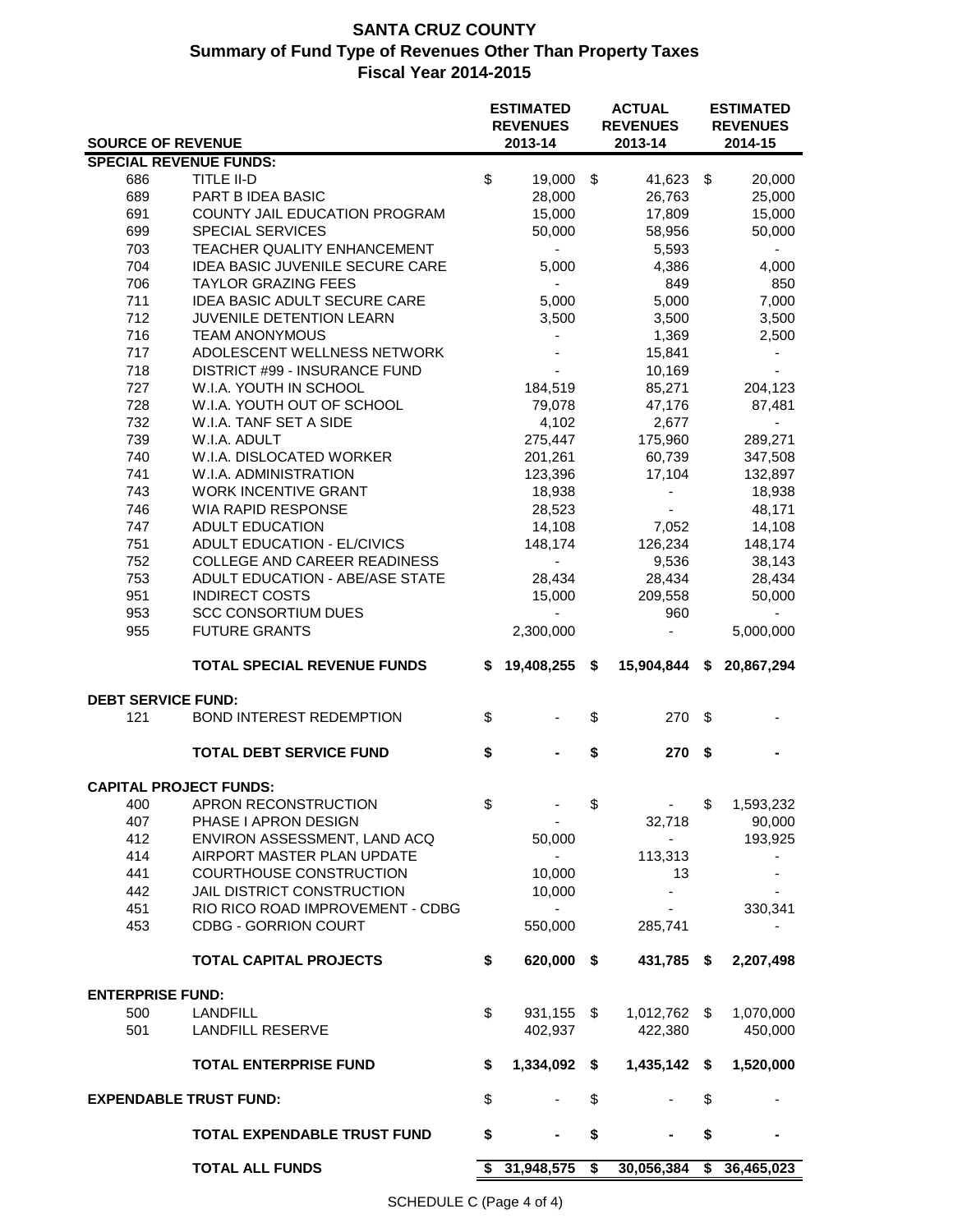#### **SANTA CRUZ COUNTY Summary by Fund Type of Other Financing Sources and Interfund Transfers Fiscal Year 2014-2015**

| <b>FUND</b><br>IN<br>ουτ<br>\$<br>\$5,251,771<br><b>GENERAL FUND:</b><br><b>SPECIAL REVENUE FUNDS:</b><br>105<br><b>ROAD FUND</b><br>7,500<br>50,000<br>120<br><b>OLD COURTHOUSE</b><br>51,500<br>133<br>5% FILL THE GAP FEES CTY ATTY<br>14,955<br>134<br><b>ANTI-RACKETEERING</b><br>35,932<br>135<br>ACJC PROSECUTION (CA)<br>12,620<br>139<br><b>ATTORNEY'S ENHANCEMENT</b><br>17,738<br>148<br>DOMESTIC VIOLENCE STOP GRANT<br>23,312<br>257<br><b>LAW LIBRARY</b><br>8,000<br>259<br>FILL THE GAP (5%)<br>70,000<br>260<br>SUPERIOR COURT FILL THE GAP<br>45,000<br>261<br>5% FILL THE GAP INDIGENT DEF.<br>10,045<br>280<br><b>FAMILY COUNSELING</b><br>1,784<br>305<br><b>VICTIM RIGHTS PROGRAM - PROBATION</b><br>1,245<br>308<br><b>ADULT PROBATION FEES</b><br>1,245<br>325<br><b>JAIL DISTRICT</b><br>3,460,225<br>370<br>ENVIRONMENTAL HEALTH<br>209,809<br>379<br>T.B. FUND<br>54,200<br>600<br><b>ANIMAL CONTROL</b><br>212,804<br>615<br><b>CASE MANAGEMENT</b><br>44,685<br>676<br><b>SCHOOL FOREST FEES</b><br>7,500<br><b>TOTAL SPECIAL REVENUE FUNDS</b><br>\$4,175,422<br>- \$<br>164,677<br><b>DEBT SERVICE FUNDS:</b><br>121<br><b>DEBT SERVICE</b><br>994,925<br><b>TOTAL DEBT SERVICE FUNDS</b><br>\$<br>994,925<br>\$<br><b>CAPITAL PROJECTS FUNDS:</b><br>400<br>APRON RECONSTRUCTION<br>177,026<br>407<br><b>PHASE I APRON DESIGN</b><br>10,000<br>412<br>ENVIRONMENTAL ASSESSMENT<br>9,075<br>441<br><b>COURTHOUSE CONSTRUCTION</b><br><b>JAIL DISTRICT CONSTRUCTION</b><br>442<br>451<br>RIO RICO ROAD IMPROVEMENT<br>50,000<br>TOTAL CAPITAL PROJECTS FUNDS<br>\$<br>246,101<br>\$<br><b>ENTERPRISE FUND:</b><br>500<br><b>LANDFILL</b><br>501<br><b>LANDFILL RESERVE</b><br>\$<br><b>TOTAL ENTERPRISE FUND</b><br>\$<br>\$<br><b>EXPENDABLE TRUST FUND:</b><br>\$<br><b>TOTAL ALL FUNDS</b><br>\$ 5,416,448<br>\$ 5,416,448 |  | <b>INTERFUND</b><br><b>TRANSFERS</b><br>2014-2015 |  |  |  |
|-------------------------------------------------------------------------------------------------------------------------------------------------------------------------------------------------------------------------------------------------------------------------------------------------------------------------------------------------------------------------------------------------------------------------------------------------------------------------------------------------------------------------------------------------------------------------------------------------------------------------------------------------------------------------------------------------------------------------------------------------------------------------------------------------------------------------------------------------------------------------------------------------------------------------------------------------------------------------------------------------------------------------------------------------------------------------------------------------------------------------------------------------------------------------------------------------------------------------------------------------------------------------------------------------------------------------------------------------------------------------------------------------------------------------------------------------------------------------------------------------------------------------------------------------------------------------------------------------------------------------------------------------------------------------------------------------------------------------------------------------------------------------------------------------------------------------------------------------------------|--|---------------------------------------------------|--|--|--|
|                                                                                                                                                                                                                                                                                                                                                                                                                                                                                                                                                                                                                                                                                                                                                                                                                                                                                                                                                                                                                                                                                                                                                                                                                                                                                                                                                                                                                                                                                                                                                                                                                                                                                                                                                                                                                                                             |  |                                                   |  |  |  |
|                                                                                                                                                                                                                                                                                                                                                                                                                                                                                                                                                                                                                                                                                                                                                                                                                                                                                                                                                                                                                                                                                                                                                                                                                                                                                                                                                                                                                                                                                                                                                                                                                                                                                                                                                                                                                                                             |  |                                                   |  |  |  |
|                                                                                                                                                                                                                                                                                                                                                                                                                                                                                                                                                                                                                                                                                                                                                                                                                                                                                                                                                                                                                                                                                                                                                                                                                                                                                                                                                                                                                                                                                                                                                                                                                                                                                                                                                                                                                                                             |  |                                                   |  |  |  |
|                                                                                                                                                                                                                                                                                                                                                                                                                                                                                                                                                                                                                                                                                                                                                                                                                                                                                                                                                                                                                                                                                                                                                                                                                                                                                                                                                                                                                                                                                                                                                                                                                                                                                                                                                                                                                                                             |  |                                                   |  |  |  |
|                                                                                                                                                                                                                                                                                                                                                                                                                                                                                                                                                                                                                                                                                                                                                                                                                                                                                                                                                                                                                                                                                                                                                                                                                                                                                                                                                                                                                                                                                                                                                                                                                                                                                                                                                                                                                                                             |  |                                                   |  |  |  |
|                                                                                                                                                                                                                                                                                                                                                                                                                                                                                                                                                                                                                                                                                                                                                                                                                                                                                                                                                                                                                                                                                                                                                                                                                                                                                                                                                                                                                                                                                                                                                                                                                                                                                                                                                                                                                                                             |  |                                                   |  |  |  |
|                                                                                                                                                                                                                                                                                                                                                                                                                                                                                                                                                                                                                                                                                                                                                                                                                                                                                                                                                                                                                                                                                                                                                                                                                                                                                                                                                                                                                                                                                                                                                                                                                                                                                                                                                                                                                                                             |  |                                                   |  |  |  |
|                                                                                                                                                                                                                                                                                                                                                                                                                                                                                                                                                                                                                                                                                                                                                                                                                                                                                                                                                                                                                                                                                                                                                                                                                                                                                                                                                                                                                                                                                                                                                                                                                                                                                                                                                                                                                                                             |  |                                                   |  |  |  |
|                                                                                                                                                                                                                                                                                                                                                                                                                                                                                                                                                                                                                                                                                                                                                                                                                                                                                                                                                                                                                                                                                                                                                                                                                                                                                                                                                                                                                                                                                                                                                                                                                                                                                                                                                                                                                                                             |  |                                                   |  |  |  |
|                                                                                                                                                                                                                                                                                                                                                                                                                                                                                                                                                                                                                                                                                                                                                                                                                                                                                                                                                                                                                                                                                                                                                                                                                                                                                                                                                                                                                                                                                                                                                                                                                                                                                                                                                                                                                                                             |  |                                                   |  |  |  |
|                                                                                                                                                                                                                                                                                                                                                                                                                                                                                                                                                                                                                                                                                                                                                                                                                                                                                                                                                                                                                                                                                                                                                                                                                                                                                                                                                                                                                                                                                                                                                                                                                                                                                                                                                                                                                                                             |  |                                                   |  |  |  |
|                                                                                                                                                                                                                                                                                                                                                                                                                                                                                                                                                                                                                                                                                                                                                                                                                                                                                                                                                                                                                                                                                                                                                                                                                                                                                                                                                                                                                                                                                                                                                                                                                                                                                                                                                                                                                                                             |  |                                                   |  |  |  |
|                                                                                                                                                                                                                                                                                                                                                                                                                                                                                                                                                                                                                                                                                                                                                                                                                                                                                                                                                                                                                                                                                                                                                                                                                                                                                                                                                                                                                                                                                                                                                                                                                                                                                                                                                                                                                                                             |  |                                                   |  |  |  |
|                                                                                                                                                                                                                                                                                                                                                                                                                                                                                                                                                                                                                                                                                                                                                                                                                                                                                                                                                                                                                                                                                                                                                                                                                                                                                                                                                                                                                                                                                                                                                                                                                                                                                                                                                                                                                                                             |  |                                                   |  |  |  |
|                                                                                                                                                                                                                                                                                                                                                                                                                                                                                                                                                                                                                                                                                                                                                                                                                                                                                                                                                                                                                                                                                                                                                                                                                                                                                                                                                                                                                                                                                                                                                                                                                                                                                                                                                                                                                                                             |  |                                                   |  |  |  |
|                                                                                                                                                                                                                                                                                                                                                                                                                                                                                                                                                                                                                                                                                                                                                                                                                                                                                                                                                                                                                                                                                                                                                                                                                                                                                                                                                                                                                                                                                                                                                                                                                                                                                                                                                                                                                                                             |  |                                                   |  |  |  |
|                                                                                                                                                                                                                                                                                                                                                                                                                                                                                                                                                                                                                                                                                                                                                                                                                                                                                                                                                                                                                                                                                                                                                                                                                                                                                                                                                                                                                                                                                                                                                                                                                                                                                                                                                                                                                                                             |  |                                                   |  |  |  |
|                                                                                                                                                                                                                                                                                                                                                                                                                                                                                                                                                                                                                                                                                                                                                                                                                                                                                                                                                                                                                                                                                                                                                                                                                                                                                                                                                                                                                                                                                                                                                                                                                                                                                                                                                                                                                                                             |  |                                                   |  |  |  |
|                                                                                                                                                                                                                                                                                                                                                                                                                                                                                                                                                                                                                                                                                                                                                                                                                                                                                                                                                                                                                                                                                                                                                                                                                                                                                                                                                                                                                                                                                                                                                                                                                                                                                                                                                                                                                                                             |  |                                                   |  |  |  |
|                                                                                                                                                                                                                                                                                                                                                                                                                                                                                                                                                                                                                                                                                                                                                                                                                                                                                                                                                                                                                                                                                                                                                                                                                                                                                                                                                                                                                                                                                                                                                                                                                                                                                                                                                                                                                                                             |  |                                                   |  |  |  |
|                                                                                                                                                                                                                                                                                                                                                                                                                                                                                                                                                                                                                                                                                                                                                                                                                                                                                                                                                                                                                                                                                                                                                                                                                                                                                                                                                                                                                                                                                                                                                                                                                                                                                                                                                                                                                                                             |  |                                                   |  |  |  |
|                                                                                                                                                                                                                                                                                                                                                                                                                                                                                                                                                                                                                                                                                                                                                                                                                                                                                                                                                                                                                                                                                                                                                                                                                                                                                                                                                                                                                                                                                                                                                                                                                                                                                                                                                                                                                                                             |  |                                                   |  |  |  |
|                                                                                                                                                                                                                                                                                                                                                                                                                                                                                                                                                                                                                                                                                                                                                                                                                                                                                                                                                                                                                                                                                                                                                                                                                                                                                                                                                                                                                                                                                                                                                                                                                                                                                                                                                                                                                                                             |  |                                                   |  |  |  |
|                                                                                                                                                                                                                                                                                                                                                                                                                                                                                                                                                                                                                                                                                                                                                                                                                                                                                                                                                                                                                                                                                                                                                                                                                                                                                                                                                                                                                                                                                                                                                                                                                                                                                                                                                                                                                                                             |  |                                                   |  |  |  |
|                                                                                                                                                                                                                                                                                                                                                                                                                                                                                                                                                                                                                                                                                                                                                                                                                                                                                                                                                                                                                                                                                                                                                                                                                                                                                                                                                                                                                                                                                                                                                                                                                                                                                                                                                                                                                                                             |  |                                                   |  |  |  |
|                                                                                                                                                                                                                                                                                                                                                                                                                                                                                                                                                                                                                                                                                                                                                                                                                                                                                                                                                                                                                                                                                                                                                                                                                                                                                                                                                                                                                                                                                                                                                                                                                                                                                                                                                                                                                                                             |  |                                                   |  |  |  |
|                                                                                                                                                                                                                                                                                                                                                                                                                                                                                                                                                                                                                                                                                                                                                                                                                                                                                                                                                                                                                                                                                                                                                                                                                                                                                                                                                                                                                                                                                                                                                                                                                                                                                                                                                                                                                                                             |  |                                                   |  |  |  |
|                                                                                                                                                                                                                                                                                                                                                                                                                                                                                                                                                                                                                                                                                                                                                                                                                                                                                                                                                                                                                                                                                                                                                                                                                                                                                                                                                                                                                                                                                                                                                                                                                                                                                                                                                                                                                                                             |  |                                                   |  |  |  |
|                                                                                                                                                                                                                                                                                                                                                                                                                                                                                                                                                                                                                                                                                                                                                                                                                                                                                                                                                                                                                                                                                                                                                                                                                                                                                                                                                                                                                                                                                                                                                                                                                                                                                                                                                                                                                                                             |  |                                                   |  |  |  |
|                                                                                                                                                                                                                                                                                                                                                                                                                                                                                                                                                                                                                                                                                                                                                                                                                                                                                                                                                                                                                                                                                                                                                                                                                                                                                                                                                                                                                                                                                                                                                                                                                                                                                                                                                                                                                                                             |  |                                                   |  |  |  |
|                                                                                                                                                                                                                                                                                                                                                                                                                                                                                                                                                                                                                                                                                                                                                                                                                                                                                                                                                                                                                                                                                                                                                                                                                                                                                                                                                                                                                                                                                                                                                                                                                                                                                                                                                                                                                                                             |  |                                                   |  |  |  |
|                                                                                                                                                                                                                                                                                                                                                                                                                                                                                                                                                                                                                                                                                                                                                                                                                                                                                                                                                                                                                                                                                                                                                                                                                                                                                                                                                                                                                                                                                                                                                                                                                                                                                                                                                                                                                                                             |  |                                                   |  |  |  |
|                                                                                                                                                                                                                                                                                                                                                                                                                                                                                                                                                                                                                                                                                                                                                                                                                                                                                                                                                                                                                                                                                                                                                                                                                                                                                                                                                                                                                                                                                                                                                                                                                                                                                                                                                                                                                                                             |  |                                                   |  |  |  |
|                                                                                                                                                                                                                                                                                                                                                                                                                                                                                                                                                                                                                                                                                                                                                                                                                                                                                                                                                                                                                                                                                                                                                                                                                                                                                                                                                                                                                                                                                                                                                                                                                                                                                                                                                                                                                                                             |  |                                                   |  |  |  |
|                                                                                                                                                                                                                                                                                                                                                                                                                                                                                                                                                                                                                                                                                                                                                                                                                                                                                                                                                                                                                                                                                                                                                                                                                                                                                                                                                                                                                                                                                                                                                                                                                                                                                                                                                                                                                                                             |  |                                                   |  |  |  |
|                                                                                                                                                                                                                                                                                                                                                                                                                                                                                                                                                                                                                                                                                                                                                                                                                                                                                                                                                                                                                                                                                                                                                                                                                                                                                                                                                                                                                                                                                                                                                                                                                                                                                                                                                                                                                                                             |  |                                                   |  |  |  |
|                                                                                                                                                                                                                                                                                                                                                                                                                                                                                                                                                                                                                                                                                                                                                                                                                                                                                                                                                                                                                                                                                                                                                                                                                                                                                                                                                                                                                                                                                                                                                                                                                                                                                                                                                                                                                                                             |  |                                                   |  |  |  |
|                                                                                                                                                                                                                                                                                                                                                                                                                                                                                                                                                                                                                                                                                                                                                                                                                                                                                                                                                                                                                                                                                                                                                                                                                                                                                                                                                                                                                                                                                                                                                                                                                                                                                                                                                                                                                                                             |  |                                                   |  |  |  |
|                                                                                                                                                                                                                                                                                                                                                                                                                                                                                                                                                                                                                                                                                                                                                                                                                                                                                                                                                                                                                                                                                                                                                                                                                                                                                                                                                                                                                                                                                                                                                                                                                                                                                                                                                                                                                                                             |  |                                                   |  |  |  |
|                                                                                                                                                                                                                                                                                                                                                                                                                                                                                                                                                                                                                                                                                                                                                                                                                                                                                                                                                                                                                                                                                                                                                                                                                                                                                                                                                                                                                                                                                                                                                                                                                                                                                                                                                                                                                                                             |  |                                                   |  |  |  |
|                                                                                                                                                                                                                                                                                                                                                                                                                                                                                                                                                                                                                                                                                                                                                                                                                                                                                                                                                                                                                                                                                                                                                                                                                                                                                                                                                                                                                                                                                                                                                                                                                                                                                                                                                                                                                                                             |  |                                                   |  |  |  |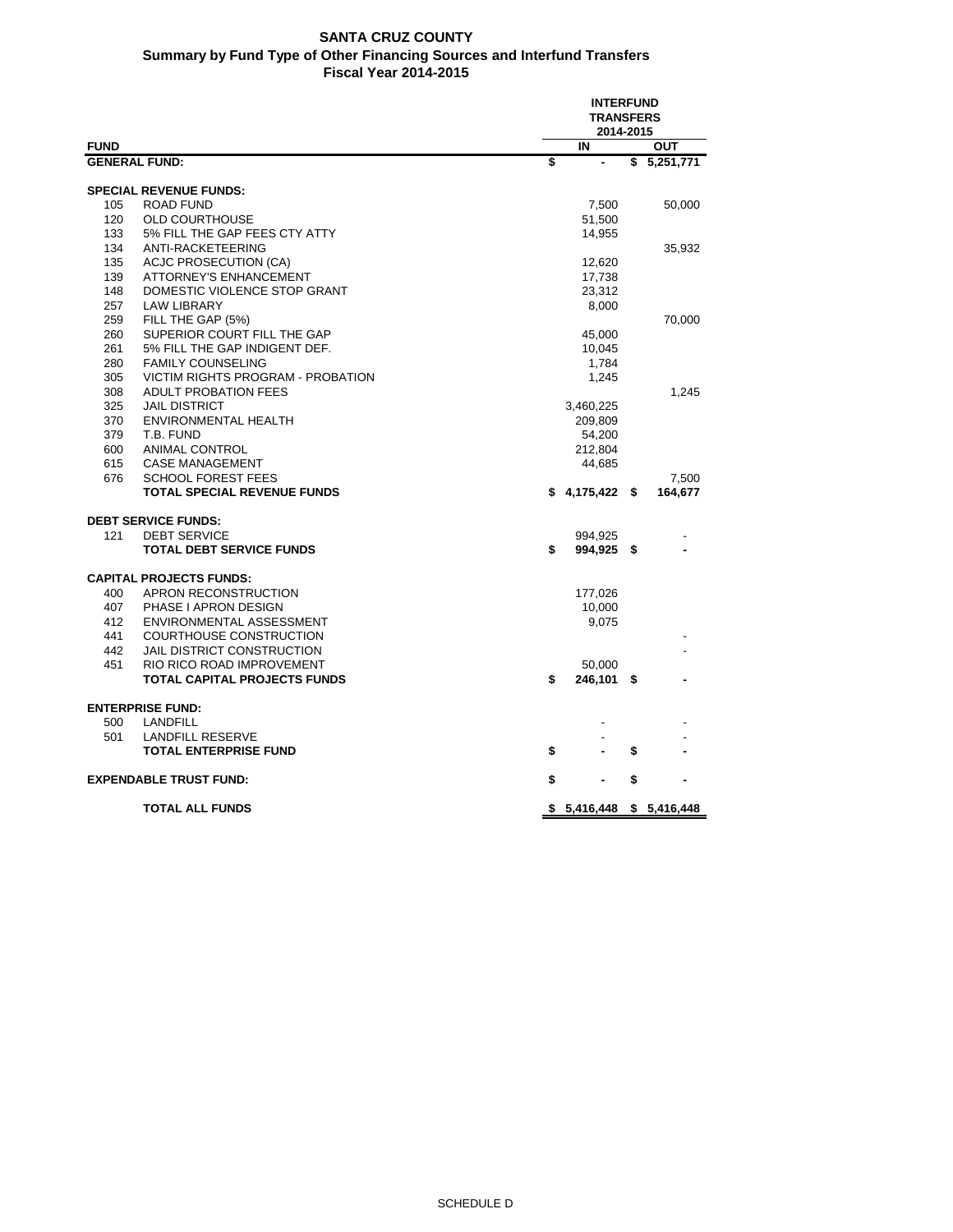|               |                                                 | <b>BUDGETED</b><br><b>EXPENDITURES/</b><br><b>EXPENSES</b> | <b>ACTUAL</b><br><b>EXPENDITURES/</b><br><b>EXPENSES</b> |                    |      | <b>BUDGETED</b><br><b>EXPENDITURES/</b><br><b>EXPENSES</b> |  |  |  |
|---------------|-------------------------------------------------|------------------------------------------------------------|----------------------------------------------------------|--------------------|------|------------------------------------------------------------|--|--|--|
|               | FUND DEPARTMENT                                 | 2013-14                                                    |                                                          | 2013-14            |      | 2014-15                                                    |  |  |  |
| 100           | <b>GENERAL FUND:</b>                            |                                                            |                                                          |                    |      |                                                            |  |  |  |
|               | 100-01 ASSESSOR                                 | \$<br>835,818                                              | \$                                                       | 789,790            | - \$ | 835,552                                                    |  |  |  |
|               | 100-02 ATTORNEY                                 | 1,194,715                                                  |                                                          | 1,137,946          |      | 1,227,369                                                  |  |  |  |
|               | 100-04 BOARD OF SUPERVISORS                     | 6,159,728                                                  |                                                          | 2,874,904          |      | 7,106,808                                                  |  |  |  |
|               | 100-05 AIRPORT                                  | 166,695                                                    |                                                          | 23,010             |      | 166,695                                                    |  |  |  |
|               | 100-07 CLERK SUPERIOR COURT<br>100-12 ELECTIONS | 718,228                                                    |                                                          | 680,195            |      | 719,519                                                    |  |  |  |
|               | 100-13 EMERGENCY SERVICES                       | 332,420<br>226,276                                         |                                                          | 119,857<br>189,502 |      | 332,588<br>308,331                                         |  |  |  |
|               | 100-14 FINANCE                                  | 1,987,876                                                  |                                                          | 859,377            |      | 1,974,949                                                  |  |  |  |
|               | 100-15 GROUNDS & MAINTENANCE                    | 3,149,759                                                  |                                                          | 1,156,090          |      | 3,228,988                                                  |  |  |  |
|               | 100-17 JUSTICE COURT #1                         | 605,005                                                    |                                                          | 603,554            |      | 605,504                                                    |  |  |  |
|               | 100-18 JUSTICE COURT #2                         | 174,092                                                    |                                                          | 179,034            |      | 175,612                                                    |  |  |  |
|               | 100-19 INFORMATION TECHNOLOGY                   | 621,431                                                    |                                                          | 601,441            |      | 677,271                                                    |  |  |  |
| 100-20 G.I.S. |                                                 | 39,750                                                     |                                                          | 38,708             |      | 39,750                                                     |  |  |  |
|               | 100-23 BUILDING CODES                           | 212,219                                                    |                                                          | 162,514            |      | 212,558                                                    |  |  |  |
|               | 100-24 PLANNING & ZONING                        | 381,628                                                    |                                                          | 244,773            |      | 382,140                                                    |  |  |  |
|               | 100-27 RECORDER - ELECTION                      | 262,021                                                    |                                                          | 121,640            |      | 262,172                                                    |  |  |  |
|               | 100-28 RECORDER                                 | 240,453                                                    |                                                          | 230,145            |      | 240,312                                                    |  |  |  |
|               | 100-29 SUPERIOR COURT                           | 1,127,745                                                  |                                                          | 1,025,402          |      | 1,128,221                                                  |  |  |  |
|               | 100-31 TREASURER                                | 497,102                                                    |                                                          | 440,211            |      | 497,675                                                    |  |  |  |
|               | 100-35 ADULT PROBATION                          | 516,285                                                    |                                                          | 418,103            |      | 515,285                                                    |  |  |  |
|               | 100-38 CONSTABLE #1                             | 73,728                                                     |                                                          | 69,886             |      | 73,521                                                     |  |  |  |
|               | 100-39 SHERIFF                                  | 3,774,755                                                  |                                                          | 3,602,893          |      | 3,762,131                                                  |  |  |  |
|               | 100-44 CONSTABLE #2                             | 27,631                                                     |                                                          | 26,257             |      | 30,027                                                     |  |  |  |
|               | 100-61 PUBLIC FIDUCIARY                         | 3,244,601                                                  |                                                          | 2,925,277          |      | 3,225,149                                                  |  |  |  |
|               | 100-63 CENTRAL PERMITS                          | 164,424                                                    |                                                          | 43,258             |      | 164,506                                                    |  |  |  |
|               | 100-83 RECREATION                               | 402,583                                                    |                                                          | 139,687            |      | 401,686                                                    |  |  |  |
|               | 100-91 SCHOOL SUPERINTENDENT                    | 367,481                                                    |                                                          | 303,695            |      | 367,472                                                    |  |  |  |
|               | <b>TOTAL GENERAL FUND</b>                       | \$<br>27,504,449 \$                                        |                                                          | 19,007,148         | - \$ | 28,661,791                                                 |  |  |  |
|               | <b>SPECIAL REVENUE FUNDS:</b>                   |                                                            |                                                          |                    |      |                                                            |  |  |  |
| 105           | <b>ROAD FUND</b>                                | \$<br>5,966,584                                            | \$                                                       | 4,346,330          | \$   | 6,267,388                                                  |  |  |  |
|               | <b>TOTAL ROAD FUND</b>                          | \$<br>5,966,584                                            | \$                                                       | 4,346,330          | \$   | 6,267,388                                                  |  |  |  |
| 370           | <b>HEALTH SERVICE FUND</b>                      | \$<br>330,028                                              | \$                                                       | 226,886            | \$   | 359,344                                                    |  |  |  |
| 371           | MATERNAL & CHILD HEALTH GRANT                   | 28,504                                                     |                                                          | 100                |      |                                                            |  |  |  |
| 372           | DOMESTIC VIOLENCE EDUCATION                     | 5,347                                                      |                                                          |                    |      |                                                            |  |  |  |
| 373           | CAR SEAT SAFETY GRANT                           | 60                                                         |                                                          |                    |      |                                                            |  |  |  |
| 374           | WELL WOMAN HEALTH CHECK                         | 6,650                                                      |                                                          |                    |      |                                                            |  |  |  |
| 375           | SOUTHERN AZ WOMEN'S FUND                        | 1,867                                                      |                                                          |                    |      |                                                            |  |  |  |
| 377           | <b>BIO TERRORISM GRANT</b>                      | 172,509                                                    |                                                          | 173,091            |      | 197,490                                                    |  |  |  |
| 379           | T.B. CONTROL                                    | 66,200                                                     |                                                          | 62,260             |      | 66,200                                                     |  |  |  |
| 380           | H.I.V. PROGRAM                                  | 16,302                                                     |                                                          |                    |      |                                                            |  |  |  |
| 383           | <b>IMMUNIZATION PROGRAM</b>                     | 2                                                          |                                                          | 150,579            |      |                                                            |  |  |  |
| 386           | <b>MEDICAL RESERVE CORP</b>                     | 15,502                                                     |                                                          | 1,806              |      | 22,057                                                     |  |  |  |
| 600           | <b>ANIMAL CONTROL</b>                           | 497,091                                                    |                                                          | 527,566            |      | 489,608                                                    |  |  |  |
| 601           | ANIMAL CONTROL STERILIZATION                    | 49,056                                                     |                                                          | 22,155             |      | 36,125                                                     |  |  |  |
| 602           | OFFICER SAFETY EQUIPMENT - AC                   | 1,299                                                      |                                                          |                    |      | 1,778                                                      |  |  |  |
|               | <b>TOTAL HEALTH SERVICES</b>                    | \$<br>1,190,417 \$                                         |                                                          | 1,164,443 \$       |      | 1,172,602                                                  |  |  |  |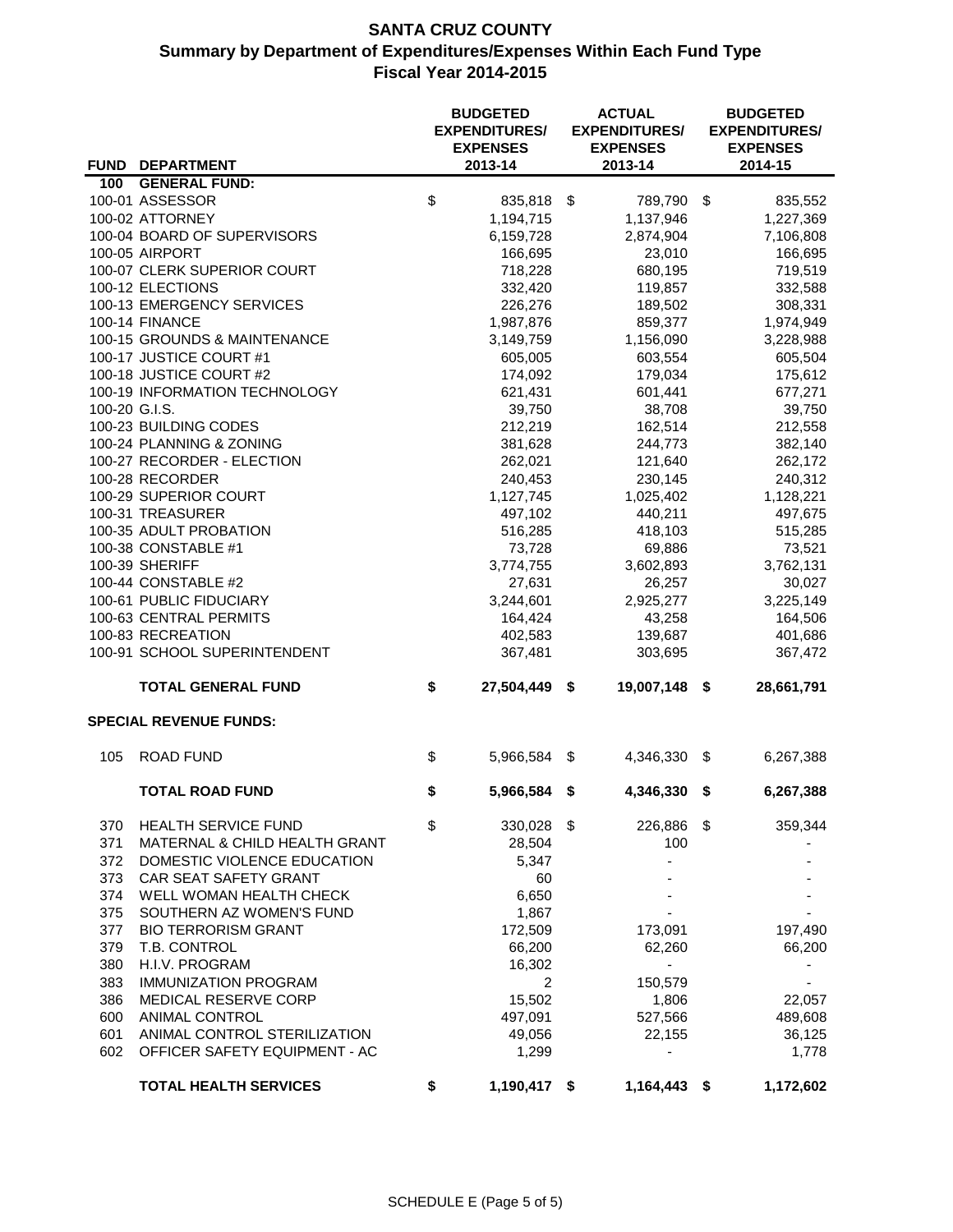|     |                                          | <b>BUDGETED</b><br><b>EXPENDITURES/</b><br><b>EXPENSES</b> | <b>ACTUAL</b><br><b>EXPENDITURES/</b><br><b>EXPENSES</b> |                          |    |         |
|-----|------------------------------------------|------------------------------------------------------------|----------------------------------------------------------|--------------------------|----|---------|
|     | FUND DEPARTMENT                          | 2013-14                                                    |                                                          | 2013-14                  |    | 2014-15 |
|     | <b>SPECIAL REVENUE FUNDS:</b>            |                                                            |                                                          |                          |    |         |
| 106 | ADOT HOUSE BILL 2565                     | \$<br>$2,323$ \$                                           |                                                          |                          | \$ | 2,327   |
| 107 | PALO PARADO RAILROAD IMPROVEMENT         | 553                                                        |                                                          |                          |    | 553     |
| 110 | ASSESSOR RET. & CONVERSION               | 88,317                                                     |                                                          | 10,602                   |    | 76,016  |
| 111 | RECORDER RETRIEVAL CONVERS.              | 249,493                                                    |                                                          | $\blacksquare$           |    | 280,405 |
| 112 | <b>TAXPAYER INFORMATION</b>              | 34,358                                                     |                                                          | 319                      |    | 43,544  |
| 118 | <b>HAVA BLOCK GRANT</b>                  | 15,158                                                     |                                                          |                          |    | 15,168  |
| 120 | OLD COURTHOUSE FUND                      | 51,895                                                     |                                                          | 47,365                   |    | 51,500  |
| 125 | PROSECUTION HIDTA (PIMA)                 | 274,416                                                    |                                                          | 235,410                  |    | 231,222 |
| 126 | ATTORNEY'S DIVERSION PROG.               | 17,449                                                     |                                                          |                          |    | 19,809  |
| 127 | <b>VICTIM RIGHTS NOTIFICATION</b>        | 42,349                                                     |                                                          | 10,567                   |    | 64,281  |
| 128 | <b>BAD CHECK COLLECTION</b>              | 24,097                                                     |                                                          | 21,528                   |    | 21,052  |
| 130 | COST OF PROSECUTION                      | 1,145                                                      |                                                          | 4,574                    |    | 197     |
| 132 | FILL THE GAP (ATTORNEY)                  | 15,066                                                     |                                                          | 5,914                    |    | 18,601  |
| 133 | 5% FILL THE GAP (ATTORNEY)               | 15,000                                                     |                                                          | 15,067                   |    | 16,857  |
| 134 | ANTI-RACKETEERING                        | 1,465,371                                                  |                                                          | 1,037,166                |    | 760,327 |
| 135 | A.C.J.C. PROSECUTION #6                  | 48,930                                                     |                                                          | 52,706                   |    | 49,380  |
| 136 | VICTIM COMPENSATION RESTITUTION          | 20,238                                                     |                                                          |                          |    | 24,438  |
| 138 | VICTIM'S COMPENSATION ACJC               | 57,770                                                     |                                                          | 5,549                    |    | ÷,      |
| 139 | <b>ATTORNEY'S ENHANCEMENT</b>            | 184,976                                                    |                                                          | 161,941                  |    | 166,152 |
| 140 | <b>CRIME VICTIM ASSISTANCE</b>           | 23,748                                                     |                                                          | 12,555                   |    | 22,073  |
| 141 | <b>FEDERAL SEIZURE</b>                   | 952                                                        |                                                          | $\overline{\phantom{0}}$ |    | 952     |
| 142 | AUTO THEFT AUTHORITY                     | 42,514                                                     |                                                          | 37,404                   |    | 52,735  |
| 143 | PROGRAM INCOME-CA                        | 46,088                                                     |                                                          | 19,802                   |    | 9,546   |
| 144 | HB 2779 FAIR & LEGAL EMPLOYMENT          | 2,998                                                      |                                                          | 7,724                    |    |         |
| 146 | DRUG ENFORCEMENT UNIT                    | 20,114                                                     |                                                          | (470)                    |    |         |
| 148 | DOMESTIC VIOLENCE STOP GRANT             | 114,002                                                    |                                                          | 130,460                  |    | 137,321 |
| 149 | VICTIM SERVICES DONATIONS                | 790                                                        |                                                          |                          |    | 790     |
| 151 | FEDERAL PROGRAM INCOME - CA              |                                                            |                                                          | 6,311                    |    |         |
| 152 | ADHS OVERTIME #999436-01                 |                                                            |                                                          | 18,431                   |    |         |
| 153 | ADHS EQUIPMENT #999436-02                |                                                            |                                                          | 24,574                   |    |         |
| 154 | ADHS OVERTIME #130435-01                 |                                                            |                                                          | 10,526                   |    | 7,162   |
| 180 | CLERK SUP. CRT. RETRIEVAL                | 57,246                                                     |                                                          |                          |    | 68,472  |
| 181 | EXPED. CHILD SUP. & VISITATION           | 70,055                                                     |                                                          |                          |    | 72,181  |
| 182 | SPOUSAL MAINTENANCE FUND                 | 9,669                                                      |                                                          |                          |    | 10,505  |
| 183 | CHILD SUPPORT AUTOMATION                 | 1,851                                                      |                                                          |                          |    | 1,852   |
| 184 | DOMESTIC REL. ED. MEDIATION FD           | 6,696                                                      |                                                          |                          |    | 7,738   |
| 185 | NON IV-D CONVERSION FUND                 | 706                                                        |                                                          |                          |    | 706     |
| 186 | <b>EMANCIPATION ADMINISTRATIVE COSTS</b> | 33                                                         |                                                          |                          |    | 33      |
| 200 | CITIZEN CORPS/CERT GRANT                 |                                                            |                                                          | 2,495                    |    |         |
| 202 | ADHS EQUIPMENT #888402-02                |                                                            |                                                          | 10,847                   |    |         |
| 203 | L.E.P.C. GRANT 2001-2002                 | 3,269                                                      |                                                          | 29,550                   |    | 23,209  |
| 205 | DOMESTIC HAZARDOUS TRAINING              | 267                                                        |                                                          |                          |    |         |
| 206 | <b>EMERGENCY RESPONSE FUND</b>           |                                                            |                                                          | 8,476                    |    |         |
| 209 | CITIZEN CORPS TRAINING #130405-01        |                                                            |                                                          | 4,492                    |    | 508     |
| 225 | J.P. #1 TIME PAYMENT FEES                | 31,830                                                     |                                                          | 11,415                   |    | 47,653  |
| 227 | <b>CIRCLES OF PEACE</b>                  | 20,000                                                     |                                                          | 6,632                    |    | 4,197   |
| 228 | J.P. #1 FARE PROGRAM                     |                                                            |                                                          |                          |    | 2,219   |
| 229 | <b>INCREASING EFFICIENY</b>              | 13,469                                                     |                                                          |                          |    | 13,469  |
| 230 | \$13 ASSESSMENT FUND - JP #1             | 245                                                        |                                                          |                          |    | 245     |
| 231 | <b>COURT ENHANCEMENT FEE - JP #1</b>     | 63,638                                                     |                                                          | 26,890                   |    | 97,004  |
| 245 | J.P. #2 TIME PAYMENT FEES                | 2,277                                                      |                                                          |                          |    | 3,635   |
| 246 | J.P. #2 FARE PROGRAM                     | 804                                                        |                                                          |                          |    | 835     |
| 247 | \$13 ASSESSMENT FUND - JP #2             | 2,468                                                      |                                                          |                          |    | 2,609   |
| 248 | <b>COURT ENHANCEMENT FEE - JP #2</b>     | 10,849                                                     |                                                          |                          |    | 21,552  |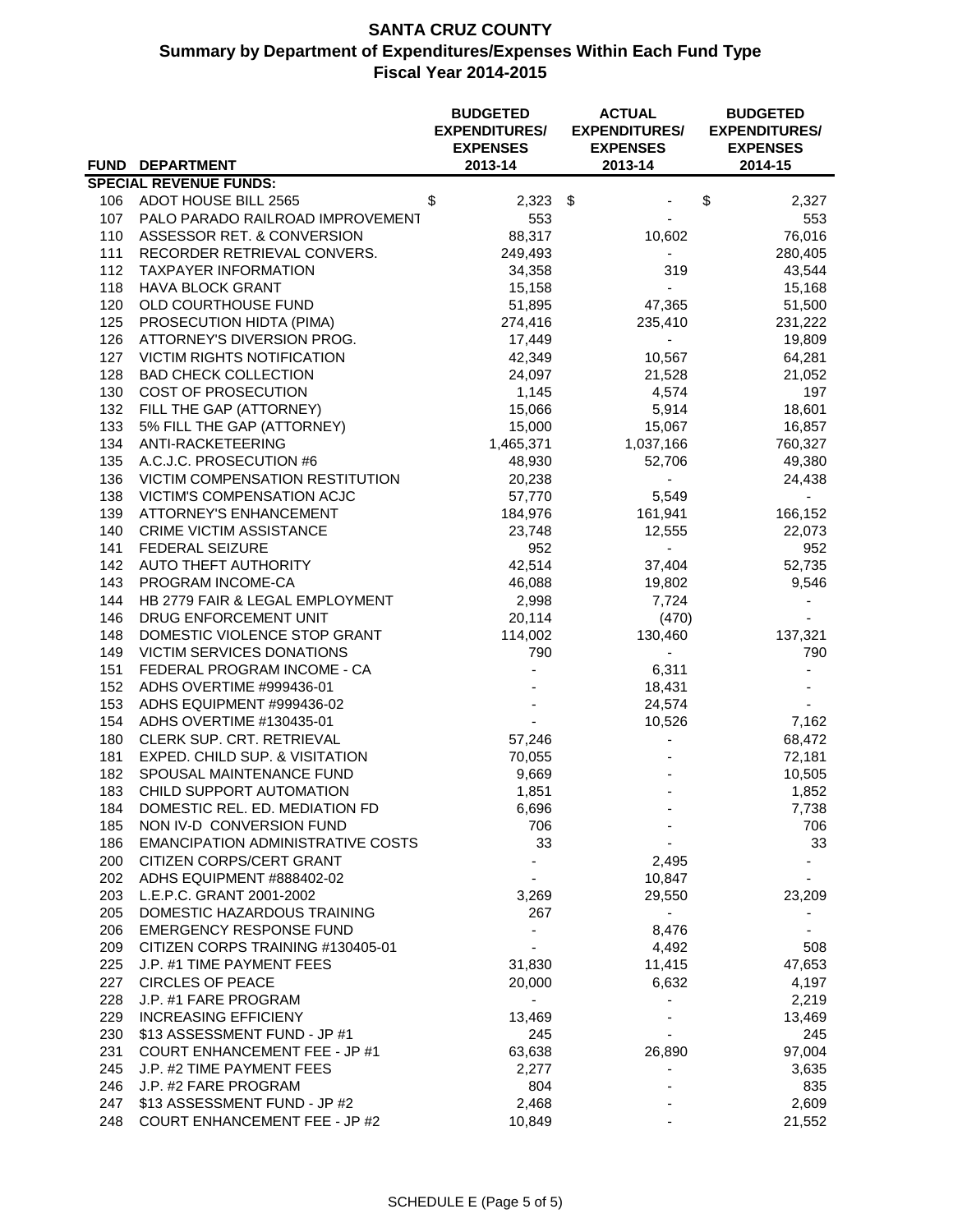|            |                                                    | <b>BUDGETED</b><br><b>EXPENDITURES/</b><br><b>EXPENSES</b> |                     |                          |  |
|------------|----------------------------------------------------|------------------------------------------------------------|---------------------|--------------------------|--|
|            | FUND DEPARTMENT                                    | 2013-14                                                    | 2013-14             | 2014-15                  |  |
|            | <b>SPECIAL REVENUE FUNDS:</b>                      | \$                                                         |                     |                          |  |
| 250<br>251 | CASA PROGRAM<br><b>MODEL COURT</b>                 | 40,210 \$<br>12,787                                        | 38,539 \$<br>15,323 | 47,585<br>12,787         |  |
| 252        | D.E.S. IV-D                                        | 81,569                                                     | 80,771              | 81,569                   |  |
| 254        | JUVENILE COMMUNITY ADVISORY                        | 23                                                         |                     | 23                       |  |
| 255        | TRAFFIC CASE PROCESSING FUND                       | 188                                                        |                     | 25,188                   |  |
| 256        | FTG-INDIGENT DEFENSE                               | 6,532                                                      | 4,957               | 1,525                    |  |
| 257        | LAW LIBRARY                                        | 57,987                                                     | 24,567              | 65,579                   |  |
| 258        | DOMESTIC REL. ED. CHILD ISSUES                     | 3,000                                                      | 4,080               | 4,000                    |  |
| 259        | FILL THE GAP (5%)                                  | 72,934                                                     | 396                 | 75,358                   |  |
| 260        | SUPERIOR COURT FILL THE GAP                        | 483,601                                                    | 32,335              | 500,056                  |  |
| 261        | 5% FILL THE GAP INDIGENT DEFENSE                   | 235,627                                                    | $\sim$              | 247,321                  |  |
| 262        | J.C.E.F. COURT FEES                                | 146,398                                                    | 7,294               | 151,375                  |  |
| 263        | <b>FARE PROGRAM</b>                                | 462                                                        |                     | 462                      |  |
| 264        | STATE-FILL THE GAP (FTG)                           | 14,075                                                     | 13,949              | 15,000                   |  |
| 273        | JUVENILE INTENSIVE PROBATION                       | 274,831                                                    | 241,764             | 251,882                  |  |
| 274        | <b>JCEF JIPS SUPPLEMENTAL</b>                      |                                                            | 5                   |                          |  |
| 275        | PIC ACT                                            | 284,788                                                    | 280,641             | 297,568                  |  |
| 276        | <b>STATE AID</b>                                   | 173,323                                                    | 171,957             | 178,158                  |  |
| 278        | DIVERSION CONSEQUENCES                             | 5,000                                                      | 5,000               | 3,750                    |  |
| 279        | JUVENILE TREATMENT SERVICES                        | 174,469                                                    | 167,375             | 176,235                  |  |
| 280        | <b>FAMILY COUNSELING</b>                           | 25,201                                                     | 6,060               | 27,652                   |  |
| 281        | JUVENILE DIVERSION FEES                            | 83,142                                                     |                     | 86,550                   |  |
| 282        | JUVENILE PROBATION FEES                            | 129,089                                                    | 3,019               | 130,780                  |  |
| 283        | JUV PARENTAL ASSMNT EXTRA FEE                      | 19,360                                                     |                     | 19,460                   |  |
| 287<br>288 | JAIBG JUV<br>JAIBG #2                              | 209<br>387                                                 |                     | 209<br>387               |  |
| 289        | JUV DIVERSION SVC FEES - OVER                      | 4,129                                                      |                     | 5,782                    |  |
| 300        | COMMUNITY PUNISHMENT PROG.                         | 92,642                                                     | 51,767              | 136,441                  |  |
| 301        | STATE AID ENHANCEMENT                              | 396,379                                                    | 374,056             | 332,030                  |  |
| 303        | DRUG TREATMENT & EDUCATION                         | 24,555                                                     | 19,928              | 22,123                   |  |
| 304        | DRUG ENFORCEMENT GRANT                             | 14,450                                                     |                     |                          |  |
| 305        | <b>VICTIM RIGHTS-PROBATION</b>                     | 25,000                                                     | 18,555              | 22,924                   |  |
| 306        | ADULT PROBATION DRUG TESTING                       | 22,157                                                     |                     | 21,170                   |  |
| 307        | PROB FEES INTERSTATE COMP 30%                      | 8,642                                                      | 51                  | 8,929                    |  |
| 308        | <b>ADULT PROBATION FEES</b>                        | 317,057                                                    | 66,344              | 350,130                  |  |
| 309        | ADULT PROBATION EXTRA FEES                         | 113,410                                                    |                     | 113,474                  |  |
| 310        | ADULT INTENSIVE PROBATION                          | 310,284                                                    | 316,470             | 324,591                  |  |
| 312        | <b>PROBATION PAROLE SERVICES</b>                   | 54,655                                                     | ۰.                  | 54,616                   |  |
| 313        | <b>GLOBAL POSITIONING SYSTEM</b>                   | 1,209                                                      | 1,117               | 1,192                    |  |
| 325        | <b>JAIL DISTRICT</b>                               | 9,081,023                                                  | 8,373,236           | 6,993,513                |  |
| 326        | SHERIFF H.I.D.T.A.                                 | 12,908                                                     | -                   |                          |  |
| 327        | SHERIFF A.C.J.C.                                   | 170,534                                                    | 98,657              |                          |  |
| 329        | <b>COMMISSARY FUND</b>                             | 242,860                                                    | 59,474              | 228,219                  |  |
| 330        | <b>JAIL ENHANCEMENT</b>                            | 463,775                                                    | 252,383             | 415,139                  |  |
| 331        | <b>GOHS DUI GRANT</b>                              | $\blacksquare$                                             | 9,794               |                          |  |
| 337        | DOJ BULLET PROOF VEST                              | 5,532                                                      | 13,891              |                          |  |
| 338<br>342 | AATA LAW ENFORCEMENT GRANT<br>PROGRAM INCOME-METRO | 625<br>27,731                                              | 13,192              | 625<br>25,000            |  |
| 344        | <b>ANTI-METH INITIATIVE</b>                        | 64                                                         |                     | 64                       |  |
| 346        | ACJC/JAG UNDER \$10,000                            | 1,476                                                      |                     | 1,476                    |  |
| 350        | ARRA - ACJC PROSECUTION - MTF                      | 5                                                          |                     |                          |  |
| 351        | FEDERAL PROGRAM INCOME - MTF                       |                                                            | 22,046              | 656                      |  |
| 352        | BORDER SECURITY ENHANCEMENT                        | 72                                                         | 19,269              |                          |  |
| 353        | OFFICER SAFETY EQUIPMENT - SO                      | 14,388                                                     | $\blacksquare$      | 20,511                   |  |
| 354        | <b>ICE GRANT</b>                                   | 348,279                                                    | 346,288             | 341,257                  |  |
| 355        | OPERATION STONEGARDEN #999435                      | 463,999                                                    | 218,998             | $\overline{\phantom{a}}$ |  |
| 356        | <b>SLOT GRANT</b>                                  |                                                            | 17,287              |                          |  |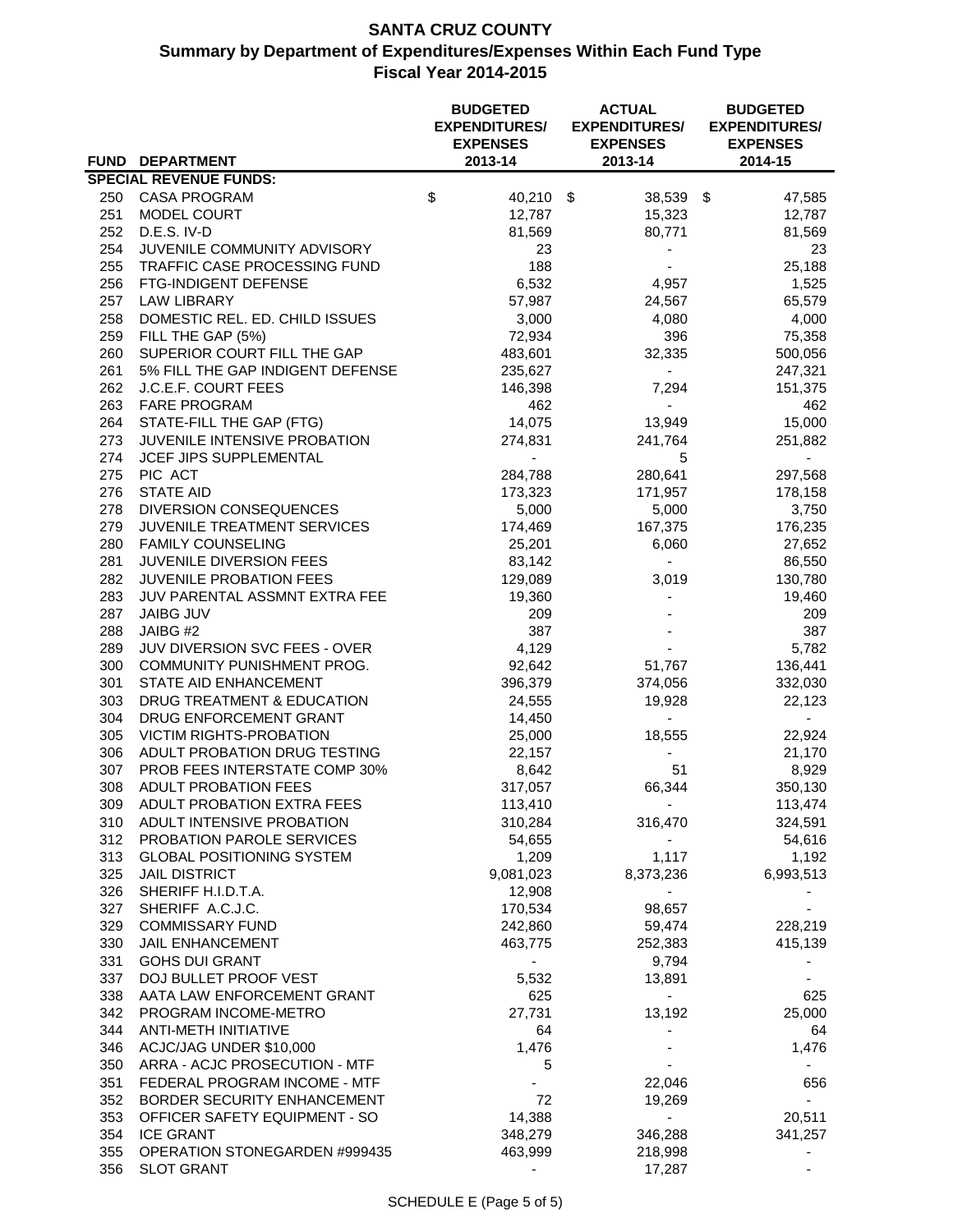|            |                                                                         | <b>BUDGETED</b><br><b>EXPENDITURES/</b><br><b>EXPENSES</b> | <b>ACTUAL</b><br><b>EXPENDITURES/</b><br><b>EXPENSES</b> | <b>BUDGETED</b><br><b>EXPENDITURES/</b><br><b>EXPENSES</b> |
|------------|-------------------------------------------------------------------------|------------------------------------------------------------|----------------------------------------------------------|------------------------------------------------------------|
|            | FUND DEPARTMENT                                                         | 2013-14                                                    | 2013-14                                                  | 2014-15                                                    |
| 357        | <b>SPECIAL REVENUE FUNDS:</b><br>TOHONO O'ODHAM                         | \$                                                         | \$                                                       | \$<br>29,352                                               |
| 358        | OPERATION STONEGARDEN #130433-01                                        |                                                            | 166,064                                                  | 428,100                                                    |
| 502        | TOHONO O'ODHAM                                                          |                                                            | 17,419                                                   | 77,086                                                     |
| 615        | <b>CASE MANAGEMENT</b>                                                  | 164,699                                                    | 85,966                                                   | 171,571                                                    |
| 625        | <b>WASTE TIRE (ADEQ)</b>                                                | 107,133                                                    | 64,039                                                   | 128,509                                                    |
| 626        | SELF HHW/ABOP SITE                                                      | 6,149                                                      |                                                          | 6,149                                                      |
| 650        | FLOOD CONTROL DISTRICT                                                  | 2,679,022                                                  | 1,111,268                                                | 2,761,850                                                  |
| 651        | FLOOD RESERVE                                                           | 4,775,361                                                  | 689,238                                                  | 4,153,207                                                  |
| 676        | <b>SCHOOL FOREST FEES</b>                                               | 824,611                                                    | 134,508                                                  | 1,113,566                                                  |
| 677        | <b>EARLY LEARNING</b>                                                   | 220                                                        | 4,946                                                    | 21,867                                                     |
| 679        | READING FIRST, TECH ASSISTANT                                           | $\blacksquare$                                             |                                                          | 7,688                                                      |
| 680        | CAROL M. WHITE PHYSICAL ED                                              | 417,203                                                    | 889,066                                                  | 811,619                                                    |
| 683        | JUVENILE EDUCATION                                                      | 116,925                                                    | 101,148                                                  | 89,529                                                     |
| 685        | <b>TITLE II-A</b>                                                       | 12,745                                                     | 5,724                                                    | 12,241                                                     |
| 686        | TITLE II-D                                                              | 19,000                                                     | 33,044                                                   | 20,000                                                     |
| 689        | PART B IDEA BASIC                                                       | 37,500                                                     | 26,763                                                   | 34,500                                                     |
| 690        | <b>CHEMICAL ABUSE</b>                                                   | 10,519                                                     | $\sim$                                                   | 10,519                                                     |
| 691        | COUNTY JAIL EDUCATION PROGRAM                                           | 95,013                                                     | 9,348                                                    | 104,287                                                    |
| 699        | SPECIAL SERVICES 15-365                                                 | 376,968                                                    | 32,596                                                   | 403,328                                                    |
| 701        | <b>1ST CENT COM. LEARNING</b>                                           | 2,460                                                      | $\blacksquare$                                           | 2,460                                                      |
| 703        | TEACHER QUALITY ENHANCEMENT                                             | 1,625                                                      | 7,218                                                    | $\overline{\phantom{a}}$                                   |
| 704<br>705 | IDEA BASIC JUVENILE SECURE CARE<br><b>VOCATIONAL EDUCATION GUIDANCE</b> | 10,291<br>456                                              | 4,386<br>456                                             | 9,291<br>$\sim$                                            |
| 706        | <b>TAYLOR GRAZING FEES</b>                                              | 1,151                                                      | 977                                                      | 1,873                                                      |
| 707        | STATE CHEMICAL ABUSE                                                    | 30                                                         | $\sim$                                                   | 30                                                         |
| 711        | IDEA BASIC ADULT SECURE CARE                                            | 8,361                                                      | 7,500                                                    | 7,861                                                      |
| 712        | JUVENILE DETENTION LEARN                                                | 3,536                                                      | 3,601                                                    | 3,500                                                      |
| 713        | ESA PROFESSIONAL DEVELOP PROJECT                                        | 5,519                                                      | $\overline{\phantom{a}}$                                 | 5,519                                                      |
| 716        | <b>TEAM ANONYMOUS</b>                                                   | 1,000                                                      | 6,683                                                    | 3,590                                                      |
| 717        | ADOLESCENT WELLNESS NETWORK                                             |                                                            | 6,132                                                    | 9,709                                                      |
| 718        | DISTRICT #99 - INSURANCE FUND                                           |                                                            |                                                          | 10,169                                                     |
| 725        | PROFESSIONAL DEVELOPMENT                                                |                                                            | 15                                                       |                                                            |
| 727        | W.I.A. YOUTH IN SCHOOL                                                  | 184,519                                                    | 105,928                                                  | 204,123                                                    |
| 728        | W.I.A. YOUTH OUT OF SCHOOL                                              | 79,078                                                     | 56,179                                                   | 87,481                                                     |
| 731 -      | LAND MANAGEMENT - WIA                                                   | 10,665                                                     |                                                          | 10,665                                                     |
|            | 732 W.I.A. TANF SET A SIDE                                              | 4,102                                                      | 2,677                                                    |                                                            |
|            | 733 DEPT OF EDUC. RECREATION GRANT                                      | 2,221                                                      |                                                          | 2,221                                                      |
|            | 734 WEED AND SEED - YEAR 5                                              | 37                                                         |                                                          | $\sim$                                                     |
| 739        | W.I.A. ADULT                                                            | 275,447                                                    | 205,823                                                  | 289,271                                                    |
| 740        | W.I.A. DISLOCATED WORKER                                                | 201,261                                                    | 75,568                                                   | 347,508                                                    |
| 741        | W.I.A. ADMINISTRATION                                                   | 123,396                                                    | 22,197                                                   | 132,897                                                    |
| 742        | PROJECTS WITH INDUSTRIES                                                | 49                                                         | $\overline{\phantom{a}}$                                 | $\sim$                                                     |
| 743<br>746 | <b>WORK INCENTIVE GRANT</b><br>WIA RAPID RESPONSE                       | 18,938                                                     |                                                          | 18,938                                                     |
| 747        | <b>ADULT EDUCATION</b>                                                  | 28,523<br>14,108                                           | 9,757                                                    | 48,171<br>14,108                                           |
| 751        | ADULT EDUCATION - EL/CIVICS                                             | 148,174                                                    | 109,641                                                  | 148,174                                                    |
| 752        | COLLEGE AND CAREER READINESS                                            | 14                                                         | 9,536                                                    | 38,150                                                     |
| 753        | ADULT EDUCATION - ABE/ASE STATE                                         | 28,434                                                     | 27,417                                                   | 29,462                                                     |
| 758        | STATE ENERGY SECTOR PARTNERSHIP                                         | $\sim$                                                     | (94)                                                     |                                                            |
| 801        | <b>GROWING SMARTER</b>                                                  | 325                                                        |                                                          |                                                            |
| 802        | ARRA - ENERGY EFFICIENT BLOCK                                           | 2,891                                                      |                                                          |                                                            |
| 950        | FIRE DISTRICT ASSISTANCE                                                | 346,476                                                    | 339,878                                                  | 323,844                                                    |
| 951        | <b>INDIRECT COSTS</b>                                                   | 66,313                                                     | 163,201                                                  | 150,338                                                    |
| 953        | <b>SCC CONSORTIUM DUES</b>                                              |                                                            | 713                                                      | 247                                                        |
| 954        | PROJECT CITIZENSHIP                                                     | 81                                                         |                                                          |                                                            |
| 955        | <b>FUTURE GRANTS</b>                                                    | 2,300,000                                                  |                                                          | 5,000,000                                                  |
|            | <b>TOTAL SPECIAL REVENUE FUNDS</b>                                      | \$<br>38,368,064 \$                                        | 23,414,954 \$                                            | 38,995,909                                                 |

SCHEDULE E (Page 5 of 5)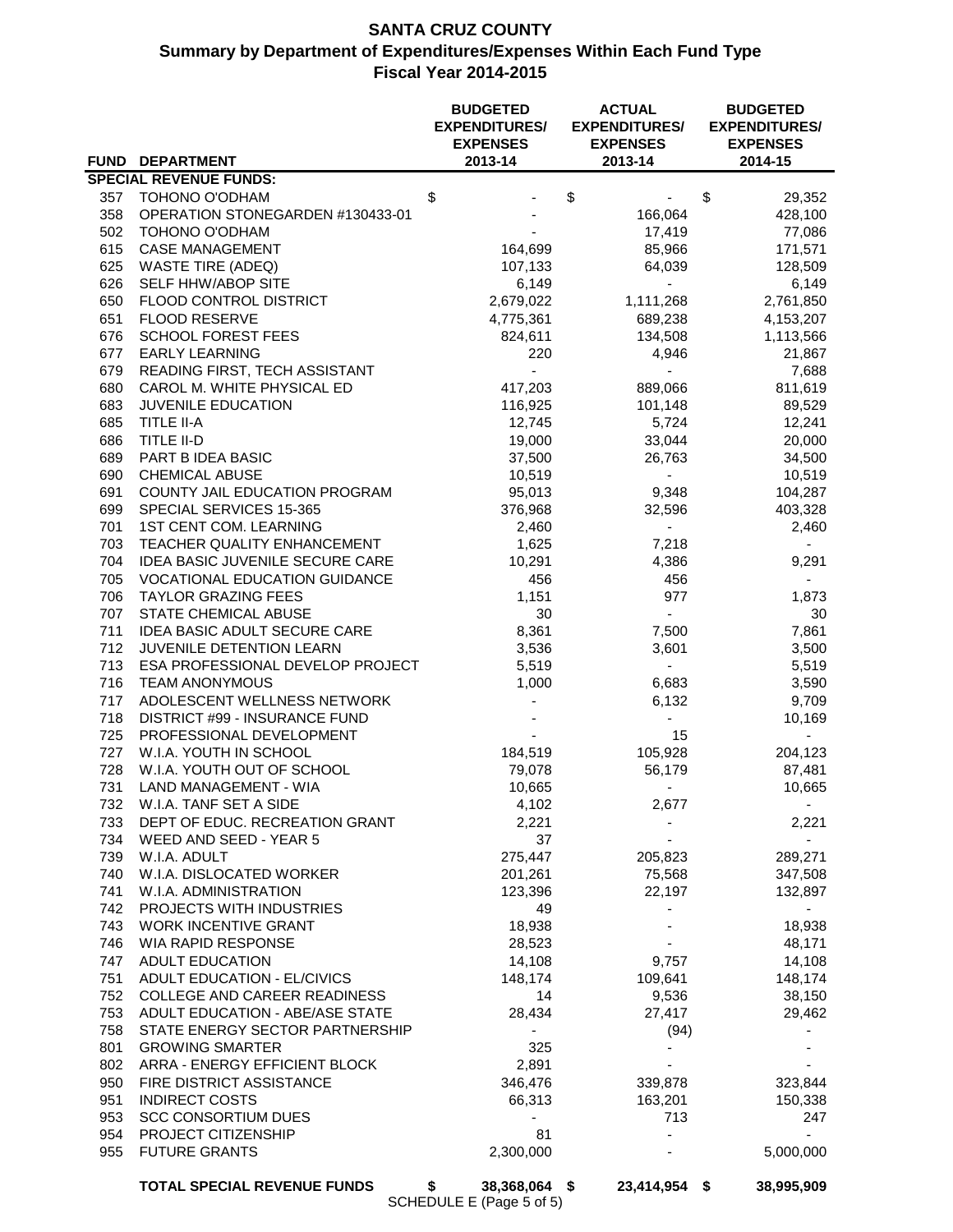|                                        |                                    | <b>BUDGETED</b><br><b>EXPENDITURES/</b><br><b>EXPENSES</b> |                |    |              | <b>BUDGETED</b><br><b>EXPENDITURES/</b><br><b>EXPENSES</b> |            |  |  |
|----------------------------------------|------------------------------------|------------------------------------------------------------|----------------|----|--------------|------------------------------------------------------------|------------|--|--|
| <b>FUND</b>                            | <b>DEPARTMENT</b>                  |                                                            | 2013-14        |    | 2013-14      |                                                            | 2014-15    |  |  |
|                                        | <b>DEBT SERVICE FUND:</b>          |                                                            |                |    |              |                                                            |            |  |  |
| 121                                    | <b>BOND INTEREST REDEMPTION</b>    | \$                                                         | 1,096,412 \$   |    | 997,506      | - \$                                                       | 1,094,515  |  |  |
|                                        | <b>TOTAL DEBT SERVICE FUND</b>     | \$                                                         | 1,096,412 \$   |    | 997,506      | - \$                                                       | 1,094,515  |  |  |
|                                        | <b>CAPITAL PROJECTS FUNDS:</b>     |                                                            |                |    |              |                                                            |            |  |  |
| 400                                    | APRON RECONSTRUCTION               | \$                                                         |                | \$ |              | \$                                                         | 1,770,258  |  |  |
| 406                                    | FY 2014 CDBG REGIONAL ACCOUNT      |                                                            |                |    | 877          |                                                            |            |  |  |
| 407                                    | PHASE I APRON DESIGN               |                                                            |                |    | 82,090       |                                                            | 100,000    |  |  |
| 409                                    | ADOT E2S53 TAXIWAY REPAIR          |                                                            | 397            |    |              |                                                            |            |  |  |
| 412                                    | ENVIRONMENTAL ASSESSMENT           |                                                            | 55,000         |    | 1,800        |                                                            | 203,000    |  |  |
| 414                                    | AIRPORT MASTER PLAN UPDATE         |                                                            | $\blacksquare$ |    | 131,616      |                                                            |            |  |  |
| 441                                    | <b>COURTHOUSE CONSTRUCTION</b>     |                                                            | 26,970         |    | 1,400        |                                                            | 16,249     |  |  |
| 442                                    | JAIL DISTRICT CONSTRUCTION         |                                                            | 103,579        |    | 1,400        |                                                            | 92,179     |  |  |
| 445                                    | 2009-CDBG - EMERGENCY GRANT        |                                                            | 1,022          |    |              |                                                            |            |  |  |
| 451                                    | RIO RICO ROAD IMPROVEMENT - CDBG   |                                                            |                |    |              |                                                            | 380,341    |  |  |
| 453                                    | <b>CDBG - GORRION COURT</b>        |                                                            | 550,000        |    | 537,286      |                                                            |            |  |  |
| 490                                    | C.D.B.G. PROJECTS                  |                                                            | 59,634         |    |              |                                                            | 59,634     |  |  |
|                                        | <b>TOTAL CAPITAL PROJECTS FUND</b> | \$                                                         | 796,602 \$     |    | 756,469      | \$                                                         | 2,621,661  |  |  |
|                                        | <b>ENTERPRISE FUND:</b>            |                                                            |                |    |              |                                                            |            |  |  |
| 500                                    | <b>LANDFILL</b>                    | \$                                                         | 951,574 \$     |    | 1,128,440 \$ |                                                            | 1,075,138  |  |  |
| 501                                    | <b>LANDFILL RESERVE</b>            |                                                            | 1,638,133      |    | 282,652      |                                                            | 1,859,942  |  |  |
|                                        | <b>TOTAL ENTERPRISE FUND</b>       | \$                                                         | 2,589,707      | \$ | 1,411,092    | - \$                                                       | 2,935,080  |  |  |
|                                        | <b>EXPENDABLE TRUST FUND:</b>      |                                                            |                | \$ |              | \$                                                         |            |  |  |
|                                        | <b>TOTAL EXPENDABLE TRUST FUND</b> |                                                            | \$             |    |              | \$                                                         |            |  |  |
| <b>TOTAL EXPENDITURES OF ALL FUNDS</b> |                                    | \$                                                         | 70,355,234     | \$ | 45,587,168   | $\overline{\boldsymbol{\mathsf{s}}}$                       | 74,308,956 |  |  |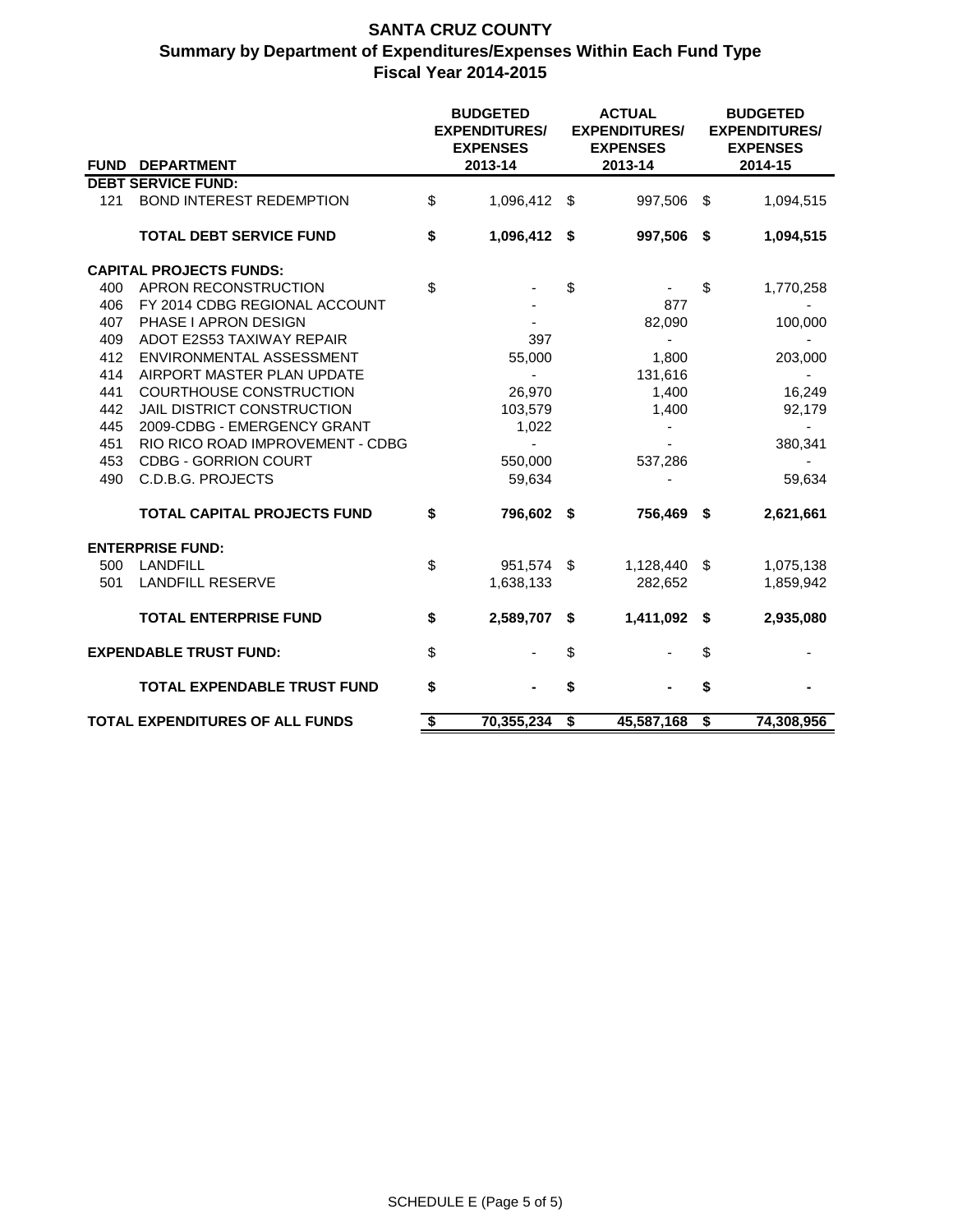| <b>FUND/DEPARTMENT</b>                                                 | <b>BUDGETED</b><br><b>EXPENDITURES/</b><br><b>EXPENSES</b><br>2013-14 | <b>ACTUAL</b><br><b>EXPENDITURES/</b><br><b>EXPENSES</b><br>2013-14 | <b>BUDGETED</b><br><b>EXPENDITURES/</b><br><b>EXPENSES</b><br>2014-15 |                          |  |  |
|------------------------------------------------------------------------|-----------------------------------------------------------------------|---------------------------------------------------------------------|-----------------------------------------------------------------------|--------------------------|--|--|
| <b>ASSESSOR:</b><br>01                                                 |                                                                       |                                                                     |                                                                       |                          |  |  |
| 100-01 GENERAL FUND                                                    | \$<br>835,818 \$                                                      | 789,790                                                             | -\$                                                                   | 835,552                  |  |  |
| 110-01 ASSESSOR RET. & CONVERSION                                      | 88,317                                                                | 10,602                                                              |                                                                       | 76,016                   |  |  |
|                                                                        |                                                                       |                                                                     |                                                                       |                          |  |  |
| <b>TOTAL ASSESSOR</b>                                                  | \$<br>924,135 \$                                                      | 800,392 \$                                                          |                                                                       | 911,568                  |  |  |
| 02<br><b>COUNTY ATTORNEY:</b>                                          |                                                                       |                                                                     |                                                                       |                          |  |  |
| 100-02 ATTORNEY                                                        | \$<br>1,194,715 \$                                                    | 1,137,946 \$                                                        |                                                                       | 1,227,369                |  |  |
| 125-02 PROSECUTION HIDTA (PIMA)                                        | 274,416                                                               | 235,410                                                             |                                                                       | 231,222                  |  |  |
| 126-02 ATTORNEY'S DIVERSION PROG.                                      | 17,449                                                                | $\sim$                                                              |                                                                       | 19,809                   |  |  |
| 127-02 VICTIM RIGHTS NOTIFICATION                                      | 42,349                                                                | 10,567                                                              |                                                                       | 64,281                   |  |  |
| 128-02 BAD CHECK COLLECTION                                            | 24,097                                                                | 21,528                                                              |                                                                       | 21,052                   |  |  |
| 130-02 COST OF PROSECUTION                                             | 1,145                                                                 | 4,574                                                               |                                                                       | 197                      |  |  |
| 132-02 FILL THE GAP (ATTORNEY)                                         | 15,066                                                                | 5,914                                                               |                                                                       | 18,601                   |  |  |
| 133-02 5% FILL THE GAP (ATTORNEY)                                      | 15,000                                                                | 15,067                                                              |                                                                       | 16,857                   |  |  |
| 134-02 ANTI-RACKETEERING                                               | 958,171                                                               | 660,263                                                             |                                                                       | 388,813                  |  |  |
| 135-02 A.C.J.C. PROSECUTION #6                                         | 48,930                                                                | 52,706                                                              |                                                                       | 49,380                   |  |  |
| 136-02 VICTIM WITNESS PROGRAM                                          | 20,238                                                                | $\overline{\phantom{0}}$                                            |                                                                       | 24,438                   |  |  |
| 138-02 ATTORNEY'S VICTIM COMP.                                         | 57,770                                                                | 5,549                                                               |                                                                       |                          |  |  |
| 139-02 ATTORNEY'S ENHANCEMENT                                          | 184,976                                                               | 161,941                                                             |                                                                       | 166,152                  |  |  |
| 140-02 VICTIM ASSISTANCE GRANT                                         | 23,748                                                                | 12,555                                                              |                                                                       | 22,073                   |  |  |
| 141-02 FEDERAL SEIZURE                                                 | 952                                                                   | $\overline{\phantom{0}}$                                            |                                                                       | 952                      |  |  |
| 142-02 AUTO THEFT AUTHORITY                                            | 42,514                                                                | 37,404                                                              |                                                                       | 52,735                   |  |  |
| 143-02 PROGRAM INCOME-COUNTY ATTORNEY                                  |                                                                       |                                                                     |                                                                       |                          |  |  |
| 144-02 HB 2779 FAIR & LEGAL EMPLOYMENT                                 | 46,088                                                                | 19,802                                                              |                                                                       | 9,546                    |  |  |
|                                                                        | 2,998                                                                 | 7,724                                                               |                                                                       |                          |  |  |
| 146-02 DRUG ENFORCEMENT UNIT                                           | 20,114                                                                | (470)                                                               |                                                                       |                          |  |  |
| 148-02 DOMESTIC VIOLENCE STOP GRANT                                    | 114,002                                                               | 130,460                                                             |                                                                       | 137,321                  |  |  |
| 149-02 VICTIM SERVICES DONATIONS<br>151-02 FEDERAL PROGRAM INCOME - CA | 790                                                                   | $\blacksquare$                                                      |                                                                       | 790                      |  |  |
|                                                                        |                                                                       | 6,311                                                               |                                                                       | $\overline{\phantom{a}}$ |  |  |
| 152-02 ADHS OVERTIME #999436-01                                        |                                                                       | 18,431                                                              |                                                                       |                          |  |  |
| 153-02 ADHS EQUIPMENT #999436-02                                       |                                                                       | 24,574                                                              |                                                                       |                          |  |  |
| 154-02 ADHS OVERTIME #130435-01                                        |                                                                       | 10,526                                                              |                                                                       | 7,162                    |  |  |
| <b>TOTAL COUNTY ATTORNEY</b>                                           | \$<br>3,105,528 \$                                                    | 2,578,781                                                           | \$                                                                    | 2,458,750                |  |  |
| 04<br><b>BOARD OF SUPERVISORS:</b>                                     |                                                                       |                                                                     |                                                                       |                          |  |  |
| 100-04 BOARD OF SUPERVISORS                                            | \$<br>6,159,728 \$                                                    | 2,874,904 \$                                                        |                                                                       | 7,106,808                |  |  |
| 120-04 1904 COURTHOUSE                                                 | 51,895                                                                | 47,365                                                              |                                                                       | 51,500                   |  |  |
| 121-04 DEBT SERVICE FUND                                               | 1,096,412                                                             | 997,506                                                             |                                                                       | 1,094,515                |  |  |
| 441-04 COURTHOUSE CONSTRUCTION                                         | 26,970                                                                | 1,400                                                               |                                                                       | 16,249                   |  |  |
| 955-04 FUTURE GRANTS                                                   | 2,300,000                                                             | $\blacksquare$                                                      |                                                                       | 5,000,000                |  |  |
| <b>TOTAL BOARD OF SUPERVISORS</b>                                      | \$<br>9,635,005 \$                                                    | 3,921,176 \$                                                        |                                                                       | 13,269,072               |  |  |
| 05<br><b>AIRPORT:</b>                                                  |                                                                       |                                                                     |                                                                       |                          |  |  |
| 100-05 AIRPORT                                                         | \$<br>166,695 \$                                                      | 23,010 \$                                                           |                                                                       | 166,695                  |  |  |
| 400-05 APRON RECONSTRUCTION                                            |                                                                       |                                                                     |                                                                       | 1,770,258                |  |  |
| 407-05 PHASE I APRON DESIGN                                            |                                                                       | 82,090                                                              |                                                                       | 100,000                  |  |  |
| 409-05 ADOT E2S53 TAXIWAY REPAIR                                       | 397                                                                   | $\blacksquare$                                                      |                                                                       |                          |  |  |
| 412-05 ENVIRONMENTAL ASSESSMENT                                        | 55,000                                                                | 1,800                                                               |                                                                       | 203,000                  |  |  |
| 414-05 AIRPORT MASTER PLAN                                             | $\overline{\phantom{a}}$                                              | 131,616                                                             |                                                                       |                          |  |  |
| <b>TOTAL AIRPORT</b>                                                   |                                                                       |                                                                     |                                                                       |                          |  |  |
|                                                                        | \$<br>222,092 \$                                                      | 238,516 \$                                                          |                                                                       | 2,239,953                |  |  |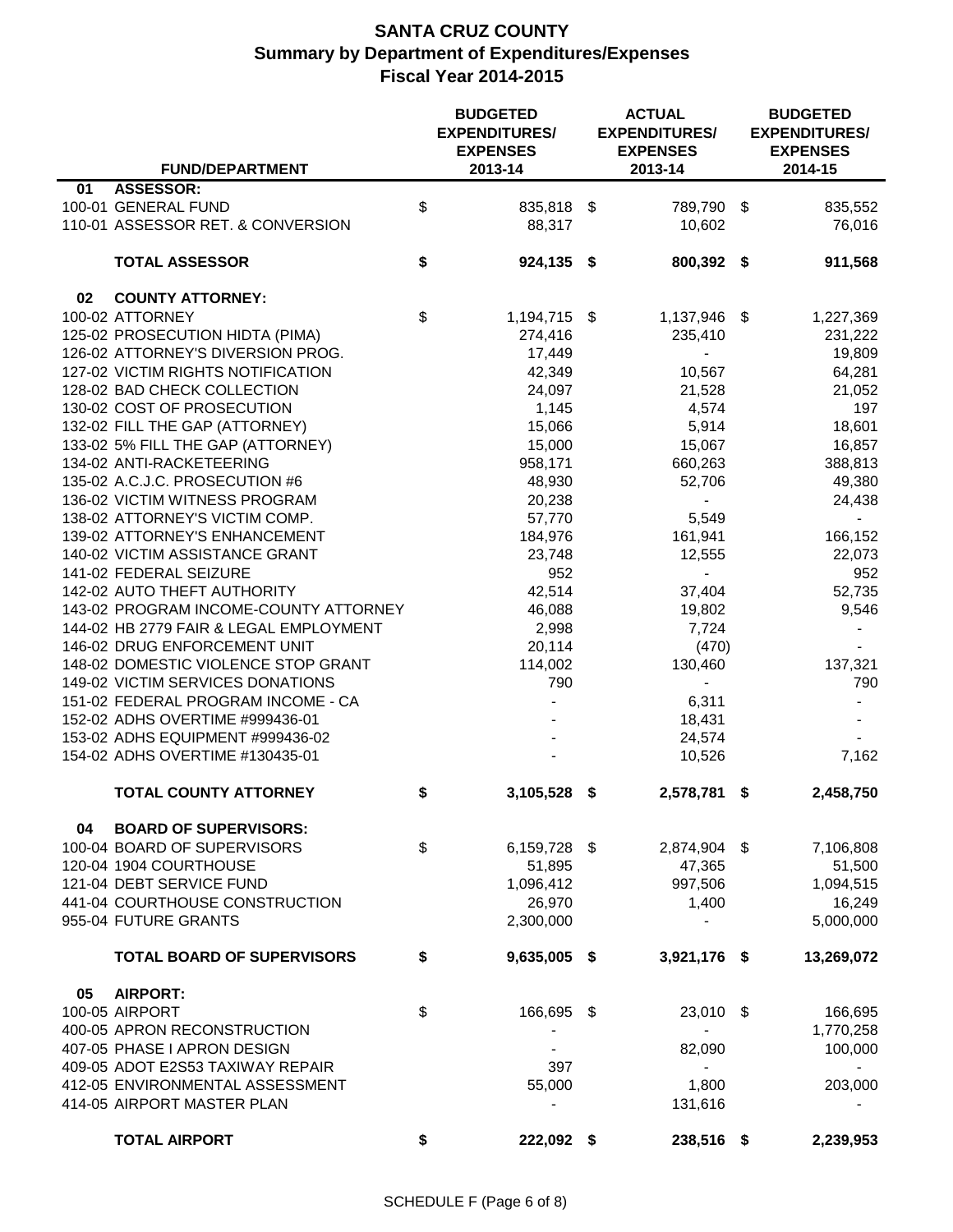|    |                                                                | <b>BUDGETED</b><br><b>EXPENDITURES/</b><br><b>EXPENSES</b> | <b>ACTUAL</b><br><b>EXPENDITURES/</b><br><b>EXPENSES</b> | <b>BUDGETED</b><br><b>EXPENDITURES/</b><br><b>EXPENSES</b><br>2014-15 |                          |  |  |
|----|----------------------------------------------------------------|------------------------------------------------------------|----------------------------------------------------------|-----------------------------------------------------------------------|--------------------------|--|--|
|    | <b>FUND/DEPARTMENT</b>                                         | 2013-14                                                    | 2013-14                                                  |                                                                       |                          |  |  |
| 07 | <b>CLERK OF SUPERIOR COURT:</b><br>100-07 CLERK SUPERIOR COURT | \$<br>718,228 \$                                           | 680,195                                                  | \$                                                                    | 719,519                  |  |  |
|    | 180-07 CLERK SUP. CRT. RETRIEVAL                               | 57,246                                                     |                                                          |                                                                       | 68,472                   |  |  |
|    | 181-07 EXPED CHILD SUPPORT & VISITATION                        | 70,055                                                     |                                                          |                                                                       | 72,181                   |  |  |
|    | 182-07 SPOUSAL MAINTENANCE FUND                                | 9,669                                                      |                                                          |                                                                       | 10,505                   |  |  |
|    | 183-07 CHILD SUPPORT AUTOMATION                                | 1,851                                                      |                                                          |                                                                       | 1,852                    |  |  |
|    | 184-07 DOMESTIC REL. ED. MEDIATION FD                          | 6,696                                                      |                                                          |                                                                       | 7,738                    |  |  |
|    | 185-07 NON IV-D CONVERSION FUND                                | 706                                                        |                                                          |                                                                       | 706                      |  |  |
|    | 186-07 EMANCIPATION ADMINISTRATIVE COSTS                       | 33                                                         |                                                          |                                                                       | 33                       |  |  |
|    | <b>TOTAL CLERK OF SUPERIOR COURT</b>                           | \$<br>864,484 \$                                           | 680,195 \$                                               |                                                                       | 881,006                  |  |  |
| 12 | <b>ELECTIONS:</b>                                              |                                                            |                                                          |                                                                       |                          |  |  |
|    | 100-12 ELECTIONS                                               | \$<br>332,420 \$                                           | 119,857                                                  | \$                                                                    | 332,588                  |  |  |
|    | <b>TOTAL ELECTIONS</b>                                         | \$<br>332,420 \$                                           | 119,857 \$                                               |                                                                       | 332,588                  |  |  |
| 13 | <b>EMERGENCY SERVICES:</b>                                     |                                                            |                                                          |                                                                       |                          |  |  |
|    | 100-13 EMERGENCY SERVICES                                      | \$<br>226,276 \$                                           | 189,502 \$                                               |                                                                       | 308,331                  |  |  |
|    | 200-13 CITIZEN CORPS/CERT GRANT                                |                                                            | 2,495                                                    |                                                                       |                          |  |  |
|    | 202-13 ADHS EQUIPMENT #888402-02                               |                                                            | 10,847                                                   |                                                                       |                          |  |  |
|    | 203-13 L.E.P.C. GRANT FY 99-00                                 | 3,269                                                      | 29,550                                                   |                                                                       | 23,209                   |  |  |
|    | 205-13 DOMESTIC HAZARDOUS TRAINING                             | 267                                                        | $\blacksquare$                                           |                                                                       | $\overline{\phantom{a}}$ |  |  |
|    | 206-13 EMERGENCY RESPONSE FUND                                 |                                                            | 8,476                                                    |                                                                       |                          |  |  |
|    | 209-13 CITIZEN CORPS TRAINING #130405-01                       |                                                            | 4,492                                                    |                                                                       | 508                      |  |  |
|    | <b>TOTAL EMERGENCY MANAGEMENT</b>                              | \$<br>229,812 \$                                           | 245,361 \$                                               |                                                                       | 332,048                  |  |  |
| 14 | <b>FINANCE:</b>                                                |                                                            |                                                          |                                                                       |                          |  |  |
|    | 100-14 FINANCE                                                 | \$<br>1,987,876 \$                                         | 859,377 \$                                               |                                                                       | 1,974,949                |  |  |
|    |                                                                |                                                            |                                                          |                                                                       |                          |  |  |
|    | <b>TOTAL FINANCE</b>                                           | \$<br>1,987,876 \$                                         | 859,377 \$                                               |                                                                       | 1,974,949                |  |  |
| 15 | <b>GROUNDS AND MAINTENANCE:</b>                                |                                                            |                                                          |                                                                       |                          |  |  |
|    | 100-15 GROUNDS & MAINTENANCE                                   | \$<br>3,149,759 \$                                         | 1,156,090 \$                                             |                                                                       | 3,228,988                |  |  |
|    | <b>TOTAL GROUNDS AND MAINTENANCE</b>                           | \$<br>3,149,759 \$                                         | 1,156,090 \$                                             |                                                                       | 3,228,988                |  |  |
| 17 | <b>JUSTICE COURT #1:</b>                                       |                                                            |                                                          |                                                                       |                          |  |  |
|    | 100-17 JUSTICE COURT #1                                        | \$<br>605,005 \$                                           | 603,554 \$                                               |                                                                       | 605,504                  |  |  |
|    | 225-17 J.P. #1 TIME PAYMENT FEES                               | 31,830                                                     | 11,415                                                   |                                                                       | 47,653                   |  |  |
|    | 227-17 CIRCLES OF PEACE                                        | 20,000                                                     | 6,632                                                    |                                                                       | 4,197                    |  |  |
|    | 228-17 J.P. #1 FARE PROGRAM                                    | $\sim$                                                     |                                                          |                                                                       | 2,219                    |  |  |
|    | 229-17 INCREASING EFFICIENCY                                   | 13,469                                                     |                                                          |                                                                       | 13,469                   |  |  |
|    | 230-17 \$13 ASSESSMENT FUND - JP #1                            | 245                                                        |                                                          |                                                                       | 245                      |  |  |
|    | 231-17 COURT ENHANCEMENT FEE - JP #1                           | 63,638                                                     | 26,890                                                   |                                                                       | 97,004                   |  |  |
|    | <b>TOTAL JUSTICE COURT #1</b>                                  | \$<br>734,187 \$                                           | 648,491 \$                                               |                                                                       | 770,291                  |  |  |
| 18 | <b>JUSTICE COURT #2:</b>                                       |                                                            |                                                          |                                                                       |                          |  |  |
|    | 100-18 JUSTICE COURT #2                                        | \$<br>174,092 \$                                           | 179,034 \$                                               |                                                                       | 175,612                  |  |  |
|    | 245-18 J.P. #2 TIME PAYMENT FEES                               | 2,277                                                      |                                                          |                                                                       | 3,635                    |  |  |
|    | 246-18 J.P. #2 FARE PROGRAM                                    | 804                                                        |                                                          |                                                                       | 835                      |  |  |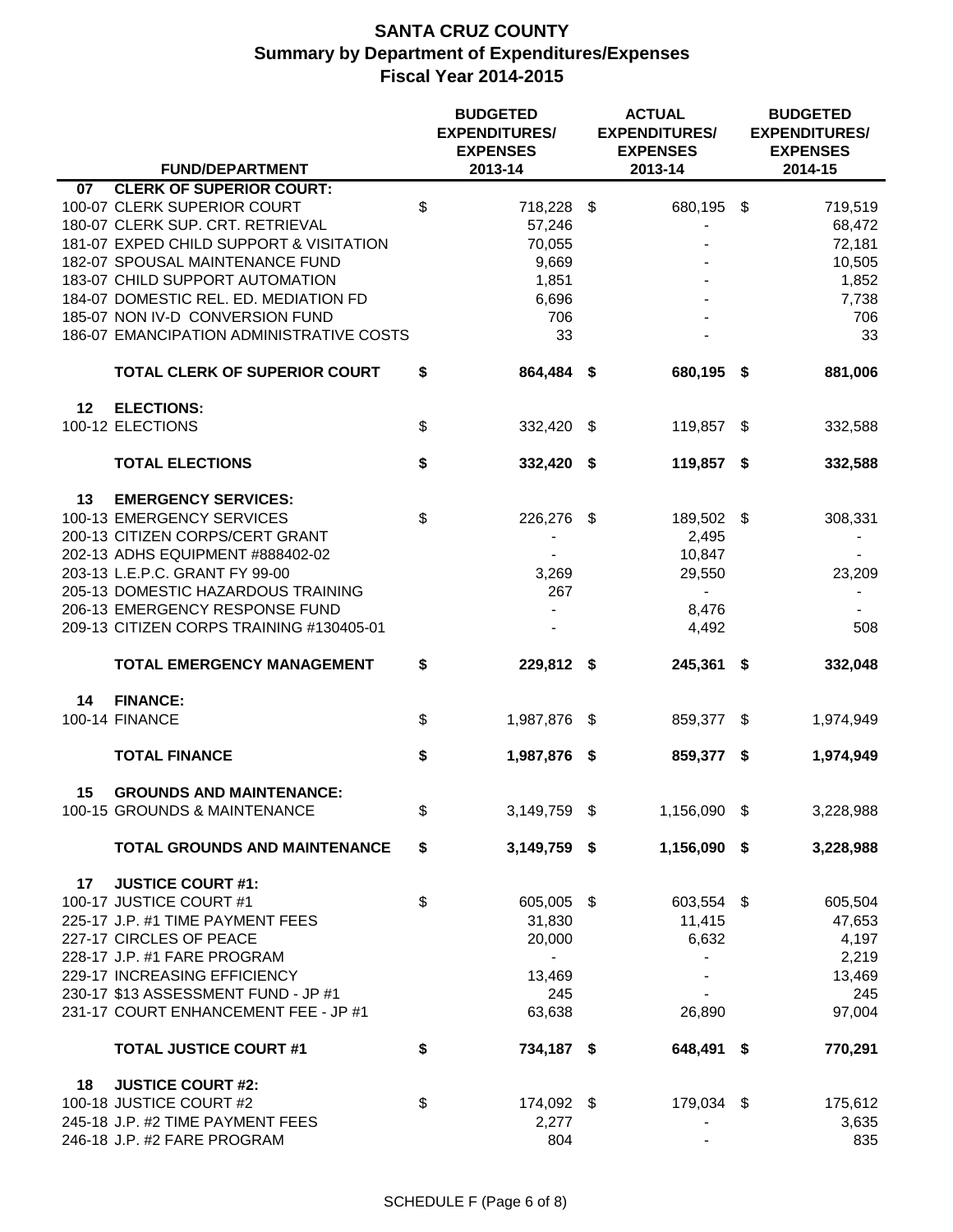| <b>FUND/DEPARTMENT</b>                                                      | <b>BUDGETED</b><br><b>EXPENDITURES/</b><br><b>EXPENSES</b><br>2013-14 |      | <b>ACTUAL</b><br><b>EXPENDITURES/</b><br><b>EXPENSES</b><br>2013-14 | <b>BUDGETED</b><br><b>EXPENDITURES/</b><br><b>EXPENSES</b><br>2014-15 |                 |  |  |
|-----------------------------------------------------------------------------|-----------------------------------------------------------------------|------|---------------------------------------------------------------------|-----------------------------------------------------------------------|-----------------|--|--|
| <b>JUSTICE COURT #2:</b><br>18                                              |                                                                       |      |                                                                     |                                                                       |                 |  |  |
| 247-18 \$13 ASSESSMENT FUND - JP #2<br>248-18 COURT ENHANCEMENT FEE - JP #2 | \$<br>2,468<br>10,849                                                 | - \$ |                                                                     | \$                                                                    | 2,609<br>21,552 |  |  |
| <b>TOTAL JUSTICE COURT #2</b>                                               | \$<br>190,490 \$                                                      |      | 179,034 \$                                                          |                                                                       | 204,243         |  |  |
|                                                                             |                                                                       |      |                                                                     |                                                                       |                 |  |  |
| 19<br><b>INFORMATION TECHNOLOGY:</b><br>100-19 INFORMATION TECHNOLOGY       | \$<br>621,431 \$                                                      |      | 601,441                                                             | - \$                                                                  | 677,271         |  |  |
| <b>TOTAL INFORMATION TECHNOLOGY</b>                                         | \$<br>621,431 \$                                                      |      | 601,441 \$                                                          |                                                                       | 677,271         |  |  |
| 20<br><b>G.I.S:</b>                                                         |                                                                       |      |                                                                     |                                                                       |                 |  |  |
| 100-20 G.I.S.                                                               | \$<br>39,750 \$                                                       |      | 38,708 \$                                                           |                                                                       | 39,750          |  |  |
| <b>TOTAL G.I.S.</b>                                                         | \$<br>39,750 \$                                                       |      | 38,708 \$                                                           |                                                                       | 39,750          |  |  |
| 23<br><b>BUILDING CODES:</b>                                                |                                                                       |      |                                                                     |                                                                       |                 |  |  |
| 100-23 BUILDING CODES                                                       | \$<br>212,219 \$                                                      |      | 162,514 \$                                                          |                                                                       | 212,558         |  |  |
| <b>TOTAL BUILDING CODES</b>                                                 | \$<br>212,219 \$                                                      |      | 162,514 \$                                                          |                                                                       | 212,558         |  |  |
| 24<br><b>PLANNING:</b>                                                      |                                                                       |      |                                                                     |                                                                       |                 |  |  |
| 100-24 PLANNING & ZONING                                                    | \$<br>381,628 \$                                                      |      | 244,773 \$                                                          |                                                                       | 382,140         |  |  |
| 406-24 FY 2014 CDBG REGIONAL ACCOUNT                                        |                                                                       |      | 877                                                                 |                                                                       |                 |  |  |
| 445-24 2009 CDBG - EMERGENCY GRANT                                          | 1,022                                                                 |      |                                                                     |                                                                       |                 |  |  |
| 801-24 GROWING SMARTER                                                      | 325                                                                   |      |                                                                     |                                                                       |                 |  |  |
| 802-24 ARRA - ENERGY EFFICIENT BLOCK                                        | 2,891                                                                 |      |                                                                     |                                                                       |                 |  |  |
|                                                                             |                                                                       |      |                                                                     |                                                                       |                 |  |  |
| <b>TOTAL PLANNING</b>                                                       | \$<br>385,866 \$                                                      |      | 245,650 \$                                                          |                                                                       | 382,140         |  |  |
| 27<br><b>RECORDER - ELECTION:</b>                                           |                                                                       |      |                                                                     |                                                                       |                 |  |  |
| 100-27 RECORDER - ELECTION                                                  | \$<br>262,021 \$                                                      |      | 121,640 \$                                                          |                                                                       | 262,172         |  |  |
| 118-12 HAVA BLOCK GRANT                                                     | 15,158                                                                |      |                                                                     |                                                                       | 15,168          |  |  |
| <b>TOTAL RECORDER - ELECTION</b>                                            | \$<br>277,179 \$                                                      |      | 121,640 \$                                                          |                                                                       | 277,340         |  |  |
|                                                                             |                                                                       |      |                                                                     |                                                                       |                 |  |  |
| 28<br><b>RECORDER:</b>                                                      |                                                                       |      |                                                                     |                                                                       |                 |  |  |
| 100-28 RECORDER                                                             | \$<br>240,453 \$                                                      |      | 230,145 \$                                                          |                                                                       | 240,312         |  |  |
| 111-28 RECORDER RETRIEVAL CONVERS.                                          | 249,493                                                               |      |                                                                     |                                                                       | 280,405         |  |  |
| <b>TOTAL RECORDER</b>                                                       | \$<br>489,946 \$                                                      |      | 230,145 \$                                                          |                                                                       | 520,717         |  |  |
| 29<br><b>SUPERIOR COURT:</b>                                                |                                                                       |      |                                                                     |                                                                       |                 |  |  |
| 100-29 SUPERIOR COURT                                                       | \$<br>1,127,745 \$                                                    |      | 1,025,402 \$                                                        |                                                                       | 1,128,221       |  |  |
| 250-29 CASA PROGRAM FUND                                                    | 40,210                                                                |      | 38,539                                                              |                                                                       | 47,585          |  |  |
| 251-29 MODEL COURT                                                          | 12,787                                                                |      | 15,323                                                              |                                                                       | 12,787          |  |  |
| 252-29 D.E.S. IV-D                                                          | 81,569                                                                |      | 80,771                                                              |                                                                       | 81,569          |  |  |
| 254-29 COMMUNITY ADVISORY BOARD                                             | 23                                                                    |      | $\qquad \qquad \blacksquare$                                        |                                                                       | 23              |  |  |
| 255-29 TRAFFIC CASE PROCESSING FUND                                         | 188                                                                   |      | $\overline{\phantom{0}}$                                            |                                                                       | 25,188          |  |  |
| 256-29 FTG-INDIGENT DEFENSE                                                 | 6,532                                                                 |      | 4,957                                                               |                                                                       | 1,525           |  |  |
| 257-29 LAW LIBRARY                                                          | 57,987                                                                |      | 24,567                                                              |                                                                       | 65,579          |  |  |
| 258-29 DOMESTIC REL. ED. CHILD ISSUES                                       | 3,000                                                                 |      | 4,080                                                               |                                                                       | 4,000           |  |  |
| 259-29 FILL THE GAP (5%)                                                    | 72,934                                                                |      | 396                                                                 |                                                                       | 75,358          |  |  |
|                                                                             |                                                                       |      |                                                                     |                                                                       |                 |  |  |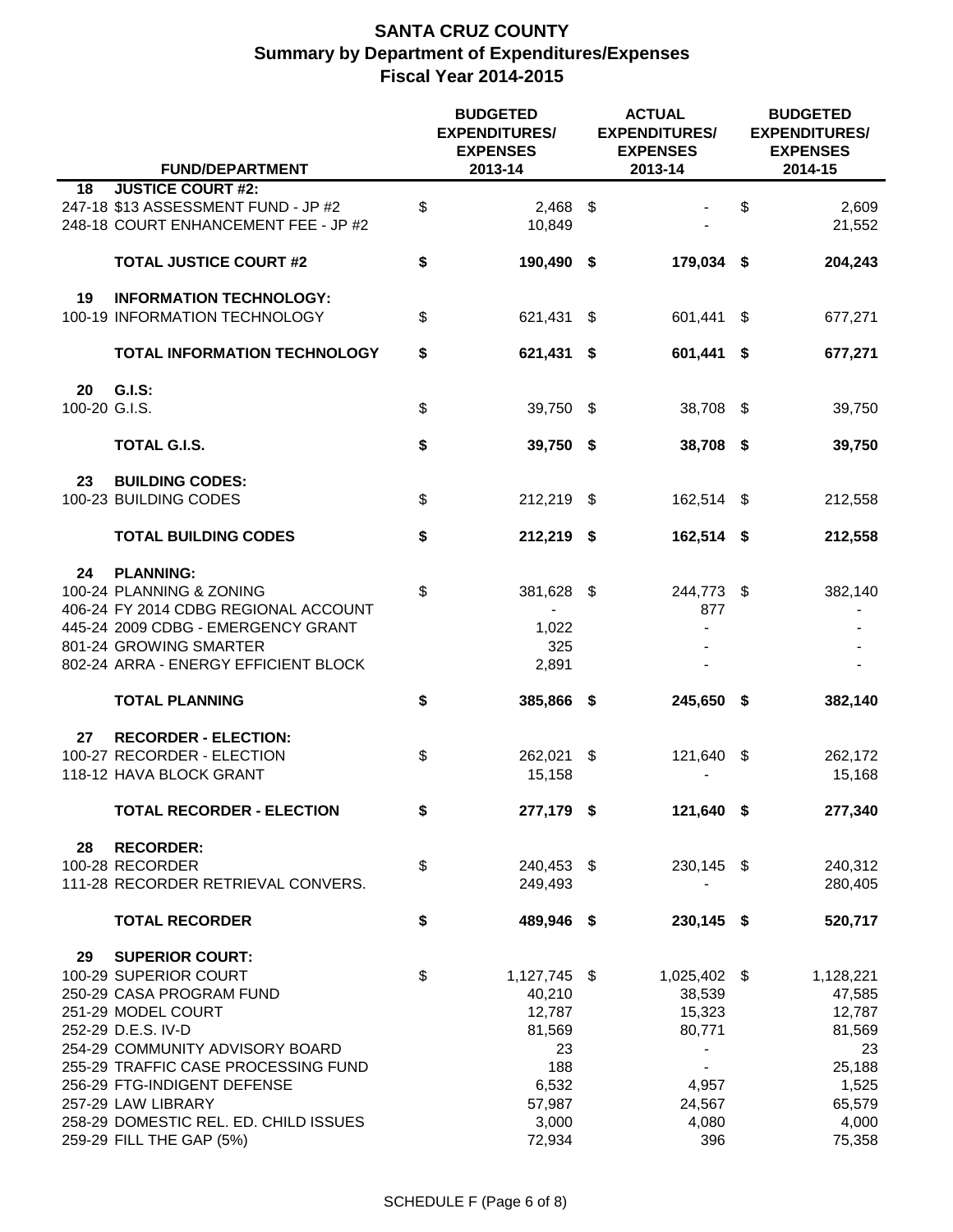|                                                         |                                                                                                         | <b>BUDGETED</b><br><b>EXPENDITURES/</b><br><b>EXPENSES</b> | <b>ACTUAL</b><br><b>EXPENDITURES/</b><br><b>EXPENSES</b> | <b>BUDGETED</b><br><b>EXPENDITURES/</b><br><b>EXPENSES</b> |                                     |  |  |
|---------------------------------------------------------|---------------------------------------------------------------------------------------------------------|------------------------------------------------------------|----------------------------------------------------------|------------------------------------------------------------|-------------------------------------|--|--|
|                                                         | <b>FUND/DEPARTMENT</b>                                                                                  | 2013-14                                                    | 2013-14                                                  |                                                            | 2014-15                             |  |  |
| 29<br>262-29 J.C.E.F. COURT FEES<br>263-29 FARE PROGRAM | <b>SUPERIOR COURT:</b><br>260-29 SUPERIOR COURT FILL THE GAP<br>261-29 5% FILL THE GAP INDIGENT DEFENSE | \$<br>483,601 \$<br>235,627<br>146,398                     | 32,335 \$<br>7,294                                       |                                                            | 500,056<br>247,321<br>151,375       |  |  |
|                                                         | 264-29 STATE - FILL THE GAP                                                                             | 462<br>14,075                                              | $\blacksquare$<br>13,949                                 |                                                            | 462<br>15,000                       |  |  |
|                                                         | <b>TOTAL SUPERIOR COURT</b>                                                                             | \$<br>2,283,138 \$                                         | 1,247,614 \$                                             |                                                            | 2,356,049                           |  |  |
| 31<br><b>TREASURER:</b>                                 |                                                                                                         |                                                            |                                                          |                                                            |                                     |  |  |
| 100-31 TREASURER                                        |                                                                                                         | \$<br>497,102 \$                                           | 440,211 \$                                               |                                                            | 497,675                             |  |  |
|                                                         | 112-31 TAXPAYER INFORMATION                                                                             | 34,358                                                     | 319                                                      |                                                            | 43,544                              |  |  |
|                                                         | <b>TOTAL TREASURER</b>                                                                                  | \$<br>531,460 \$                                           | 440,530 \$                                               |                                                            | 541,219                             |  |  |
| 32<br><b>PROBATION:</b>                                 |                                                                                                         |                                                            |                                                          |                                                            |                                     |  |  |
|                                                         | 273-32 JUVENILE INTENSIVE PROBATION<br>274-32 JCEF JIPS SUPPLEMENTAL                                    | \$<br>274,831 \$<br>$\overline{\phantom{0}}$               | 241,764 \$<br>5                                          |                                                            | 251,882<br>$\overline{\phantom{0}}$ |  |  |
| 275-32 PIC ACT                                          |                                                                                                         | 284,788                                                    | 280,641                                                  |                                                            | 297,568                             |  |  |
| 276-32 STATE AID                                        |                                                                                                         | 173,323                                                    | 171,957                                                  |                                                            | 178,158                             |  |  |
|                                                         | 278-32 DIVERSION CONSEQUENCES                                                                           | 5,000                                                      | 5,000                                                    |                                                            | 3,750                               |  |  |
|                                                         | 279-32 JUVENILE TREATMENT SERVICES                                                                      | 174,469                                                    | 167,375                                                  |                                                            | 176,235                             |  |  |
| 280-32 FAMILY COUNSELING                                |                                                                                                         | 25,201                                                     | 6,060                                                    |                                                            | 27,652                              |  |  |
|                                                         | 281-32 JUVENILE DIVERSION FEES                                                                          | 83,142                                                     | $\sim$                                                   |                                                            | 86,550                              |  |  |
|                                                         | 282-32 JUVENILE PROBATION FEES                                                                          | 129,089                                                    | 3,019                                                    |                                                            | 130,780                             |  |  |
|                                                         | 283-32 JUV PARENTAL ASSMNT EXTRA FEE                                                                    | 19,360                                                     | $\blacksquare$                                           |                                                            | 19,460                              |  |  |
| 287-32 JAIBG JUV                                        |                                                                                                         | 209                                                        |                                                          |                                                            | 209                                 |  |  |
| 288-32 JAIBG #2                                         | 289-32 JUV DIVERSION SVC FEES - OVER                                                                    | 387                                                        |                                                          |                                                            | 387<br>5,782                        |  |  |
|                                                         |                                                                                                         | 4,129                                                      |                                                          |                                                            |                                     |  |  |
|                                                         | <b>TOTAL PROBATION</b>                                                                                  | \$<br>1,173,928 \$                                         | 875,821 \$                                               |                                                            | 1,178,413                           |  |  |
| 35                                                      | <b>ADULT PROBATION:</b>                                                                                 |                                                            |                                                          |                                                            |                                     |  |  |
| 100-35 ADULT PROBATION                                  |                                                                                                         | \$<br>516,285 \$                                           | 418,103 \$                                               |                                                            | 515,285                             |  |  |
|                                                         | 300-32 COMMUNITY PUNISHMENT PROG.                                                                       | 92,642                                                     | 51,767                                                   |                                                            | 136,441                             |  |  |
|                                                         | 301-32 STATE AID ENHANCEMENT                                                                            | 396,379                                                    | 374,056                                                  |                                                            | 332,030                             |  |  |
|                                                         | 303-32 DRUG TREATMENT & EDUCATION                                                                       | 24,555                                                     | 19,928                                                   |                                                            | 22,123                              |  |  |
|                                                         | 304-32 DRUG ENFORCEMENT GRANT                                                                           | 14,450                                                     | $\blacksquare$                                           |                                                            | $\overline{\phantom{0}}$            |  |  |
|                                                         | 305-32 VICTIM RIGHTS-PROBATION                                                                          | 25,000                                                     | 18,555                                                   |                                                            | 22,924                              |  |  |
|                                                         | 306-32 ADULT PROBATION DRUG TESTING<br>307-32 PROB FEES INTERSTATE COMP 30%                             | 22,157                                                     | $\overline{\phantom{0}}$<br>51                           |                                                            | 21,170                              |  |  |
|                                                         | 308-32 ADULT PROBATION FEES                                                                             | 8,642<br>317,057                                           | 66,344                                                   |                                                            | 8,929<br>350,130                    |  |  |
|                                                         | 309-32 ADULT PROBATION EXTRA FEES                                                                       | 113,410                                                    | $\overline{\phantom{0}}$                                 |                                                            | 113,474                             |  |  |
|                                                         | 310-32 ADULT INTENSIVE PROBATION                                                                        | 310,284                                                    | 316,470                                                  |                                                            | 324,591                             |  |  |
|                                                         | 312-32 PROBATION PAROLE SERVICES                                                                        | 54,655                                                     | $\blacksquare$                                           |                                                            | 54,616                              |  |  |
|                                                         | 313-32 GLOBAL POSITIONING SYSTEM                                                                        | 1,209                                                      | 1,117                                                    |                                                            | 1,192                               |  |  |
|                                                         | <b>TOTAL ADULT PROBATION</b>                                                                            | \$<br>1,896,725 \$                                         | 1,266,391 \$                                             |                                                            | 1,902,905                           |  |  |
| 37                                                      | <b>JUVENILE DETENTION:</b>                                                                              |                                                            |                                                          |                                                            |                                     |  |  |
| 325-37 JAIL DISTRICT                                    |                                                                                                         | \$<br>2,104,680 \$                                         | 2,071,069 \$                                             |                                                            | 1,674,616                           |  |  |
|                                                         | 442-37 JAIL DISTRICT CONSTRUCTION                                                                       | 31,074                                                     | 420                                                      |                                                            | 27,654                              |  |  |
|                                                         | <b>TOTAL JUVENILE DETENTION</b>                                                                         | \$<br>2,135,754 \$                                         | 2,071,489 \$                                             |                                                            | 1,702,270                           |  |  |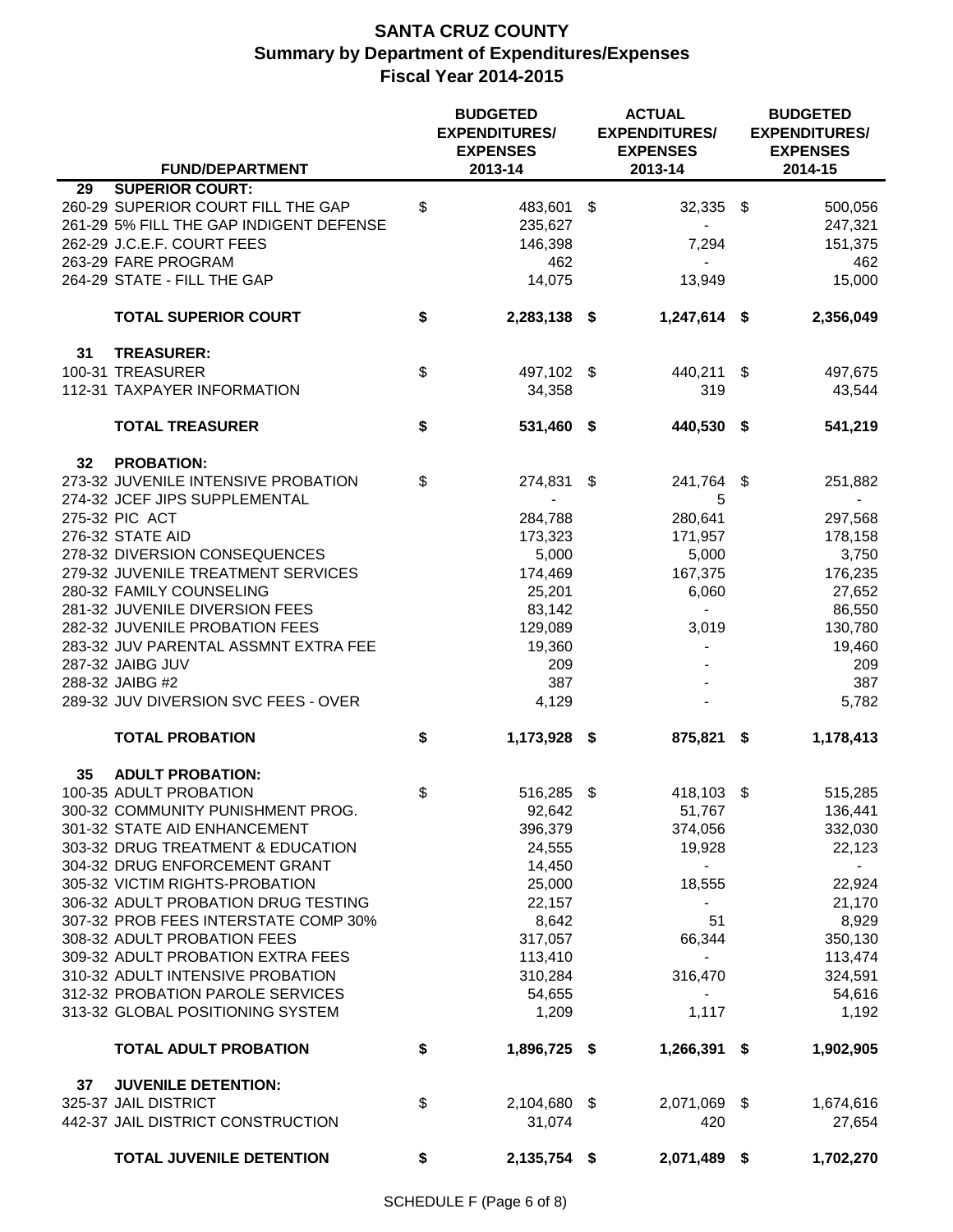|                                                   | <b>BUDGETED</b><br><b>EXPENDITURES/</b><br><b>EXPENSES</b> | <b>ACTUAL</b><br><b>EXPENDITURES/</b><br><b>EXPENSES</b> | <b>BUDGETED</b><br><b>EXPENDITURES/</b><br><b>EXPENSES</b> |                |  |  |
|---------------------------------------------------|------------------------------------------------------------|----------------------------------------------------------|------------------------------------------------------------|----------------|--|--|
| <b>FUND/DEPARTMENT</b>                            | 2013-14                                                    | 2013-14                                                  |                                                            | 2014-15        |  |  |
| <b>CONSTABLE #1:</b><br>38<br>100-38 CONSTABLE #1 | \$<br>73,728 \$                                            | 69,886 \$                                                |                                                            | 73,521         |  |  |
| <b>TOTAL CONSTABLE #1</b>                         | \$<br>73,728 \$                                            | 69,886 \$                                                |                                                            | 73,521         |  |  |
| <b>SHERIFF:</b><br>39                             |                                                            |                                                          |                                                            |                |  |  |
| 100-39 SHERIFF                                    | \$<br>3,774,755 \$                                         | 3,602,893 \$                                             |                                                            | 3,762,131      |  |  |
| 134-39 ANTI-RACKETEERING                          | 169,200                                                    | 119,821                                                  |                                                            | 174,014        |  |  |
| 325-39 JAIL DISTRICT                              | 6,715,316                                                  | 6,058,353                                                |                                                            | 5,091,854      |  |  |
| 326-39 SHERIFF H.I.D.T.A. 18                      | 12,908                                                     | $\overline{\phantom{0}}$                                 |                                                            |                |  |  |
| 327-39 SHERIFF A.C.J.C.                           | 170,534                                                    | 98,657                                                   |                                                            |                |  |  |
| 329-39 COMMISSARY FUND                            | 242,860                                                    | 59,474                                                   |                                                            | 228,219        |  |  |
| 330-39 JAIL ENHANCEMENT                           | 463,775                                                    | 252,383                                                  |                                                            | 415,139        |  |  |
| 331-39 GOHS DUI GRANT                             | $\blacksquare$                                             | 9,794                                                    |                                                            |                |  |  |
| 337-39 DOJ BULLETPROOF VEST                       | 5,532                                                      | 13,891                                                   |                                                            |                |  |  |
| 338-39 AATA LAW ENFORCEMENT GRANT                 | 625                                                        | $\sim$                                                   |                                                            | 625            |  |  |
| 342-39 PROGRAM INCOME-METRO                       | 27,731                                                     | 13,192                                                   |                                                            | 25,000         |  |  |
| 344-39 ANTI-METH INITIATIVE                       | 64                                                         |                                                          |                                                            | 64             |  |  |
| 346-39 ACJC/JAG UNDER \$10,000                    | 1,476                                                      |                                                          |                                                            | 1,476          |  |  |
| 350-39 ARRA - ACJC PROSECUTION - MTF              | 5                                                          |                                                          |                                                            |                |  |  |
| 351-39 FEDERAL PROGRAM INCOME - MTF               |                                                            | 22,046                                                   |                                                            | 656            |  |  |
| 352-39 BORDER SECURITY ENHANCEMENT                | 72                                                         | 19,269                                                   |                                                            | $\sim$         |  |  |
| 353-39 OFFICER SAFETY EQUIPMENT - SO              | 14,388                                                     | $\blacksquare$                                           |                                                            | 20,511         |  |  |
| 354-39 ICE GRANT                                  | 348,279                                                    | 346,288                                                  |                                                            | 341,257        |  |  |
| 355-39 OPERATION STONE GARDEN #999435             | 463,999                                                    | 218,998                                                  |                                                            | $\blacksquare$ |  |  |
| 356-39 SLOT GRANT                                 | $\overline{\phantom{a}}$                                   | 17,287                                                   |                                                            |                |  |  |
| 357-39 TOHONO O'ODHAM                             |                                                            | $\sim$                                                   |                                                            | 29,352         |  |  |
| 358-39 OPERATION STONEGARDEN #130433-01           |                                                            | 166,064                                                  |                                                            | 428,100        |  |  |
| 442-39 JAIL DISTRICT CONSTRUCTION                 | 72,505                                                     | 980                                                      |                                                            | 64,525         |  |  |
| <b>TOTAL SHERIFF</b>                              | \$<br>12,484,024 \$                                        | 11,019,389 \$                                            |                                                            | 10,582,923     |  |  |
| <b>ROAD:</b><br>43                                |                                                            |                                                          |                                                            |                |  |  |
| 105-43 ROAD FUND                                  | \$<br>5,966,584 \$                                         | 4,346,330                                                | - \$                                                       | 6,267,388      |  |  |
| 106-43 ADOT HOUSE BILL 2565                       | 2,323                                                      |                                                          |                                                            | 2,327          |  |  |
| 107-43 PALO PARADO RAILROAD IMPROVEMENT           | 553                                                        |                                                          |                                                            | 553            |  |  |
| 451-43 RIO RICO ROAD IMPROVEMENT - CDBG           |                                                            |                                                          |                                                            | 380,341        |  |  |
| <b>TOTAL ROAD</b>                                 | \$<br>5,969,460 \$                                         | 4,346,330 \$                                             |                                                            | 6,650,609      |  |  |
| <b>CONSTABLE #2:</b><br>44                        |                                                            |                                                          |                                                            |                |  |  |
| 100-44 CONSTABLE #2                               | \$<br>27,631 \$                                            | 26,257 \$                                                |                                                            | 30,027         |  |  |
|                                                   |                                                            |                                                          |                                                            |                |  |  |
| <b>TOTAL CONSTABLE #2</b>                         | \$<br>27,631 \$                                            | 26,257 \$                                                |                                                            | 30,027         |  |  |
| 45<br><b>OTHER AGENCIES:</b>                      |                                                            |                                                          |                                                            |                |  |  |
| 134-45 ANTI-RACKETEERING                          | \$<br>169,000 \$                                           | 215,955 \$                                               |                                                            | 60,000         |  |  |
| 950-45 FIRE DISTRICTS                             | 346,476                                                    | 339,878                                                  |                                                            | 323,844        |  |  |
| <b>TOTAL OTHER AGENCIES</b>                       | \$<br>515,476 \$                                           | 555,833 \$                                               |                                                            | 383,844        |  |  |
|                                                   |                                                            |                                                          |                                                            |                |  |  |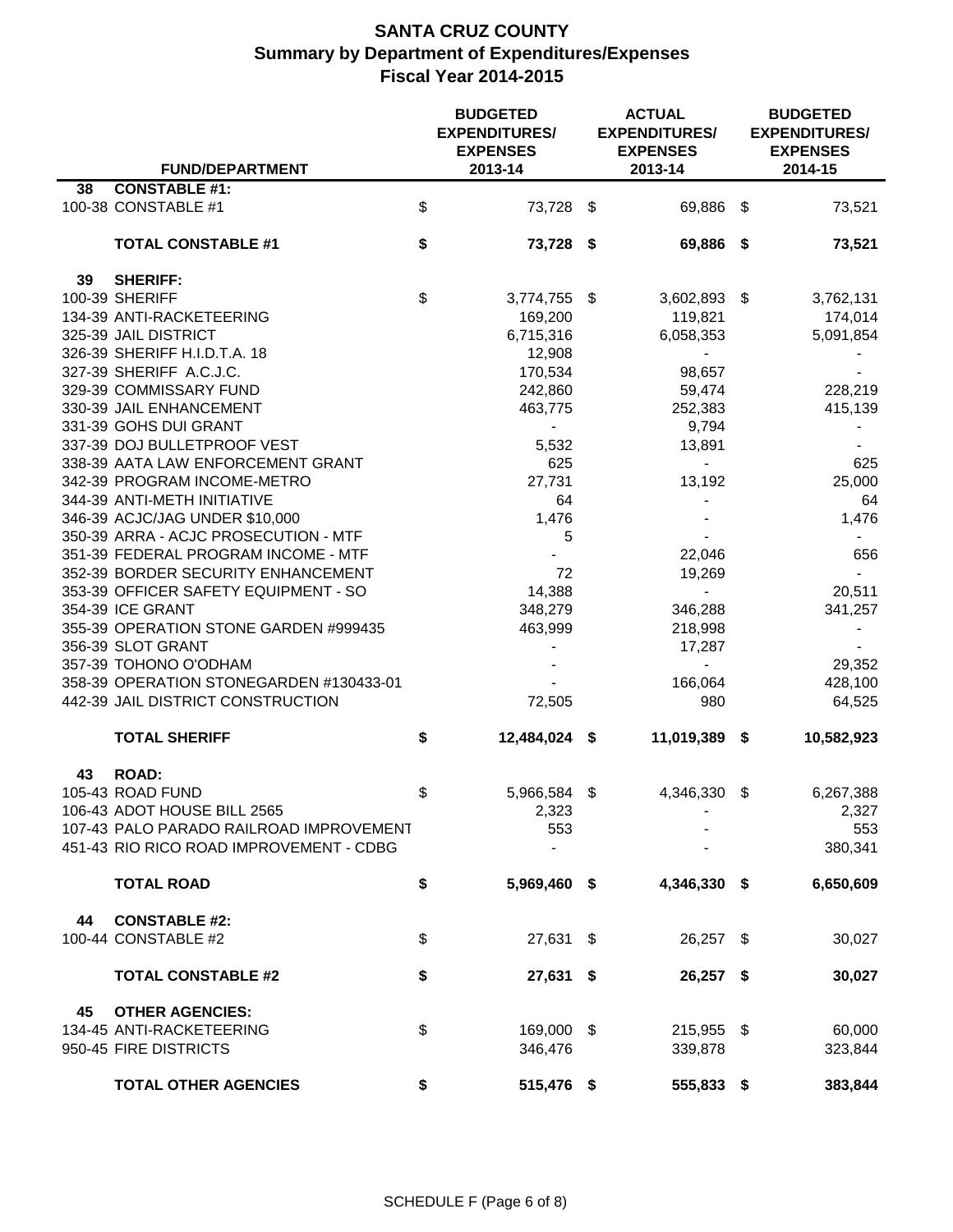| <b>FUND/DEPARTMENT</b>                 | <b>BUDGETED</b><br><b>EXPENDITURES/</b><br><b>EXPENSES</b><br>2013-14 |      | <b>ACTUAL</b><br><b>EXPENDITURES/</b><br><b>EXPENSES</b><br>2013-14 | <b>BUDGETED</b><br><b>EXPENDITURES/</b><br><b>EXPENSES</b><br>2014-15 |           |  |  |
|----------------------------------------|-----------------------------------------------------------------------|------|---------------------------------------------------------------------|-----------------------------------------------------------------------|-----------|--|--|
| <b>NOGALES POLICE DEPARTMENT</b><br>46 |                                                                       |      |                                                                     |                                                                       |           |  |  |
| 134-46 ANTI-RACKETEERING               | \$<br>169,000 \$                                                      |      | 41,128 \$                                                           |                                                                       | 137,500   |  |  |
| TOTAL NOGALES POLICE DEPARTMENT        | \$<br>169,000 \$                                                      |      | 41,128 \$                                                           |                                                                       | 137,500   |  |  |
| 52<br><b>ENVIRONMENTAL HEALTH:</b>     |                                                                       |      |                                                                     |                                                                       |           |  |  |
| 325-52 JAIL DISTRICT                   | \$<br>261,027 \$                                                      |      | 243,813 \$                                                          |                                                                       | 227,043   |  |  |
| 370-52 HEALTH SERVICE FUND             | 330,028                                                               |      | 226,886                                                             |                                                                       | 359,344   |  |  |
| 371-52 MATERNAL & CHILD HEALTH GRANT   | 28,504                                                                |      | 100                                                                 |                                                                       |           |  |  |
| 372-52 DOMESTIC VIOLENCE EDUCATION     | 5,347                                                                 |      |                                                                     |                                                                       |           |  |  |
| 373-52 CAR SEAT SAFETY GRANT           | 60                                                                    |      |                                                                     |                                                                       |           |  |  |
| 374-52 WELL WOMAN HEALTH CHECK         | 6,650                                                                 |      |                                                                     |                                                                       |           |  |  |
| 375-52 SOUTHERN AZ WOMEN'S FUND        | 1,867                                                                 |      |                                                                     |                                                                       |           |  |  |
| 377-52 BIO TERRORISM GRANT             | 172,509                                                               |      | 173,091                                                             |                                                                       | 197,490   |  |  |
| 379-52 T.B. CONTROL                    | 66,200                                                                |      | 62,260                                                              |                                                                       | 66,200    |  |  |
| 380-52 H.I.V. PROGRAM                  | 16,302                                                                |      | $\blacksquare$                                                      |                                                                       |           |  |  |
| 383-52 IMMUNIZATION PROGRAM            |                                                                       |      |                                                                     |                                                                       |           |  |  |
|                                        | $\overline{2}$                                                        |      | 150,579                                                             |                                                                       |           |  |  |
| 386-52 MEDICAL RESERVE CORP            | 15,502                                                                |      | 1,806                                                               |                                                                       | 22,057    |  |  |
| <b>TOTAL ENVIRONMENTAL HEALTH</b>      | \$<br>903,998 \$                                                      |      | 858,535 \$                                                          |                                                                       | 872,134   |  |  |
| <b>ANIMAL CONTROL:</b><br>55           |                                                                       |      |                                                                     |                                                                       |           |  |  |
| 600-55 ANIMAL CONTROL                  | \$<br>497,091 \$                                                      |      | 527,566 \$                                                          |                                                                       | 489,608   |  |  |
| 601-55 ANIMAL CONTROL STERILIZATION    | 49,056                                                                |      | 22,155                                                              |                                                                       | 36,125    |  |  |
| 602-55 OFFICER SAFETY EQUIPMENT - AC   | 1,299                                                                 |      | $\blacksquare$                                                      |                                                                       | 1,778     |  |  |
| <b>TOTAL ANIMAL CONTROL</b>            | \$<br>547,446 \$                                                      |      | 549,721 \$                                                          |                                                                       | 527,511   |  |  |
| <b>PUBLIC FIDUCIARY:</b><br>61         |                                                                       |      |                                                                     |                                                                       |           |  |  |
| 100-61 PUBLIC FIDUCIARY                | \$<br>3,244,601                                                       | \$   | 2,925,277 \$                                                        |                                                                       | 3,225,149 |  |  |
| 615-61 CASE MANAGEMENT                 | 164,699                                                               |      | 85,966                                                              |                                                                       | 171,571   |  |  |
|                                        |                                                                       |      |                                                                     |                                                                       |           |  |  |
| <b>TOTAL PUBLIC FIDUCIARY</b>          | \$<br>3,409,300                                                       | - \$ | $3,011,243$ \$                                                      |                                                                       | 3,396,720 |  |  |
| 63<br><b>CENTRAL PERMITS:</b>          |                                                                       |      |                                                                     |                                                                       |           |  |  |
| 100-63 CENTRAL PERMITS                 | \$<br>164,424 \$                                                      |      | 43,258 \$                                                           |                                                                       | 164,506   |  |  |
| <b>TOTAL CENTRAL PERMITS</b>           | \$<br>164,424 \$                                                      |      | 43,258 \$                                                           |                                                                       | 164,506   |  |  |
|                                        |                                                                       |      |                                                                     |                                                                       |           |  |  |
| 70<br><b>LANDFILL:</b>                 |                                                                       |      |                                                                     |                                                                       |           |  |  |
| 500-70 LANDFILL                        | \$<br>951,574 \$                                                      |      | 1,128,440 \$                                                        |                                                                       | 1,075,138 |  |  |
| 501-70 LANDFILL RESERVE                | 1,638,133                                                             |      | 282,652                                                             |                                                                       | 1,859,942 |  |  |
| 502-70 TOHONO O'ODHAM                  |                                                                       |      | 17,419                                                              |                                                                       | 77,086    |  |  |
| 625-70 WASTE TIRE (ADEQ)               | 107,133                                                               |      | 64,039                                                              |                                                                       | 128,509   |  |  |
| 626-70 SELF HHW/ABOP SITE              | 6,149                                                                 |      | $\blacksquare$                                                      |                                                                       | 6,149     |  |  |
| <b>TOTAL LANDFILL</b>                  | \$<br>2,702,989 \$                                                    |      | 1,492,550 \$                                                        |                                                                       | 3,146,824 |  |  |
| <b>RECREATION:</b><br>83               |                                                                       |      |                                                                     |                                                                       |           |  |  |
| 100-83 RECREATION                      | \$<br>402,583 \$                                                      |      | 139,687 \$                                                          |                                                                       | 401,686   |  |  |
| <b>TOTAL RECREATION</b>                | \$<br>402,583 \$                                                      |      | 139,687 \$                                                          |                                                                       | 401,686   |  |  |
|                                        |                                                                       |      |                                                                     |                                                                       |           |  |  |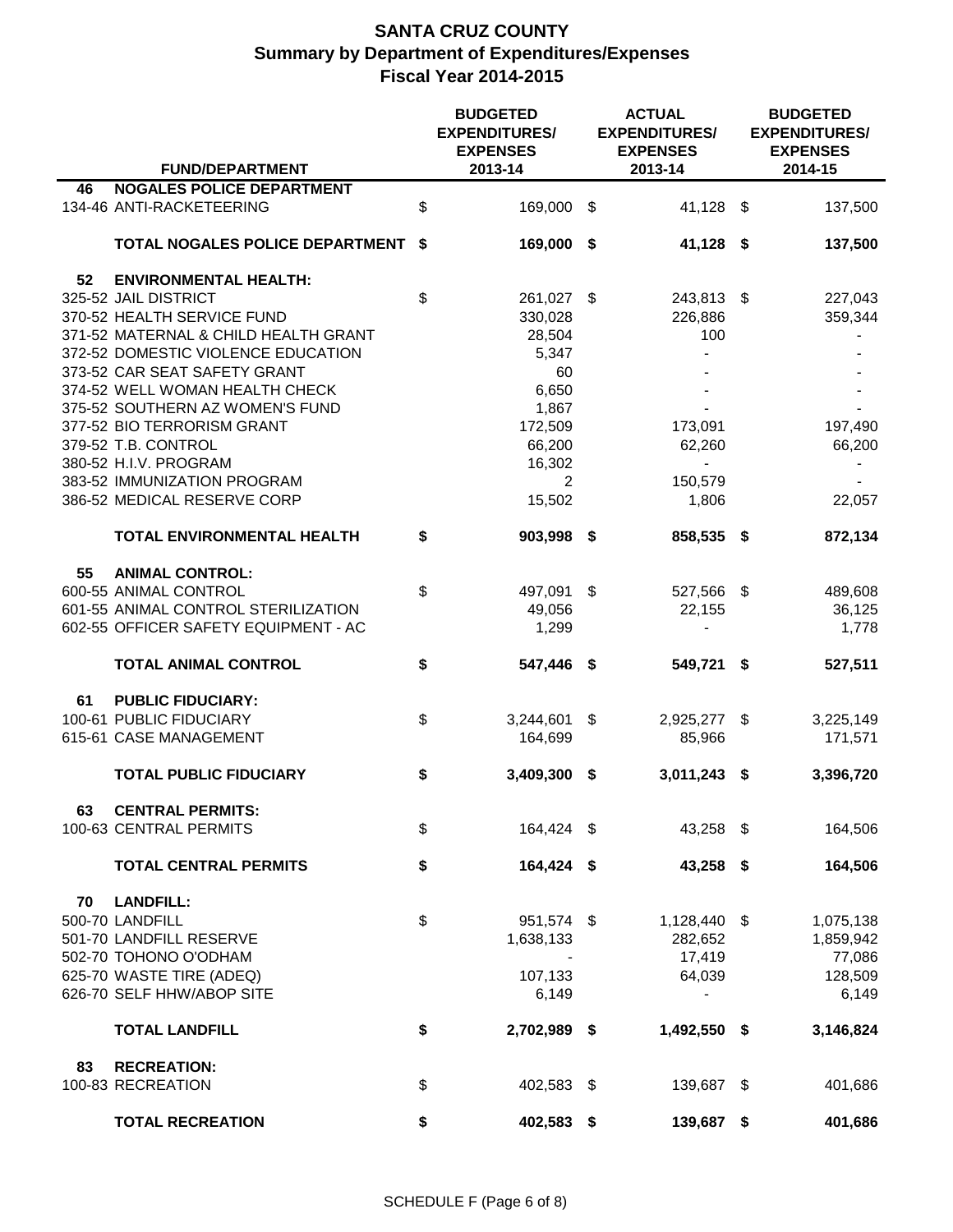| <b>FUND/DEPARTMENT</b>                  | <b>BUDGETED</b><br><b>EXPENDITURES/</b><br><b>EXPENSES</b><br>2013-14 |   | <b>ACTUAL</b><br><b>EXPENDITURES/</b><br><b>EXPENSES</b><br>2013-14 | <b>BUDGETED</b><br><b>EXPENDITURES/</b><br><b>EXPENSES</b><br>2014-15 |           |  |  |
|-----------------------------------------|-----------------------------------------------------------------------|---|---------------------------------------------------------------------|-----------------------------------------------------------------------|-----------|--|--|
| <b>FLOOD DISTRICT:</b><br>84            |                                                                       |   |                                                                     |                                                                       |           |  |  |
| 453-84 CDBG - GORRION COURT             | \$<br>550,000 \$                                                      |   | 537,286 \$                                                          |                                                                       |           |  |  |
| 650-84 FLOOD CONTROL DISTRICT           | 2,679,022                                                             |   | 1,111,268                                                           |                                                                       | 2,761,850 |  |  |
| 651-84 FLOOD RESERVE                    | 4,775,361                                                             |   | 689,238                                                             |                                                                       | 4,153,207 |  |  |
| <b>TOTAL FLOOD DISTRICT</b>             | \$<br>8,004,383 \$                                                    |   | 2,337,792 \$                                                        |                                                                       | 6,915,057 |  |  |
| 91<br><b>SCHOOL SUPERINTENDENT:</b>     |                                                                       |   |                                                                     |                                                                       |           |  |  |
| 100-91 SCHOOL SUPERINTENDENT            | \$<br>367,481                                                         | S | 303,695                                                             | \$                                                                    | 367,472   |  |  |
| 676-91 SCHOOL FOREST FEES               | 824,611                                                               |   | 134,508                                                             |                                                                       | 1,113,566 |  |  |
| 677-91 EARLY LEARNING                   | 220                                                                   |   | 4,946                                                               |                                                                       | 21,867    |  |  |
| 679-91 READING FIRST, TECH ASSISTANT    | $\blacksquare$                                                        |   | $\blacksquare$                                                      |                                                                       | 7,688     |  |  |
| 680-91 CAROL M. WHITE PHYSICAL ED       | 417,203                                                               |   | 889,066                                                             |                                                                       | 811,619   |  |  |
| 683-91 JUVENILE EDUCATION               | 116,925                                                               |   | 101,148                                                             |                                                                       | 89,529    |  |  |
| 685-91 TITLE II-A                       | 12,745                                                                |   | 5,724                                                               |                                                                       | 12,241    |  |  |
| 686-91 TITLE II-D                       | 19,000                                                                |   | 33,044                                                              |                                                                       | 20,000    |  |  |
| 689-91 PART B IDEA BASIC                | 37,500                                                                |   | 26,763                                                              |                                                                       | 34,500    |  |  |
| 690-91 CHEMICAL ABUSE                   | 10,519                                                                |   | $\blacksquare$                                                      |                                                                       | 10,519    |  |  |
| 691-91 COUNTY JAIL EDUCATION PROGRAM    | 95,013                                                                |   | 9,348                                                               |                                                                       | 104,287   |  |  |
| 699-91 SPECIAL SERVICES 15-365          | 376,968                                                               |   | 32,596                                                              |                                                                       | 403,328   |  |  |
| 701-91 1ST CENT COM. LEARNING           | 2,460                                                                 |   | $\blacksquare$                                                      |                                                                       | 2,460     |  |  |
| 703-91 TEACHER QUALITY ENHANCEMENT      | 1,625                                                                 |   | 7,218                                                               |                                                                       |           |  |  |
| 704-91 IDEA BASIC JUVENILE SECURE CARE  | 10,291                                                                |   | 4,386                                                               |                                                                       | 9,291     |  |  |
| 705-91 VOCATIONAL EDUCATION GUIDANCE    | 456                                                                   |   | 456                                                                 |                                                                       | $\sim$    |  |  |
| 706-91 TAYLOR GRAZING FEES              | 1,151                                                                 |   | 977                                                                 |                                                                       | 1,873     |  |  |
| 707-91 STATE CHEMICAL ABUSE             | 30                                                                    |   | $\mathbf{r}$                                                        |                                                                       | 30        |  |  |
| 711-91 IDEA BASIC ADULT SECURE CARE     | 8,361                                                                 |   | 7,500                                                               |                                                                       | 7,861     |  |  |
| 712-91 JUVENILE DETENTION LEARN         | 3,536                                                                 |   | 3,601                                                               |                                                                       | 3,500     |  |  |
| 713-91 ESA PROFESSIONAL DEVELOP PROJECT | 5,519                                                                 |   | $\blacksquare$                                                      |                                                                       | 5,519     |  |  |
| 716-91 TEAM ANONYMOUS                   | 1,000                                                                 |   | 6,683                                                               |                                                                       | 3,590     |  |  |
| 717-91 ADOLESCENT WELLNESS NETWORK      |                                                                       |   | 6,132                                                               |                                                                       | 9,709     |  |  |
| 718-91 DISTRICT #99 - INSURANCE FUND    |                                                                       |   | $\overline{a}$                                                      |                                                                       | 10,169    |  |  |
| 951-91 INDIRECT COSTS                   | 66,313                                                                |   | 163,201                                                             |                                                                       | 150,338   |  |  |
| 953-91 SCC CONSORTIUM DUES              |                                                                       |   | 713                                                                 |                                                                       | 247       |  |  |
| 954-91 PROJECT CITIZENSHIP              | 81                                                                    |   |                                                                     |                                                                       |           |  |  |
| TOTAL SCHOOL SUPERINTENDENT             | \$<br>2,379,008 \$                                                    |   | 1,741,704 \$                                                        |                                                                       | 3,201,203 |  |  |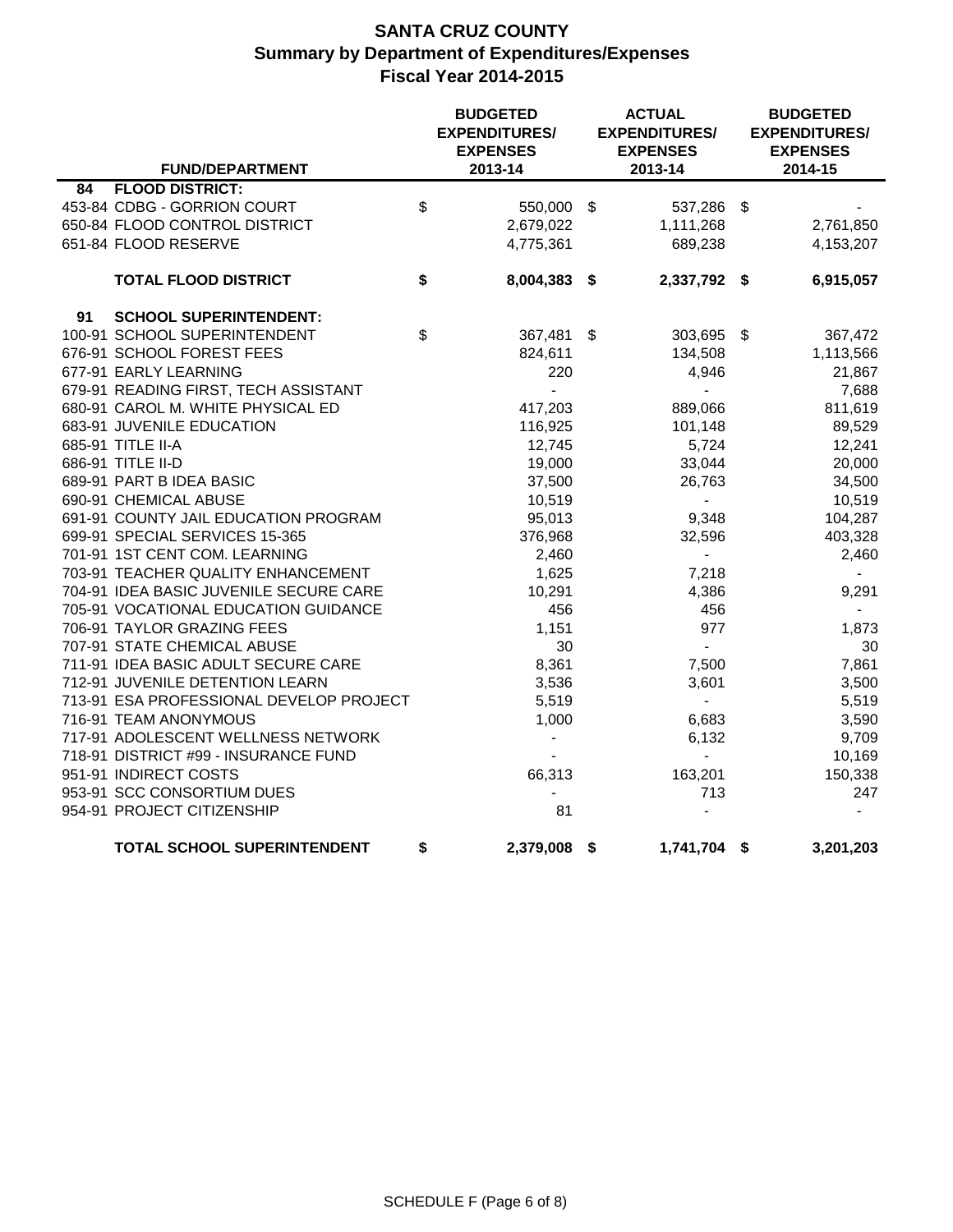| 95 | WIA:                                   |      |            |      |            |                  |
|----|----------------------------------------|------|------------|------|------------|------------------|
|    | 490-95 CDBG PROJECTS                   | \$   | 59,634     | \$   |            | \$<br>59,634     |
|    | 725-95 PROFESSIONAL DEVELOPMENT        |      |            |      | 15         |                  |
|    | 727-95 W.I.A. YOUTH IN SCHOOL          |      | 184,519    |      | 105,928    | 204,123          |
|    | 728-95 W.I.A. YOUTH OUT OF SCHOOL      |      | 79,078     |      | 56,179     | 87,481           |
|    | 731-95 LAND MANAGEMENT - WIA           |      | 10,665     |      |            | 10,665           |
|    | 732-95 W.I.A. TANF SET A SIDE          |      | 4,102      |      | 2,677      |                  |
|    | 733-95 DEPT OF EDUC. RECREATION GRANT  |      | 2,221      |      |            | 2,221            |
|    | 734-95 WEED AND SEED - YEAR 5          |      | 37         |      |            |                  |
|    | 739-95 W.I.A. ADULT                    |      | 275,447    |      | 205,823    | 289,271          |
|    | 740-95 W.I.A. DISLOCATED WORKER        |      | 201,261    |      | 75,568     | 347,508          |
|    | 741-95 W.I.A. CARRYOVER                |      | 123,396    |      | 22,197     | 132,897          |
|    | 742-95 PROJECTS WITH INDUSTRIES        |      | 49         |      |            |                  |
|    | 743-95 WORK INCENTIVE GRANT            |      | 18,938     |      |            | 18,938           |
|    | 746-95 WIA RAPID RESPONSE              |      | 28,523     |      |            | 48,171           |
|    | 747-95 ADULT EDUCATION                 |      | 14,108     |      | 9,757      | 14,108           |
|    | 751-95 ADULT EDUCATION - EL/CIVICS     |      | 148,174    |      | 109,641    | 148,174          |
|    | 752-95 ADULT EDUCATION - ELAA STATE    |      | 14         |      | 9,536      | 38,150           |
|    | 753-95 ADULT EDUCATION - ABE/ASE STATE |      | 28,434     |      | 27,417     | 29,462           |
|    | 758-95 STATE ENERGY SECTOR PARTNERSHIP |      |            |      | (94)       |                  |
|    | <b>TOTAL WIA</b>                       | \$   | 1,178,600  | - \$ | 624,643 \$ | 1,430,803        |
|    | TOTAL EXPENDITURES OF ALL DEPARTMENTS  | - \$ | 70,355,234 | \$   | 45,587,168 | \$<br>74,308,956 |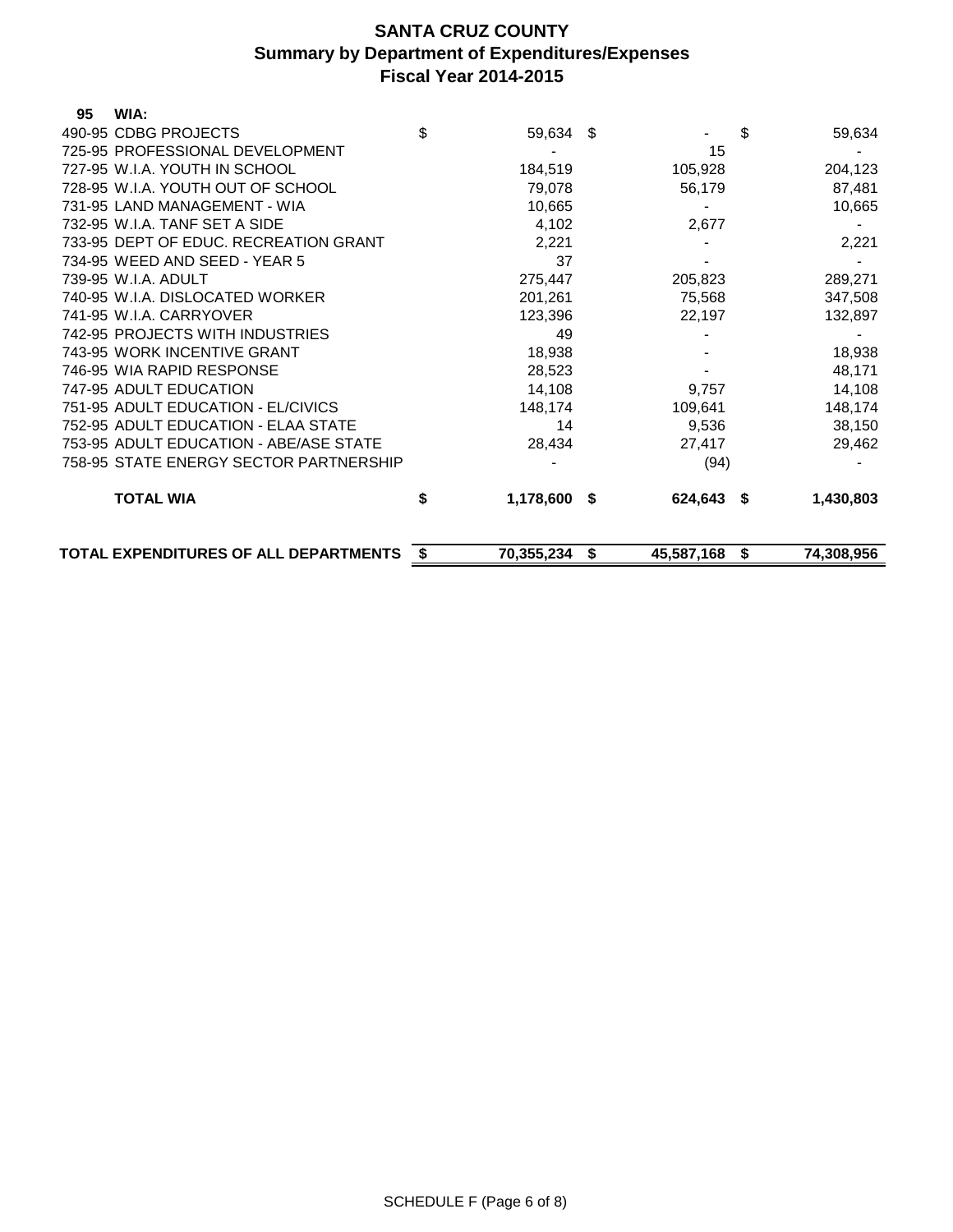#### **SANTA CRUZ COUNTY Full-Time Employees and Personnel Compensation Fiscal Year 2014-2015**

| <b>EMPLOYEE</b> |                                      |                   |    |                     |  |                   |  |                          |  |                                 |    | <b>TOTAL ESTIMATED</b> |
|-----------------|--------------------------------------|-------------------|----|---------------------|--|-------------------|--|--------------------------|--|---------------------------------|----|------------------------|
|                 |                                      | <b>FULL-TIME</b>  |    | <b>SALARIES AND</b> |  | <b>RETIREMENT</b> |  |                          |  | <b>HEALTHCARE OTHER BENEFIT</b> |    | <b>PERSONNEL</b>       |
|                 |                                      | <b>EQUIVALENT</b> |    | <b>HOURLY COSTS</b> |  | <b>COSTS</b>      |  | <b>COSTS</b>             |  | <b>COSTS</b>                    |    | <b>COMPENSATION</b>    |
|                 | <b>FUND</b>                          | 2014-15           |    | 2014-15             |  | 2014-15           |  | 2014-15                  |  | 2014-15                         |    | 2014-15                |
| 100             | <b>GENERAL FUND:</b>                 | 183               | \$ | 8,216,867 \$        |  | $1,292,375$ \$    |  | $1,411,745$ \$           |  | 896,061                         | \$ | 11,817,048             |
|                 | <b>SPECIAL REVENUE FUNDS:</b>        |                   |    |                     |  |                   |  |                          |  |                                 |    |                        |
| 105             | <b>ROAD FUND</b>                     | 22                | \$ | 957,157 \$          |  | 107,900 \$        |  | 202,693 \$               |  | 129,704                         | \$ | 1,397,454              |
| 125             | PROSECUTION HIDTA (PIMA)             | 3.5               |    | 175,058             |  | 20,305            |  | 20,555                   |  | 14,727                          |    | 230,645                |
| 127             | <b>VICTIM RIGHTS NOTIFICATION</b>    | $\mathbf{1}$      |    | 25,766              |  | 2,989             |  | 10,256                   |  | 2,010                           |    | 41,021                 |
| 128             | <b>BAD CHECK COLLECTION</b>          | 0.5               |    | 12,480              |  | 1,448             |  | 2,776                    |  | 975                             |    | 17,679                 |
| 132             | FILL THE GAP (ATTORNEY)              | $\blacksquare$    |    | 17,250              |  |                   |  | $\blacksquare$           |  | 1,348                           |    | 18,598                 |
| 133             | 5% FILL THE GAP (ATTORNEY)           | 0.5               |    | 8,741               |  | 1,014             |  | 4,517                    |  | 683                             |    | 14,955                 |
| 134             | ANTI-RACKETEERING                    | 3                 |    | 139,863             |  | 15,725            |  | 28,681                   |  | 12,126                          |    | 196,395                |
| 135             | A.C.J.C. PROSECUTION #6              | 0.5               |    | 37,000              |  | 4,292             |  | 5,178                    |  | 2,887                           |    | 49,357                 |
| 139             | <b>ATTORNEY'S ENHANCEMENT</b>        | 2.5               |    | 114,442             |  | 13,275            |  | 27,565                   |  | 10,250                          |    | 165,532                |
| 140             | <b>CRIME VICTIM ASSISTANCE</b>       | 0.5               |    | 13,863              |  | 1,608             |  | 5,517                    |  | 1,082                           |    | 22,070                 |
| 142             | AUTO THEFT AUTHORITY                 | 0.5               |    | 29,102              |  | 3,376             |  | 2,686                    |  | 2,270                           |    | 37,434                 |
| 148             | DOMESTIC VIOLENCE STOP GRANT         | $\overline{2}$    |    | 105,215             |  | 12,204            |  | 11,626                   |  | 8,210                           |    | 137,255                |
| 154             | ADHS OVERTIME #130435-01             |                   |    | 6,000               |  | 693               |  |                          |  | 469                             |    | 7,162                  |
| 231             | <b>COURT ENHANCEMENT FEE - JP #1</b> |                   |    | 24,527              |  | 2,845             |  | 5,551                    |  | 1,916                           |    | 34,839                 |
| 245             | J.P. #2 TIME PAYMENT FEES            |                   |    | 2,269               |  | $\sim$            |  | $\overline{\phantom{a}}$ |  | 178                             |    | 2,447                  |
| 250             | <b>CASA PROGRAM</b>                  | $\mathbf{1}$      |    | 23,140              |  | 3,730             |  | 6,014                    |  | 2,289                           |    | 35,173                 |
| 251             | MODEL COURT                          |                   |    | 9,917               |  | 1,598             |  | 291                      |  | 981                             |    | 12,787                 |
| 252             | D.E.S. IV-D                          | 0.5               |    | 62,745              |  | 8,804             |  | 4,430                    |  | 5,590                           |    | 81,569                 |
| 255             | TRAFFIC CASE PROCESSING              |                   |    | 20,000              |  | 2,320             |  | 1,122                    |  | 1,558                           |    | 25,000                 |
| 260             | SUPERIOR COURT FILL THE GAP          | $\mathbf{1}$      |    | 64,249              |  | 10,357            |  | 15,960                   |  | 6,354                           |    | 96,920                 |
| 262             | J.C.E.F. COURT FEES                  |                   |    | 15,000              |  |                   |  | 1,516                    |  | 1,484                           |    | 18,000                 |
| 264             | STATE-FILL THE GAP (FTG)             |                   |    | 12,000              |  | 1,391             |  | 674                      |  | 935                             |    | 15,000                 |
| 273             | <b>JUVENILE INTENSIVE PROBATION</b>  | $\overline{2}$    |    | 153,325             |  | 17,786            |  | 45,399                   |  | 11,944                          |    | 228,454                |
| 275             | PIC ACT                              | 3.5               |    | 187,390             |  | 51,944            |  | 23,405                   |  | 14,598                          |    | 277,337                |
| 276             | <b>STATE AID</b>                     | 3                 |    | 105,916             |  | 17,074            |  | 27,683                   |  | 8,251                           |    | 158,924                |
| 279             | JUVENILE TREATMENT SERVICES          | 2.5               |    | 116,970             |  | 13,568            |  | 28,787                   |  | 9,112                           |    | 168,437                |
| 282             | JUVENILE PROBATION FEES              | $\sim$            |    | 40,000              |  | 4,640             |  | 7,244                    |  | 3,116                           |    | 55,000                 |
| 301             | STATE AID ENHANCEMENT                | 3.5               |    | 226,670             |  | 36,539            |  | 43,045                   |  | 22,418                          |    | 328,672                |
| 305             | VICTIM RIGHTS-PROBATION              | $\mathbf{1}$      |    | 14,171              |  | 1,644             |  | 6,005                    |  | 1,104                           |    | 22,924                 |
| 308             | ADULT PROBATION FEES                 | $\mathbf{1}$      |    | 71,370              |  | 10,699            |  | 9,642                    |  | 7,059                           |    | 98,770                 |
| 310             | ADULT INTENSIVE PROBATION            | 5                 |    | 220,810             |  | 25,614            |  | 60,966                   |  | 17,201                          |    | 324,591                |
| 325             | <b>JAIL DISTRICT</b>                 | 85                |    | 2,622,792           |  | 318,613           |  | 505,911                  |  | 263,416                         |    | 3,710,732              |
| 330             | <b>JAIL ENHANCEMENT</b>              |                   |    | 85,000              |  | 6,168             |  |                          |  | 8,832                           |    | 100,000                |
| 354             | <b>ICE GRANT</b>                     | 4                 |    | 222,405             |  | 48,711            |  | 47,537                   |  | 20,564                          |    | 339,217                |
| 358             | OPERATION STONEGARDEN #130433-01     |                   |    | 320,000             |  | 74,852            |  | $\blacksquare$           |  | 33,248                          |    | 428,100                |
| 370             | <b>HEALTH SERVICE FUND</b>           | 3                 |    | 232,842             |  | 27,011            |  | 31,703                   |  | 19,885                          |    | 311,441                |
| 377             | <b>BIO TERRORISM GRANT</b>           | $\overline{2}$    |    | 103,215             |  | 10,682            |  | 10,835                   |  | 8,733                           |    | 133,465                |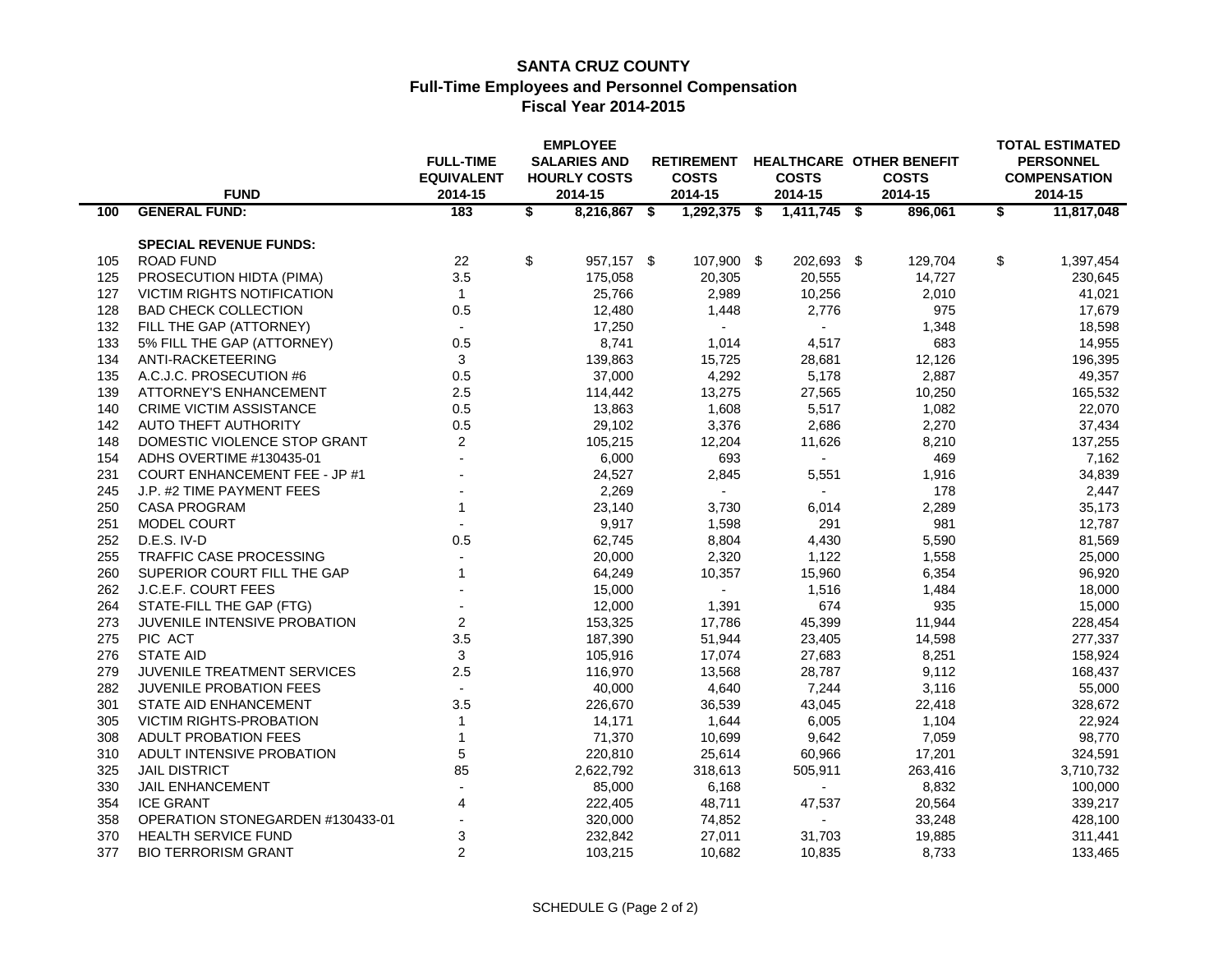#### **SANTA CRUZ COUNTY Full-Time Employees and Personnel Compensation Fiscal Year 2014-2015**

|            |                                              | <b>FULL-TIME</b><br><b>EQUIVALENT</b> | <b>EMPLOYEE</b><br><b>SALARIES AND</b><br><b>HOURLY COSTS</b> |      | <b>RETIREMENT</b><br><b>COSTS</b> |      | <b>COSTS</b>     | <b>HEALTHCARE OTHER BENEFIT</b><br><b>COSTS</b> | <b>TOTAL ESTIMATED</b><br><b>PERSONNEL</b><br><b>COMPENSATION</b> |
|------------|----------------------------------------------|---------------------------------------|---------------------------------------------------------------|------|-----------------------------------|------|------------------|-------------------------------------------------|-------------------------------------------------------------------|
|            | <b>FUND</b><br><b>SPECIAL REVENUE FUNDS:</b> | 2014-15                               | 2014-15                                                       |      | 2014-15                           |      | 2014-15          | 2014-15                                         | 2014-15                                                           |
|            | <b>ANIMAL CONTROL</b>                        |                                       | 259,689 \$                                                    |      | 30,126 \$                         |      |                  |                                                 | \$<br>367,108                                                     |
| 600<br>615 | <b>CASE MANAGEMENT</b>                       | 8<br>$\overline{2}$                   | \$<br>53,913                                                  |      | 6,254                             |      | 53,927 \$        | 23,366                                          |                                                                   |
| 650        | <b>FLOOD CONTROL DISTRICT</b>                |                                       | 412,086                                                       |      | 47,807                            |      | 16,588<br>85,316 | 4,211                                           | 80,966                                                            |
| 680        | CAROL M. WHITE PHYSICAL ED                   |                                       | 74,804                                                        |      | 4,640                             |      | 10,704           | 42,969                                          | 588,178                                                           |
|            | <b>JUVENILE EDUCATION</b>                    | 2                                     | 65,000                                                        |      |                                   |      | 5,444            | 5,843<br>5,077                                  | 95,991                                                            |
| 683<br>727 | W.I.A. YOUTH IN SCHOOL                       |                                       |                                                               |      | 7,540                             |      |                  |                                                 | 83,061                                                            |
| 728        | W.I.A. YOUTH OUT OF SCHOOL                   | 0.5                                   | 47,283<br>20,264                                              |      | 5,486                             |      | 12,058           | 3,732                                           | 68,559                                                            |
| 739        | W.I.A. ADULT                                 |                                       |                                                               |      | 2,352                             |      | 5,166            | 1,600                                           | 29,382                                                            |
|            | W.I.A. DISLOCATED WORKER                     | 1.5                                   | 98,638                                                        |      | 11,442                            |      | 27,481           | 7,945                                           | 145,506                                                           |
| 740        |                                              | 0.5                                   | 86,702                                                        |      | 10,055                            |      | 24,293           | 7,013                                           | 128,063                                                           |
| 741        | W.I.A. ADMINISTRATION                        | 2                                     | 18,286                                                        |      | 2,122                             |      | 4,221            | 1,428                                           | 26,057                                                            |
| 747        | <b>ADULT EDUCATION</b>                       |                                       | 11,020                                                        |      |                                   |      |                  | 861                                             | 11,881                                                            |
| 751        | <b>ADULT EDUCATION - EL/CIVICS</b>           |                                       | 85,936                                                        |      | 4,149                             |      | 7,821            | 9,511                                           | 107,417                                                           |
| 752        | <b>COLLEGE AND CAREER READINESS</b>          |                                       | 12,000                                                        |      |                                   |      |                  | 937                                             | 12,937                                                            |
| 753        | ADULT EDUCATION - ABE/ASE STATE              |                                       | 22,420                                                        |      |                                   |      |                  | 1,751                                           | 24,171                                                            |
|            | <b>TOTAL SPECIAL REVENUE FUNDS</b>           | 184                                   | \$<br>7,866,701                                               |      | 1,013,392                         | \$   | 1,458,789 \$     | 773,751                                         | 11,112,633                                                        |
|            | <b>DEBT SERVICE FUNDS:</b>                   |                                       | \$                                                            |      |                                   | \$   |                  | \$                                              | \$                                                                |
|            | <b>CAPITAL PROJECTS FUNDS:</b>               |                                       | \$<br>$\blacksquare$                                          | \$   |                                   | \$   |                  | \$                                              | \$                                                                |
|            | <b>PERMANENT FUNDS:</b>                      |                                       | \$                                                            | \$   |                                   | \$   |                  | \$                                              | \$                                                                |
| 500        | <b>ENTERPRISE FUNDS:</b>                     | 11                                    | \$<br>282,475                                                 | - \$ | $30,614$ \$                       |      | 79,276 \$        | 31,178                                          | \$<br>423,543                                                     |
|            | <b>TOTAL ALL FUNDS</b>                       | 378                                   | \$<br>16,366,043                                              | - \$ | 2,336,381                         | - \$ | 2,949,810 \$     | 1,700,990                                       | \$<br>23,353,224                                                  |